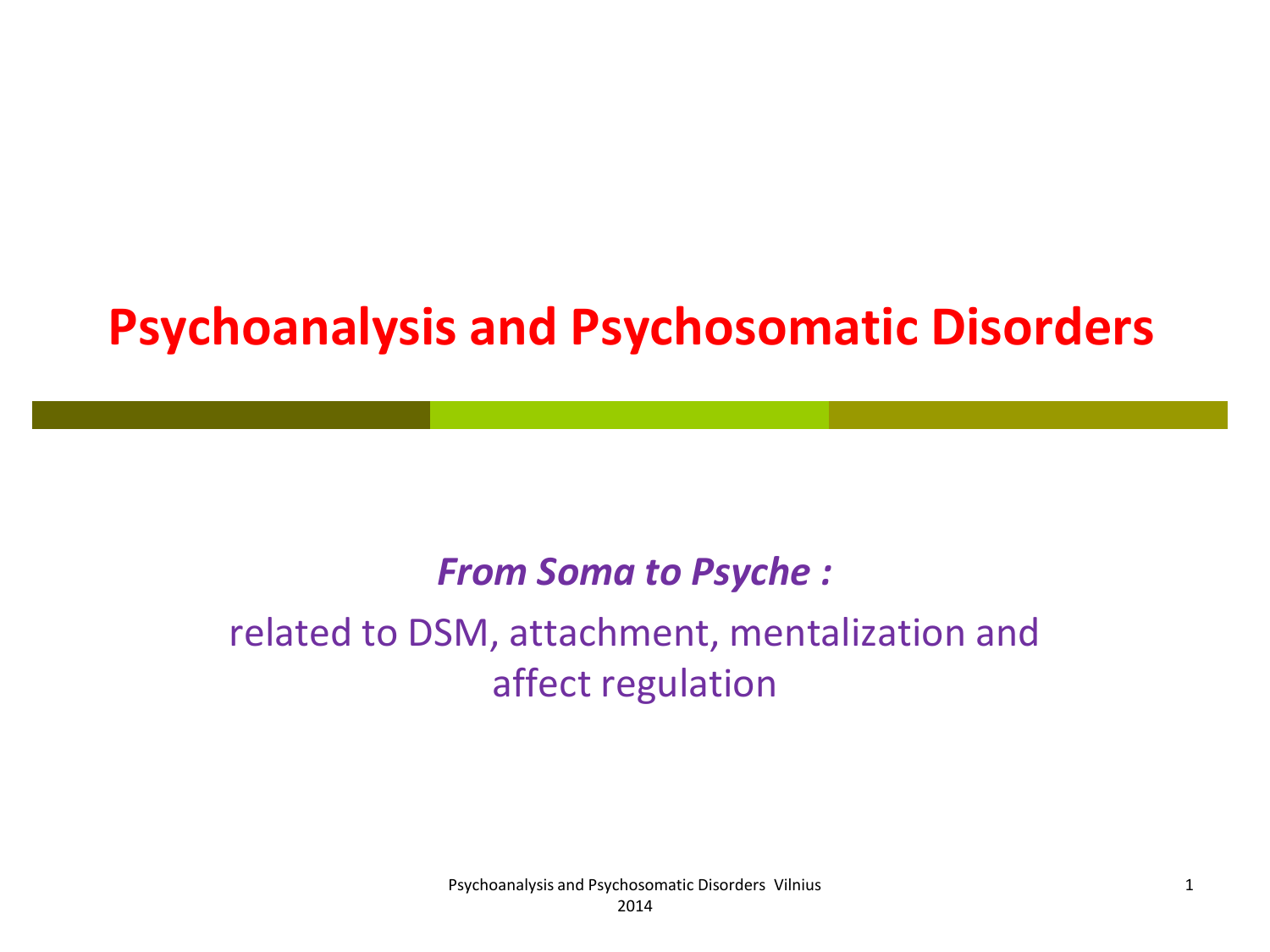## **Presentation**

- $\Box$  Introductory remarks
- **D** Freud: Anxiety
- Attachment
- **D** Affectregulation
- **D** Psychosomatic Disorders and Alexythymia
- D Mentalization
- 1. Disturbances in the Process
- 2. Pathology and Treatment
- **O** Summary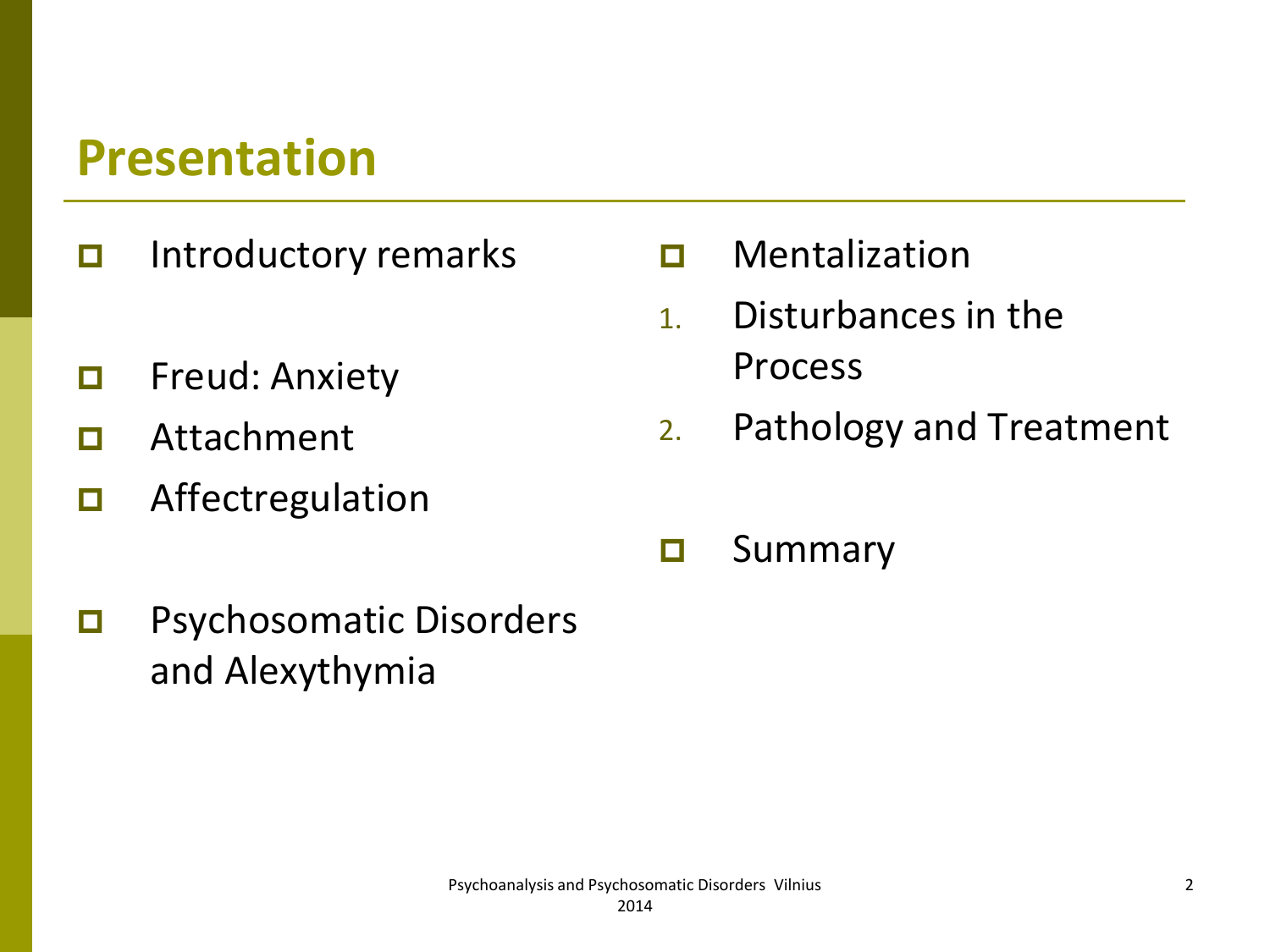### **Literature**

 G.J.Taylor: (1992) Psychoanalysis and Psychosomatics: a new synthesis. J.Amer. Acad. Psychoanalysis 20: 251 – 275.

 P.Verhaeghe, S.Vanheule and Ann de Rick:(2007) Actual Neurosis as the underlying psychic structure of panic disorder,somatization and somatoform disorder: an integration of Freudian and attachment perspectives. Psychoanalytic Quaterly: 76: 1317 – 1350.

 C.G.Kooiman: (2003) Alexithymia, childhood risk factors and unexplained physical symptoms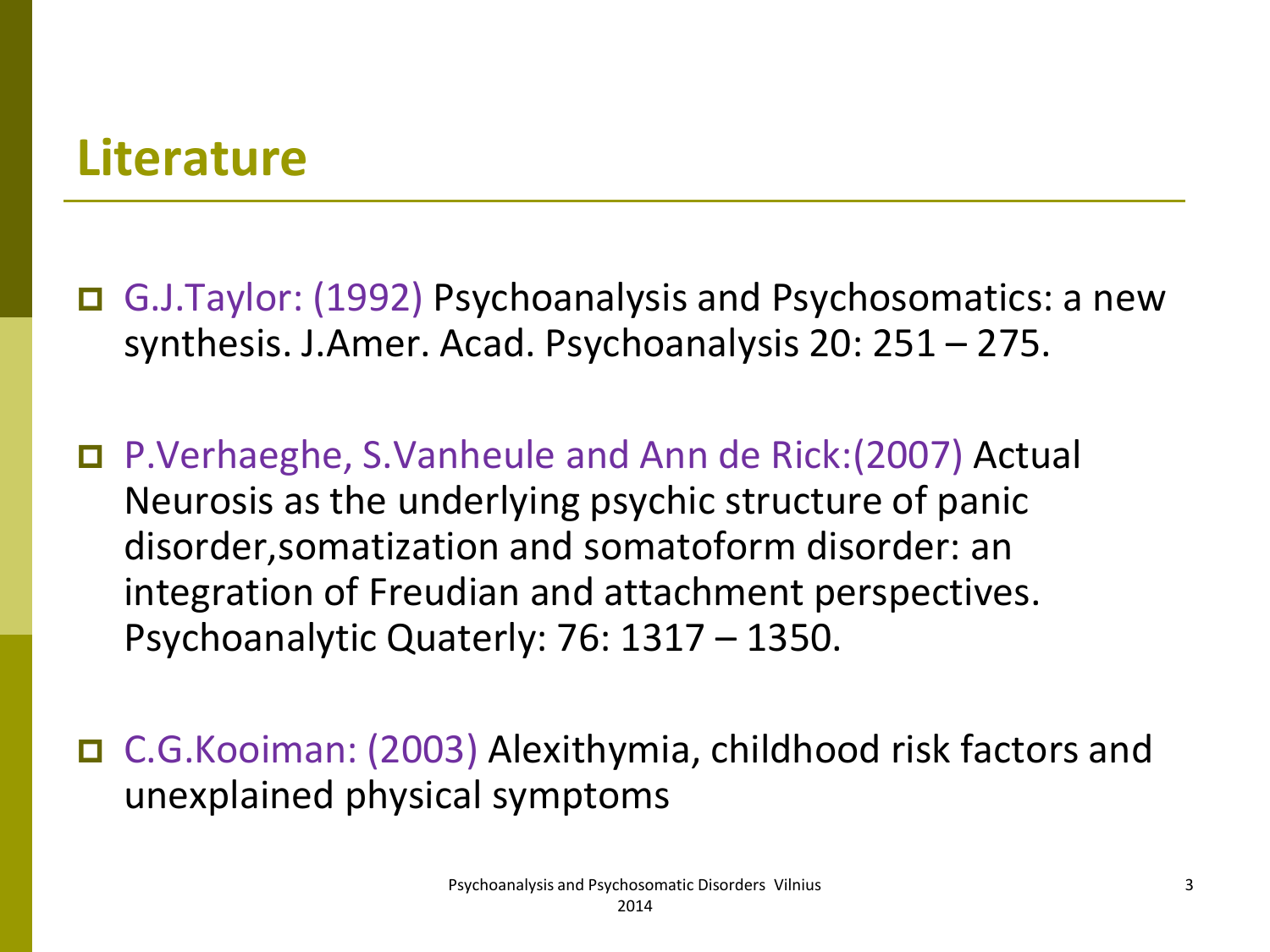### **INTRODUCTORY REMARKS**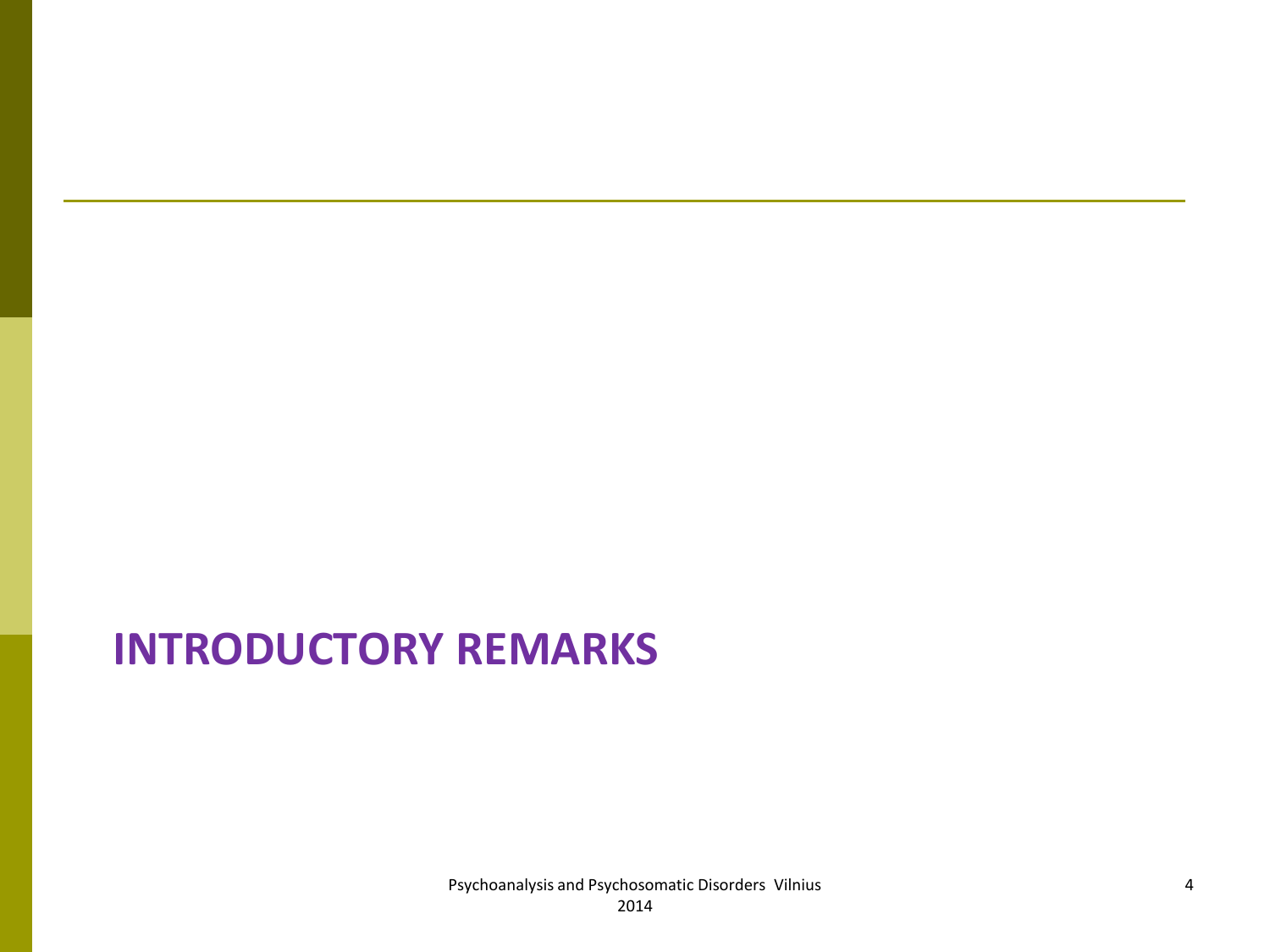## **Somatization**

- **W. Stekel** (1925): the expression of an psychic conflict into somatic complaints
- **Bridges and Goldberg** (1985):somatization as the somatic presentation of a psychiatric disease
- **Lipowski** (1988): somatization as the tendency to experience and communicate (unexplained) somatic complaints in reaction to psychic tensions and to look for somatic help for them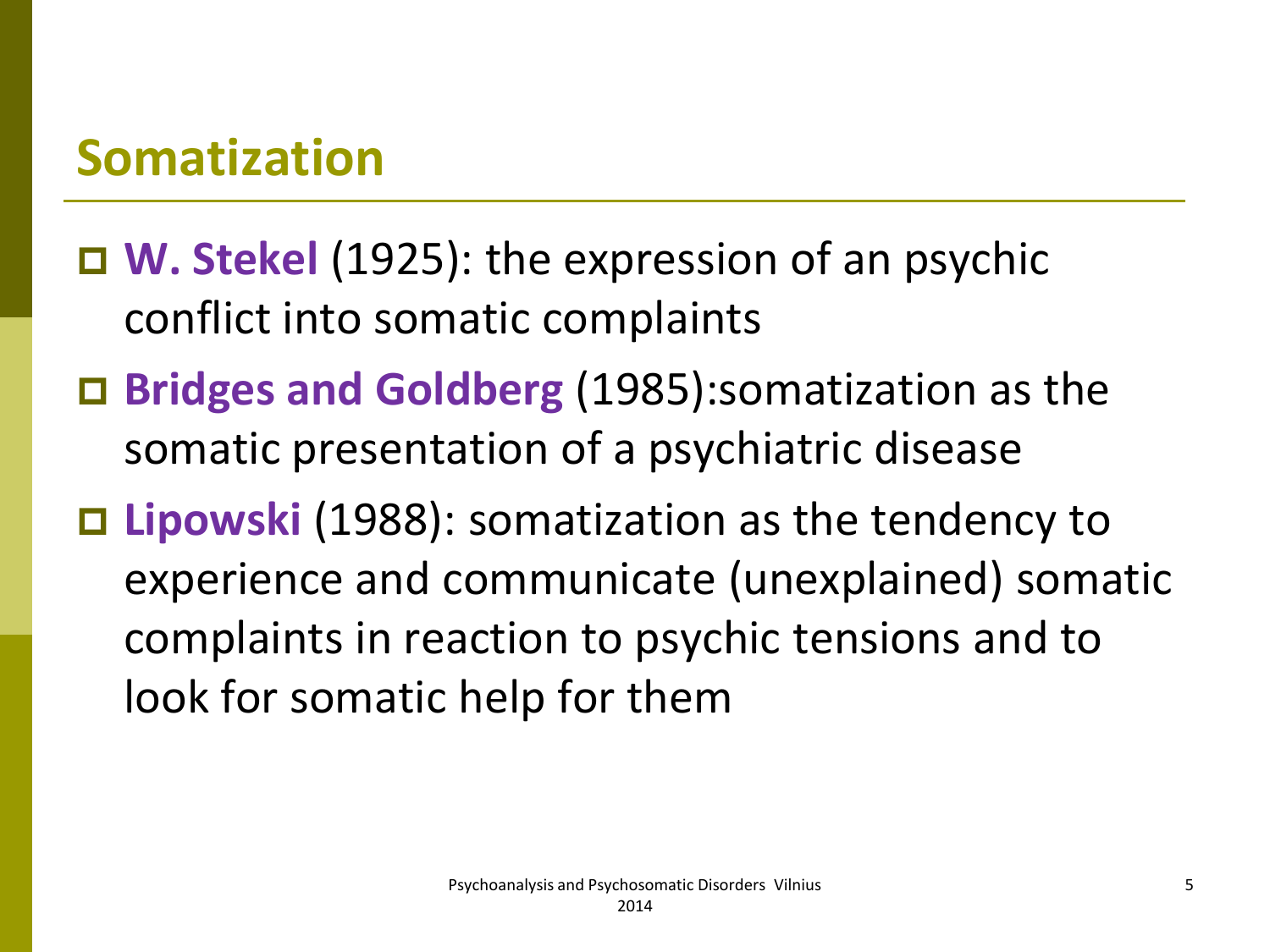## **Somatization**

#### **Kirmayer and Robbins** (1991):

- *1. Real somatization* : the patient attributes his complaints to a somatic disease and is looking for a somatic solution: a deficit
- *2. Initial somatization*: the patient presents his complaints as somatic but knows that he is suffering from psychic problems for which he is looking for help: a conflict
- *3. Facultative somatization*: the patient is willing to investigate if his complaints are part of a psychiatric disease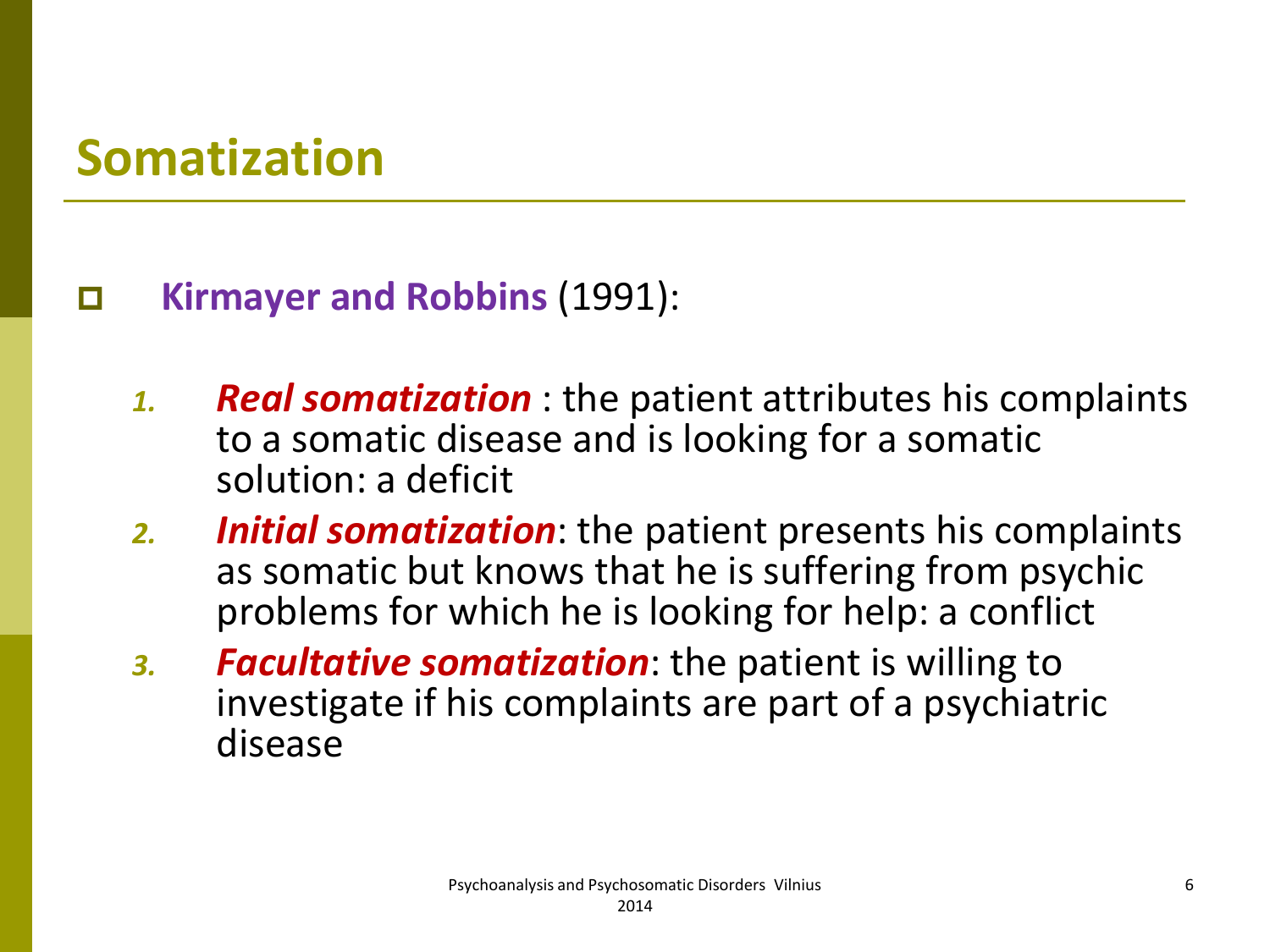# **Distinctions and definitions.**

 **Classical psychosomatic disorders**  *DSM: Psychological factors affecting medical condition*

#### **Complaint and somatic disease.**

stress factors influence its course and severity.

(hypertension, asthma,angina pectoris, rheumatism, gastric ulcer, colitis ulcerosa, iritable colon diabetis mellitis, hyprthyreosis skin diseases)

**Functional disorders: somatization** 

*DSM: somatoform disorders, somatization and somatically unexplained disorders.*

**Disturbed function** *without* **disturbed organic structure.** (blindness, back-, head-, or stomach- ache)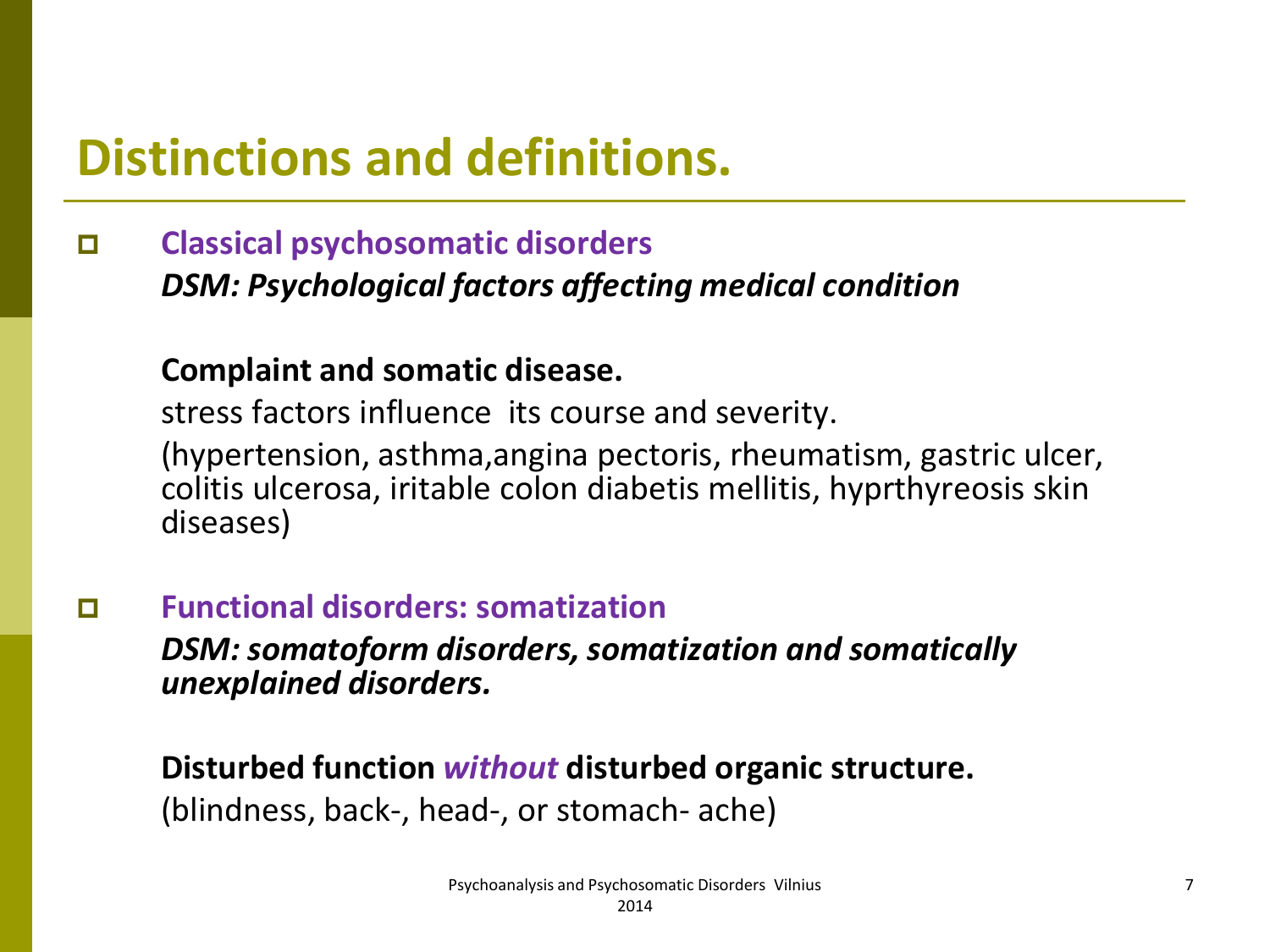# **Definition of somatization**

### **Functional disorders: somatization**

#### **The tendency**

- to experience and express physical complaints,
- to ascribe them to a physical disease,
- and to ask for medical help,
- whilst no somatic pathology can be found that adequately explains the complaints.
- *This definition considers somatization as a psychological concept.*
- *So it depends on the existing level of knowledge of somatic processes.*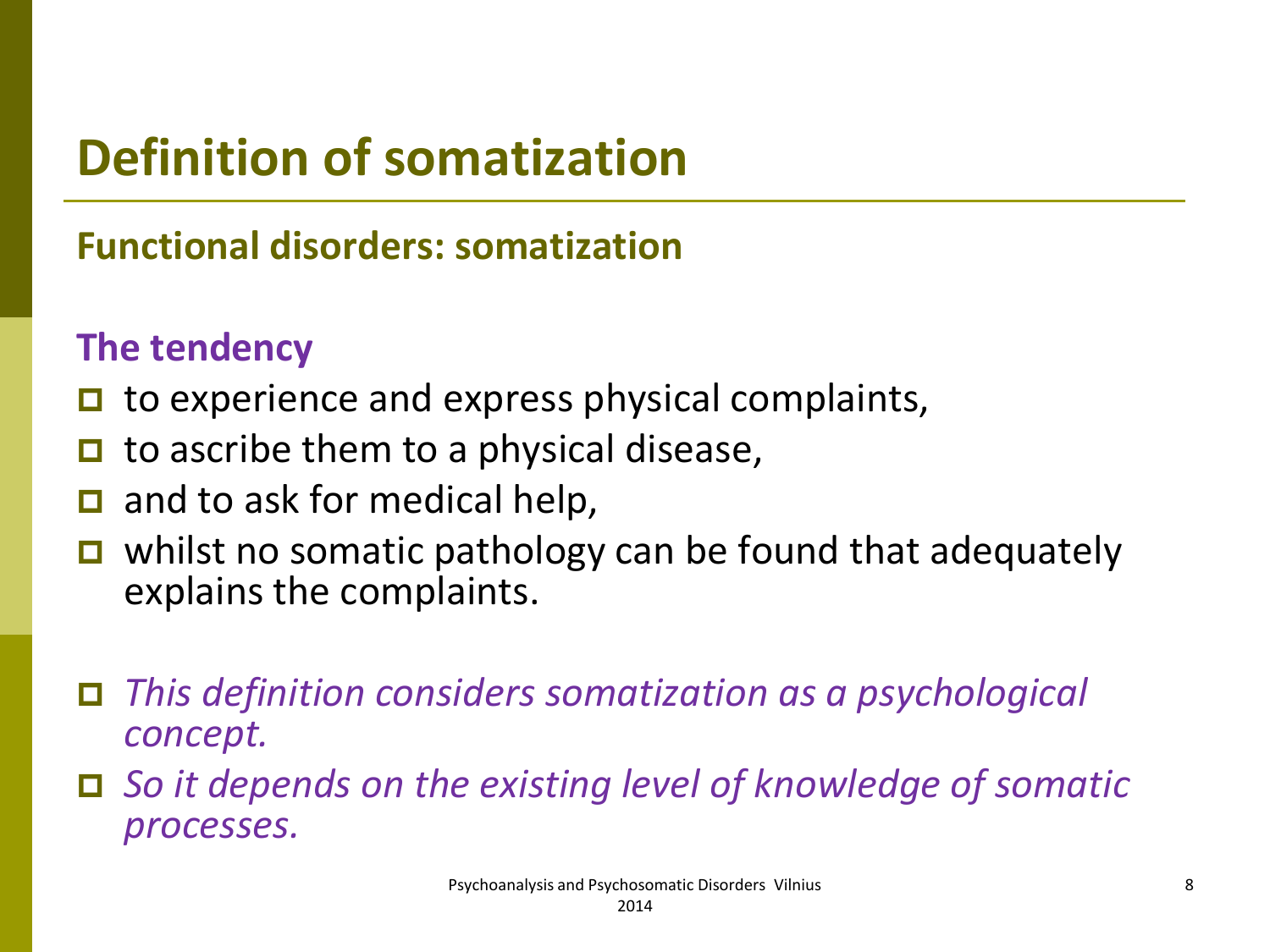### **Subdivision of functional disorders**

### **DSM: somatoform disorders.**

- **□** Somatization disorder (1%)
- Undifferentiated somatoform disorder (12%)
- Conversion disorder
- Pain disorder
- $\blacksquare$  Hypochondriasis
- Body dismorphic disorder
- **O** Somatoform disorder n.o.s.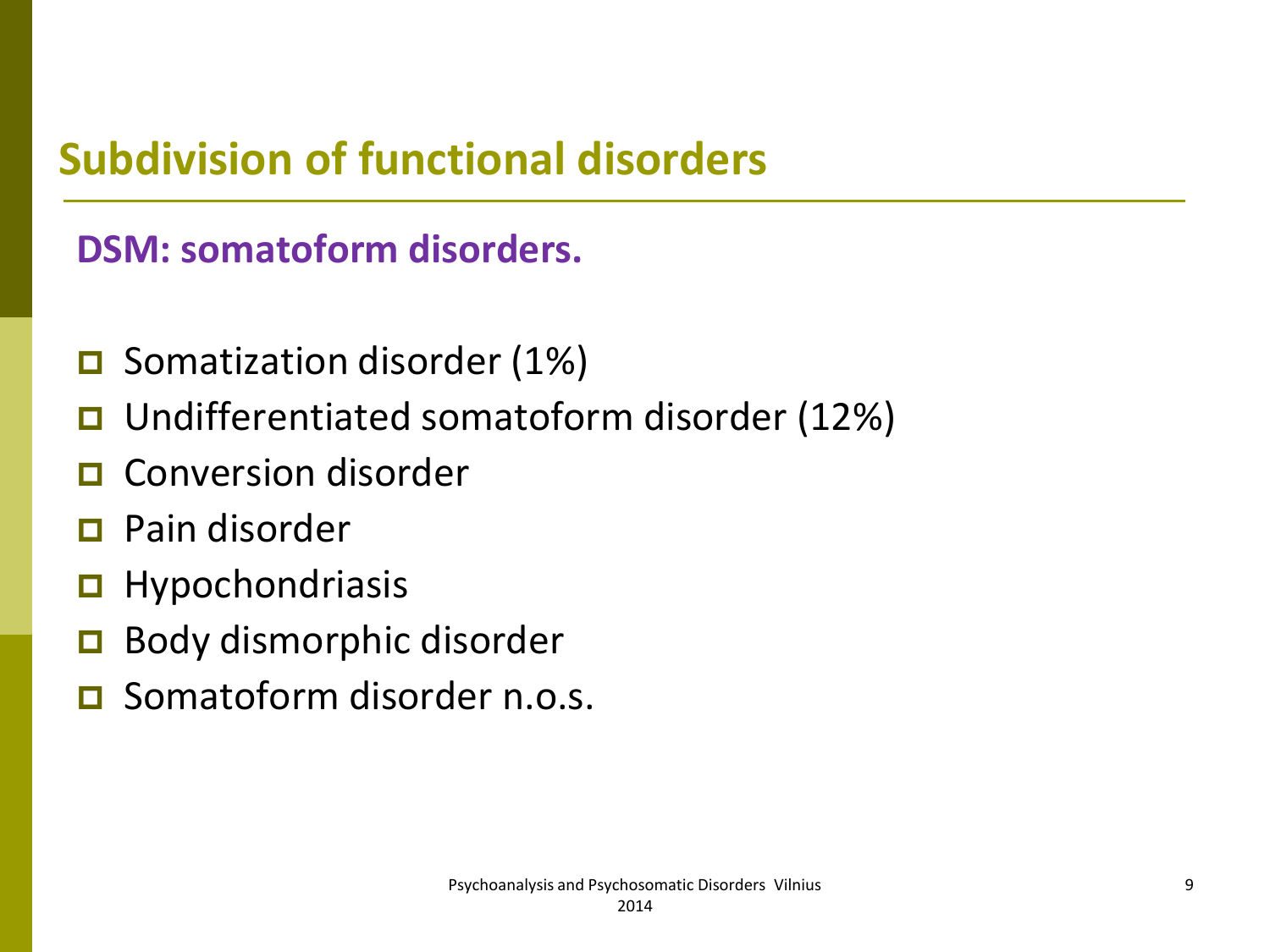## **Somatization**

- **The classical psychoanalytical concept of Hysteria is in terms of DSM IV related to:**
- 1. Somatization disorder
- 2. Somatoform disorder
- 3. Conversion disorder
- 4. Dissociative disorder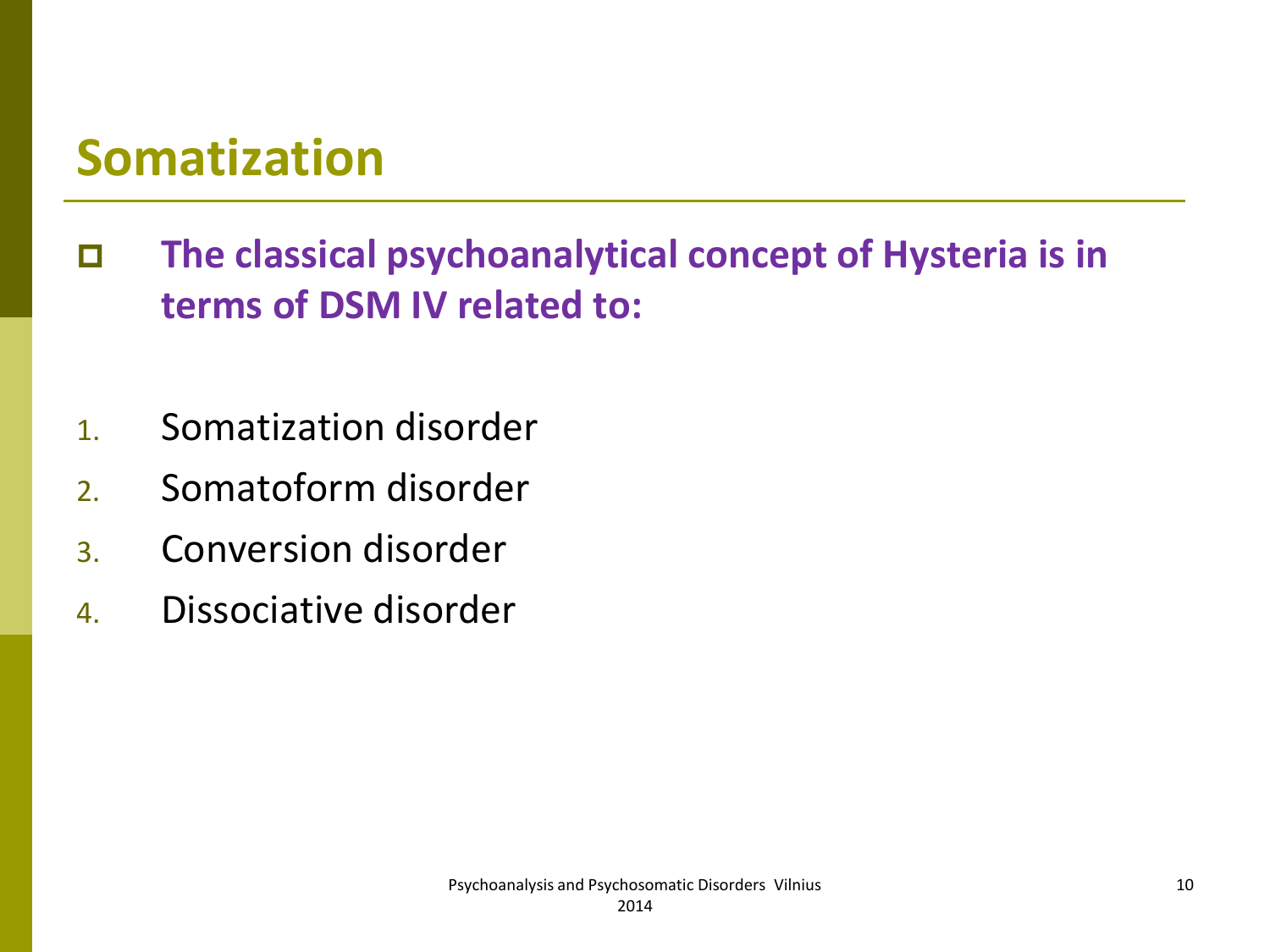# **Incidence rate of somatization**.

#### **75% of mankind is somatizing.**

- 20-50% of G.P.'s patients have somatically unexplained complaints.
- 16% has somatoform disorder
- 12% undifferentiated somatoform disorder
- 1% has somatization disorder (in narrow DSM sense)
- Comorbidity with **anxiety** or **depression** 3 x higher than chance.
- Of all these patients
	- 50-75% improve in over a year,
	- $\Box$  10-30 % deteriorate.
- **Risk of development of real somatic disease is very small.** (for irritable bowel syndrom 1%; for conversion 0-12%)

#### **25% of mankind is able to psychologize** (the educated western upper middle class) expressionallysis and Psychosomatic Disorders Vilnius and Psychosomatic Disorders Vilnius 11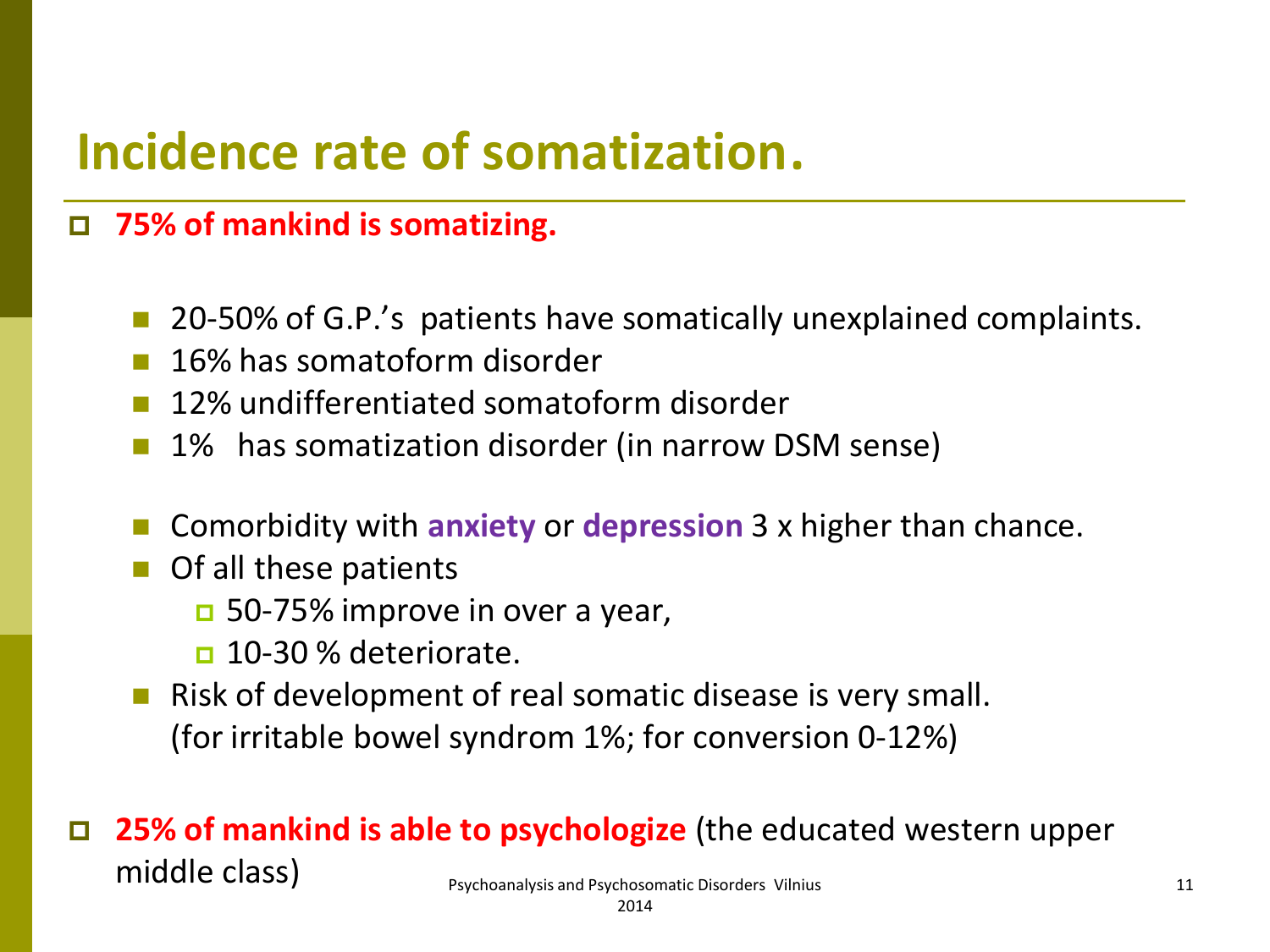# **Psychoanalysis and psychosomatics**

**In the beginning of psychoanalysis intensely related**

### **After that drifting apart:**

- 1. Because of limitations in the early psychoanalytic (conflict)theory about the relation between biology and psychology (shift from trauma to conflict)
- 2. Progress in medicine/biology

#### **New Synthesis is growing:**

- 1. Attachment
- 2. Affect regulation
- 3. Concept of mentalization
- 4. Alexithymia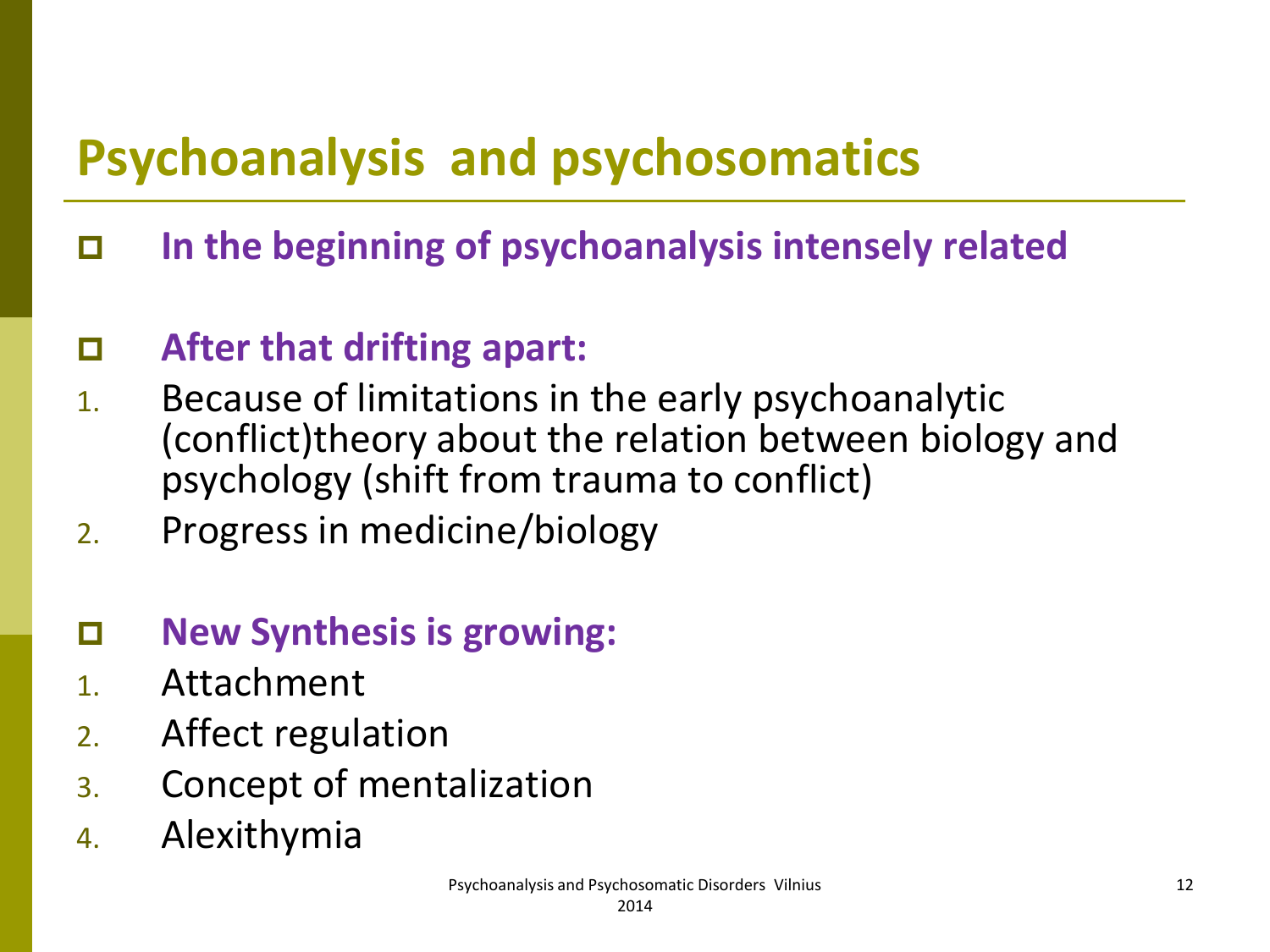## **Development**

In the beginning the Self is a somatic Self

- $\Box$  At the end there will be a psychological Self
- From **Soma** to **Psyche**
- From **outside** to **inside**
- From **doing** to **thinking**

 The **development** of **affect regulation** and **mentalizing** within the context of a safe **attachment**, leads to containing **anxiety**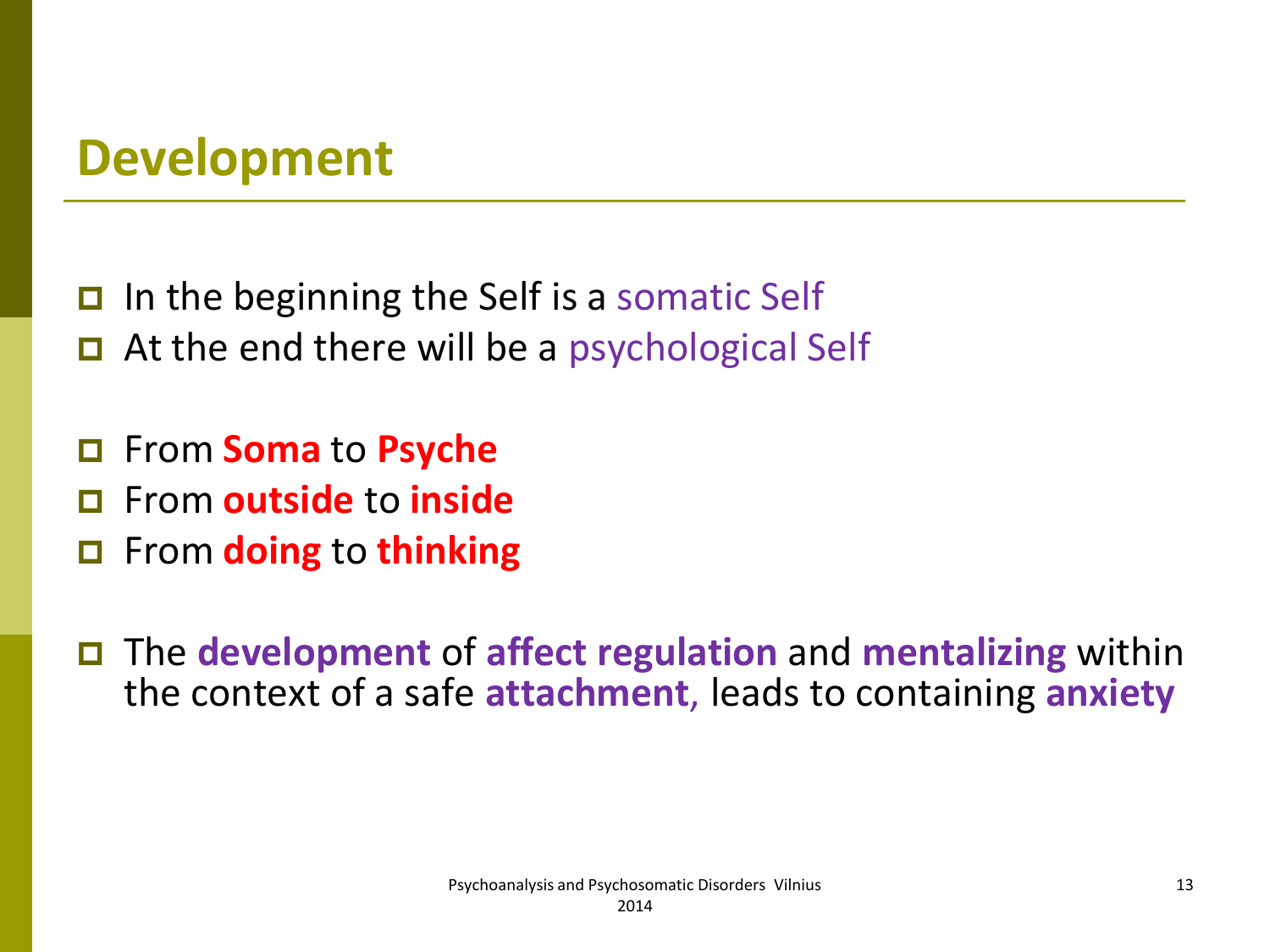From anxiety neurosis to psycho neurosis

### **FREUD: ANXIETY**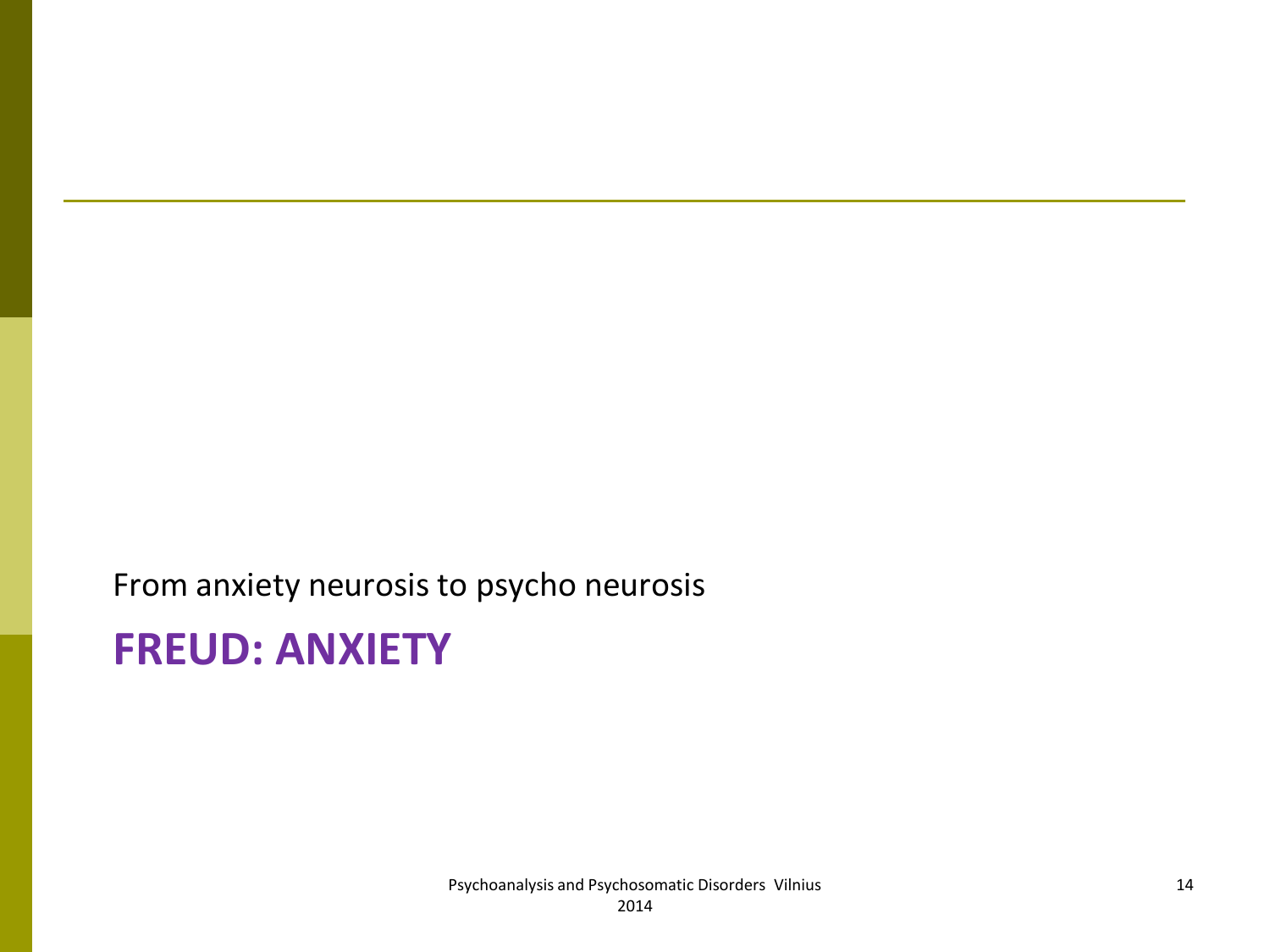# **Two types of anxiety 1**

#### **Anxiety neurosis** (Actual Neurosis)

- Somatic (heartbeating; sweating; trembling; nausea; problems with respiration etc.)
- Not related to underlying dynamic mechanism
- Momentaneous anxiety caused by over-stimulating the organism
- Unmentalized anxiety: first order representation
- Not open for insightgiving psychotherapeutic treatment
- Building new inner structures by generating mentalizing ability

DSM IV; somatization, somatoform disorders,DIS, panic disorders and PTSD.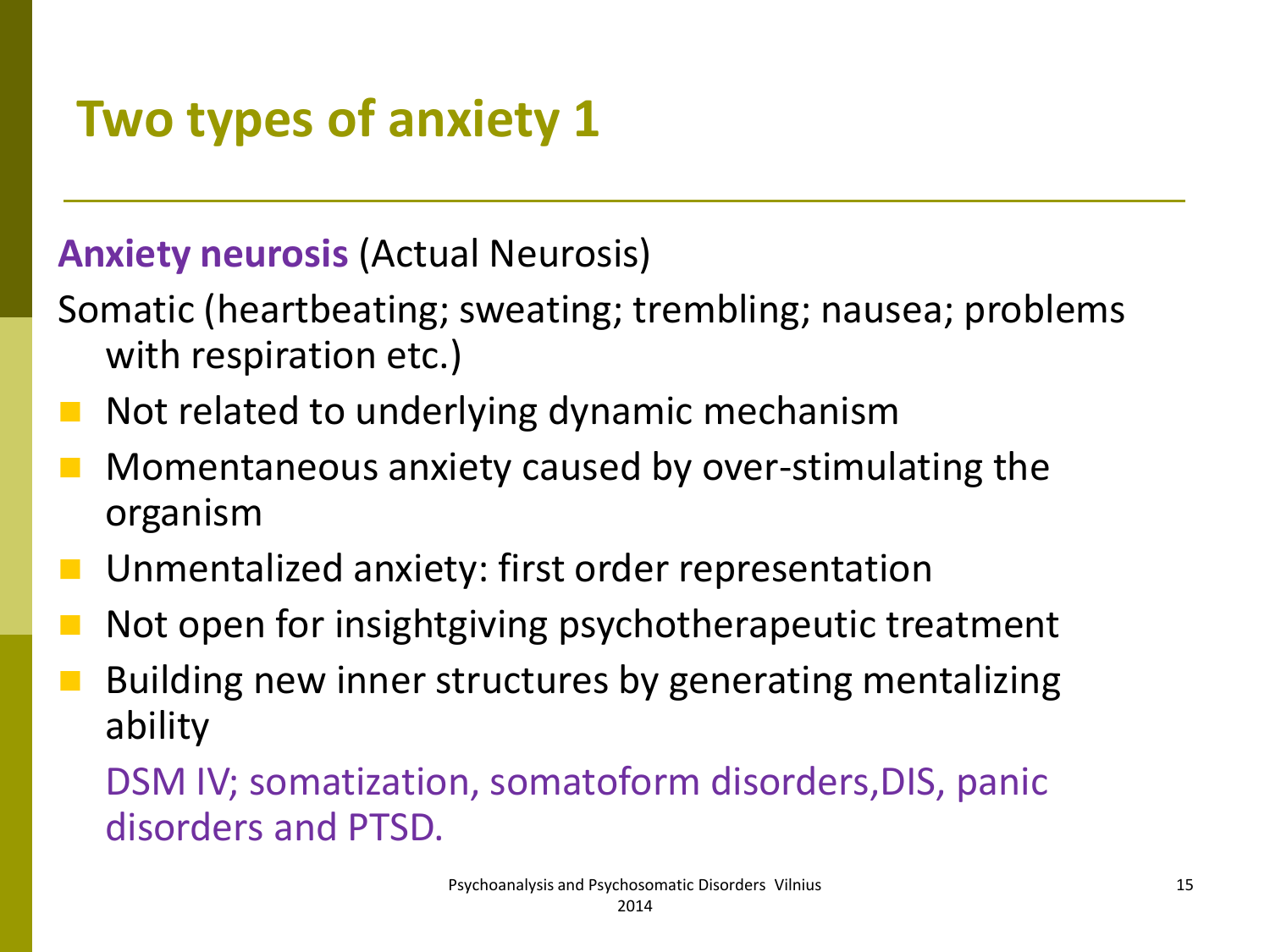# **Two types of anxiety 2**

#### **Psycho-Neurosis**

- **□** Anxiety is related to underlying dynamic mechanism
- **□** Anxiety as a signal related to danger
- Anxiety mobilizes repression and is open for interpretation or insightgiving psychotherapy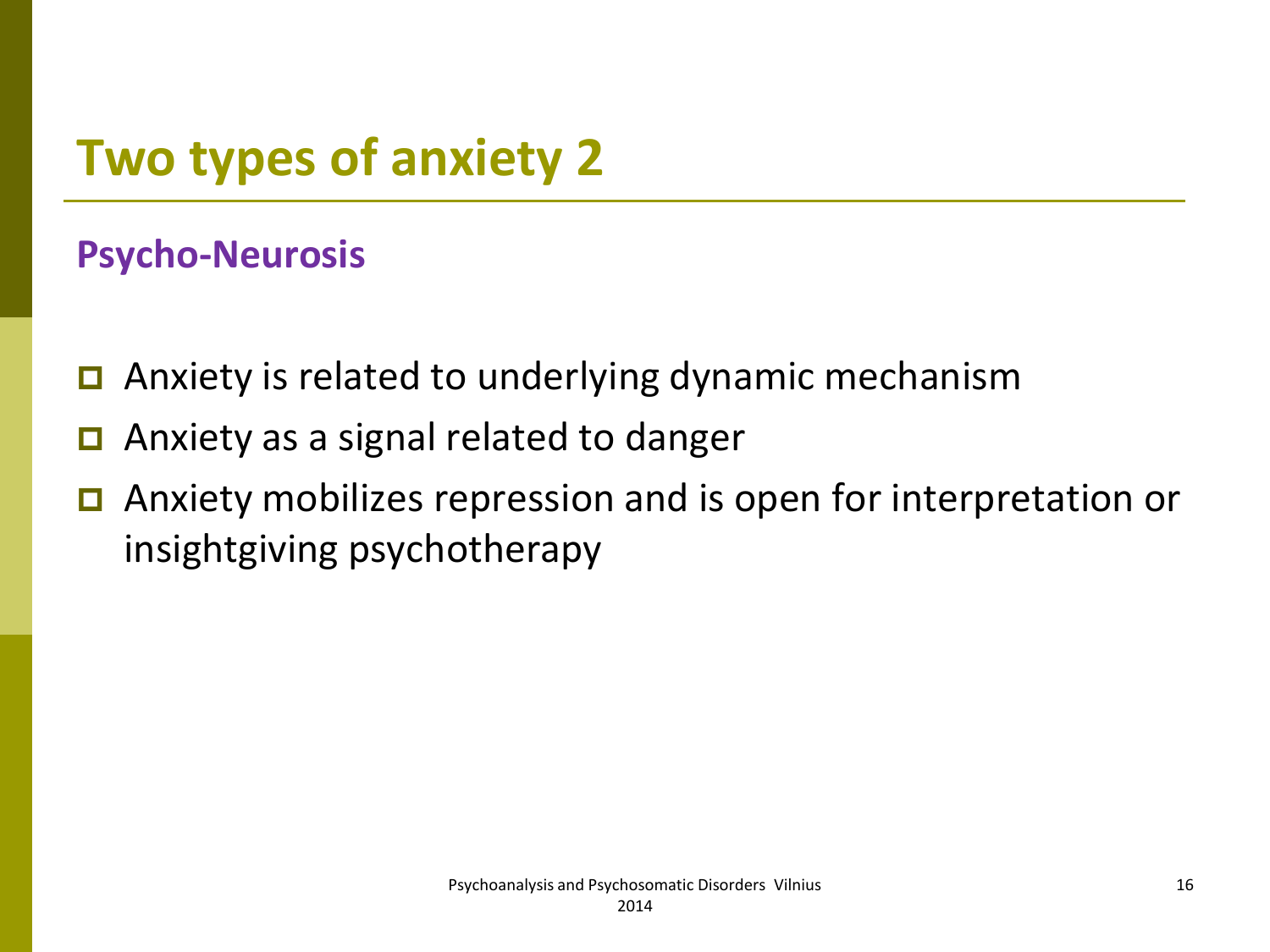### **Freud**

### **Toxic Theory (1895)**

On the grounds for detaching a particular syndrome from neurasthenia under the description anxiety neurosis

- Psychoneurosis: the mental representation is distorted / damaged by defensive mechanisms.  $\rightarrow$  repressing the representation
- Anxiety has to be abreacted by its binding via representations
- Anxiety neurosis: the step toward representation has not been successful, the innervation remains on the level of the body/soma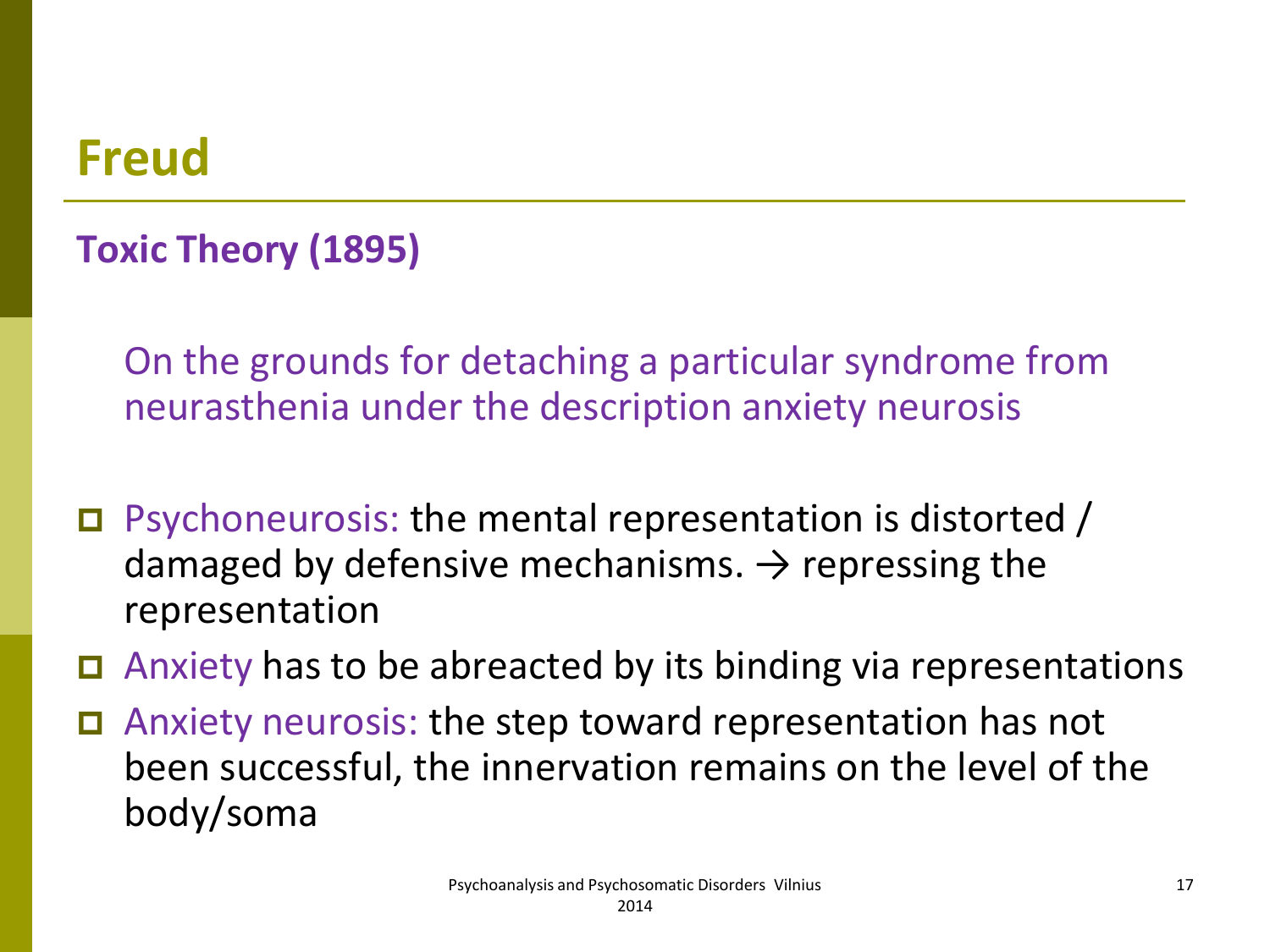## **Freud**

### **Signal Theory (1926):**

Inhibitions, Symptoms and Anxiety

- Anxiety related to a conflict between wishes and reality
- Interpreting conflict: Id, Ego and Superego
- Anxiety as a signal related to danger,
- Too much anxiety  $\rightarrow$  panic
- Anxiety mobilizes repression
- From external to internal reality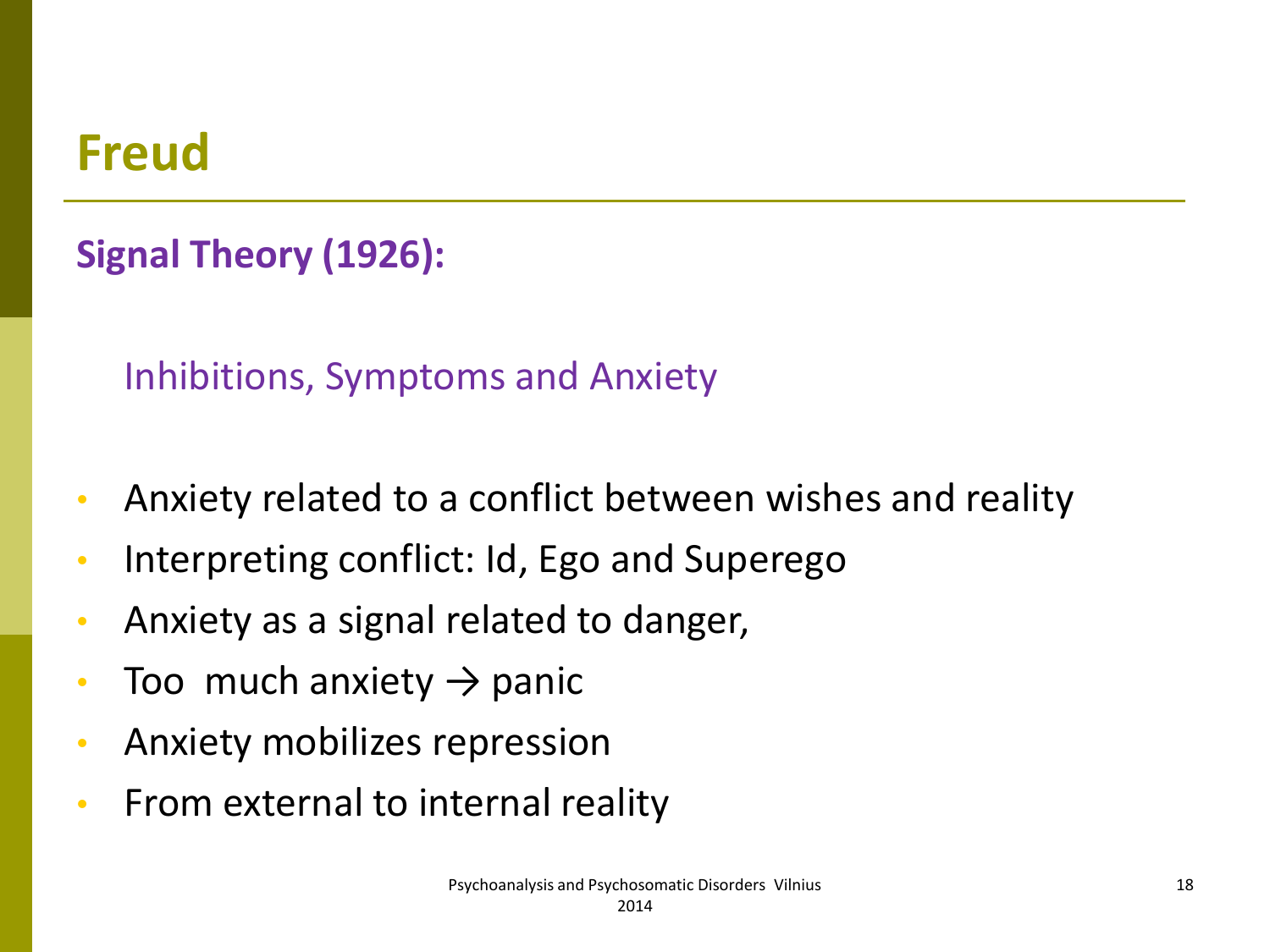# **Signal anxiety**

### **Critique:**

- Tendency to ignore the importance of the anxiety neurosis
- Psychosomatic symptoms: they have a symbolic meaning instead of being the only possible way of communicating.
- **□** Linear instead of circular causality between biology and psychology
- Too much stress on interpretation of drive related conflicts instead of facilitating the development which is inhibited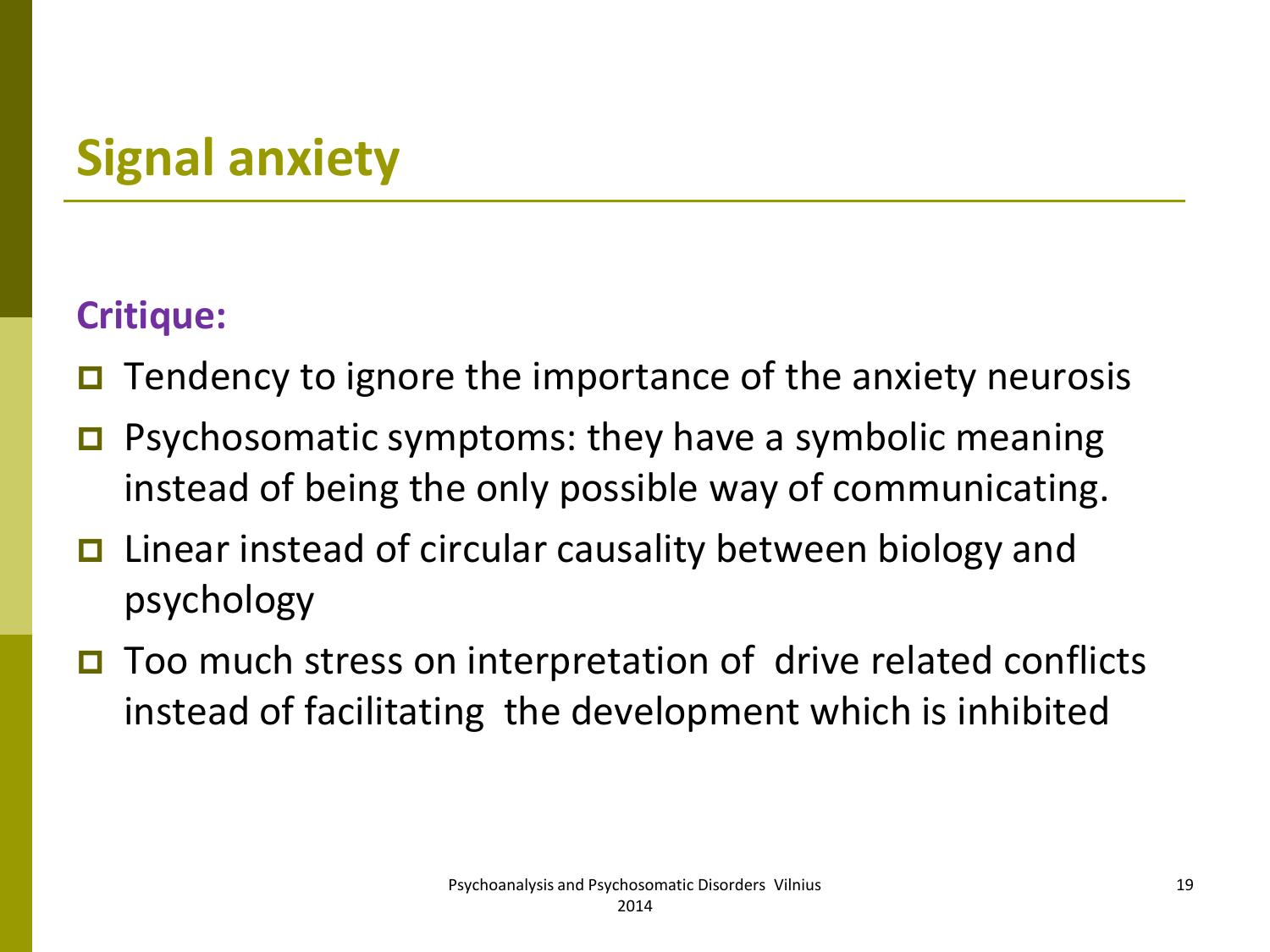Anxiety regulating system related to the quality of the development

# **ATTACHMENT**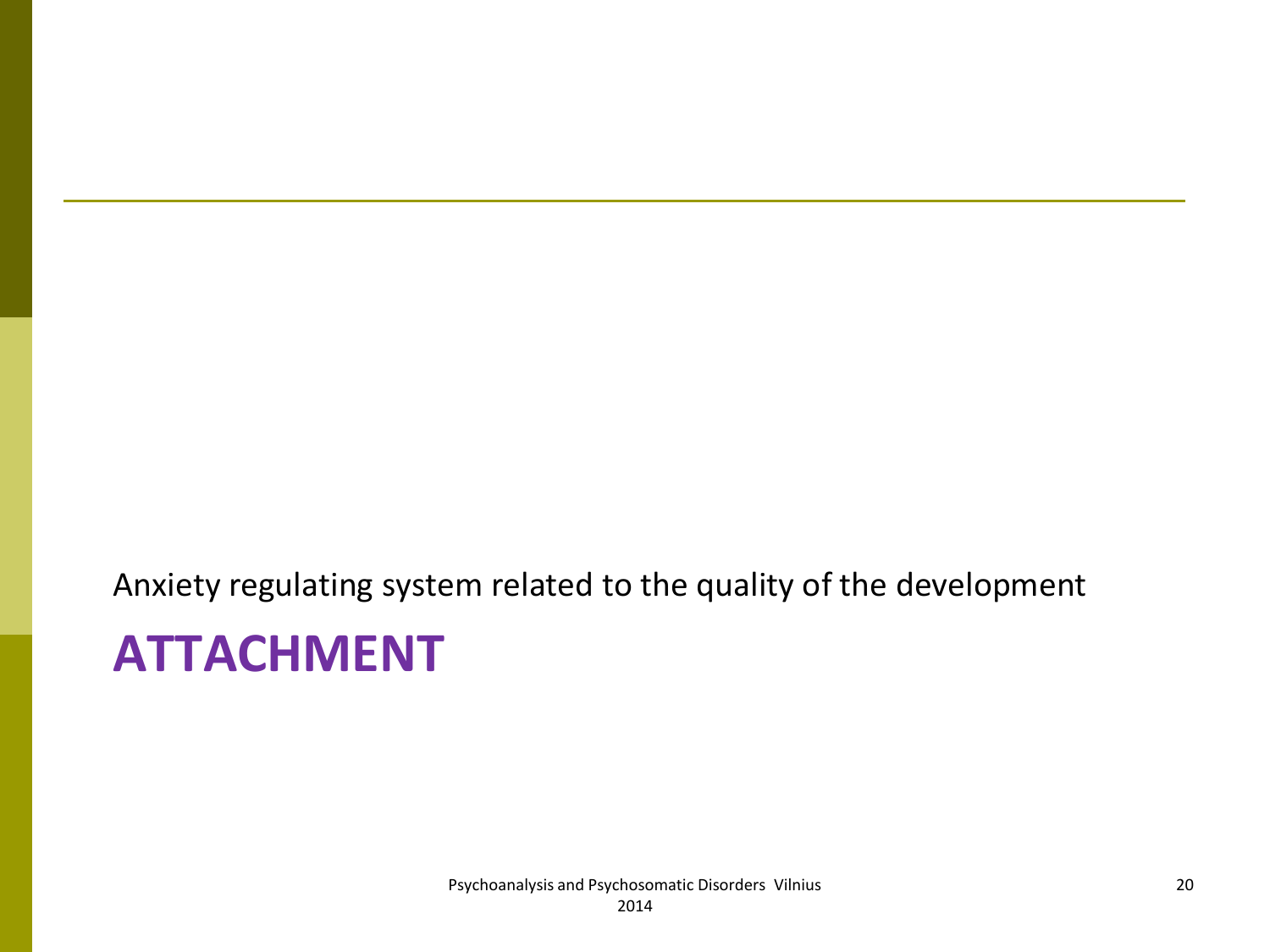## **Attachment**

Related to the primary aspect of the relation.

- **□** Activated in case of danger
- $\Box$  Related to separation and loss
- **□** A way of regulating anxiety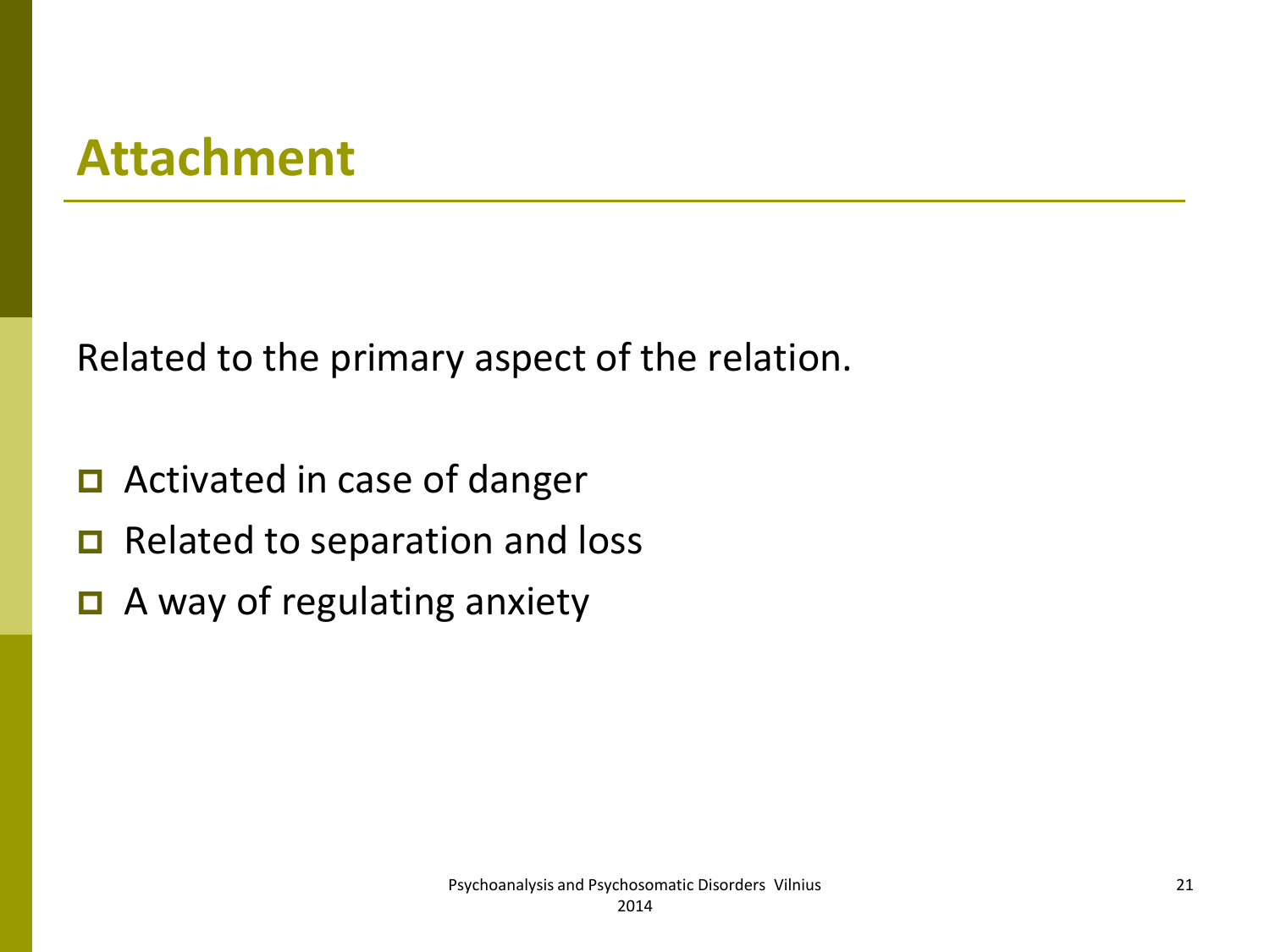## **Attachment**

#### **Attachment styles**

#### *Safe*

□ Secure Autonomous (F)

#### *Organized unsafe*

- **D** Avoidant Dismissing (Ds)
- □ Resistant/Ambiv. Preoccupied/Entangled (E)

#### *Disorganized Unsafe*

Disorganized Disorganized/Desoriënted (U/d)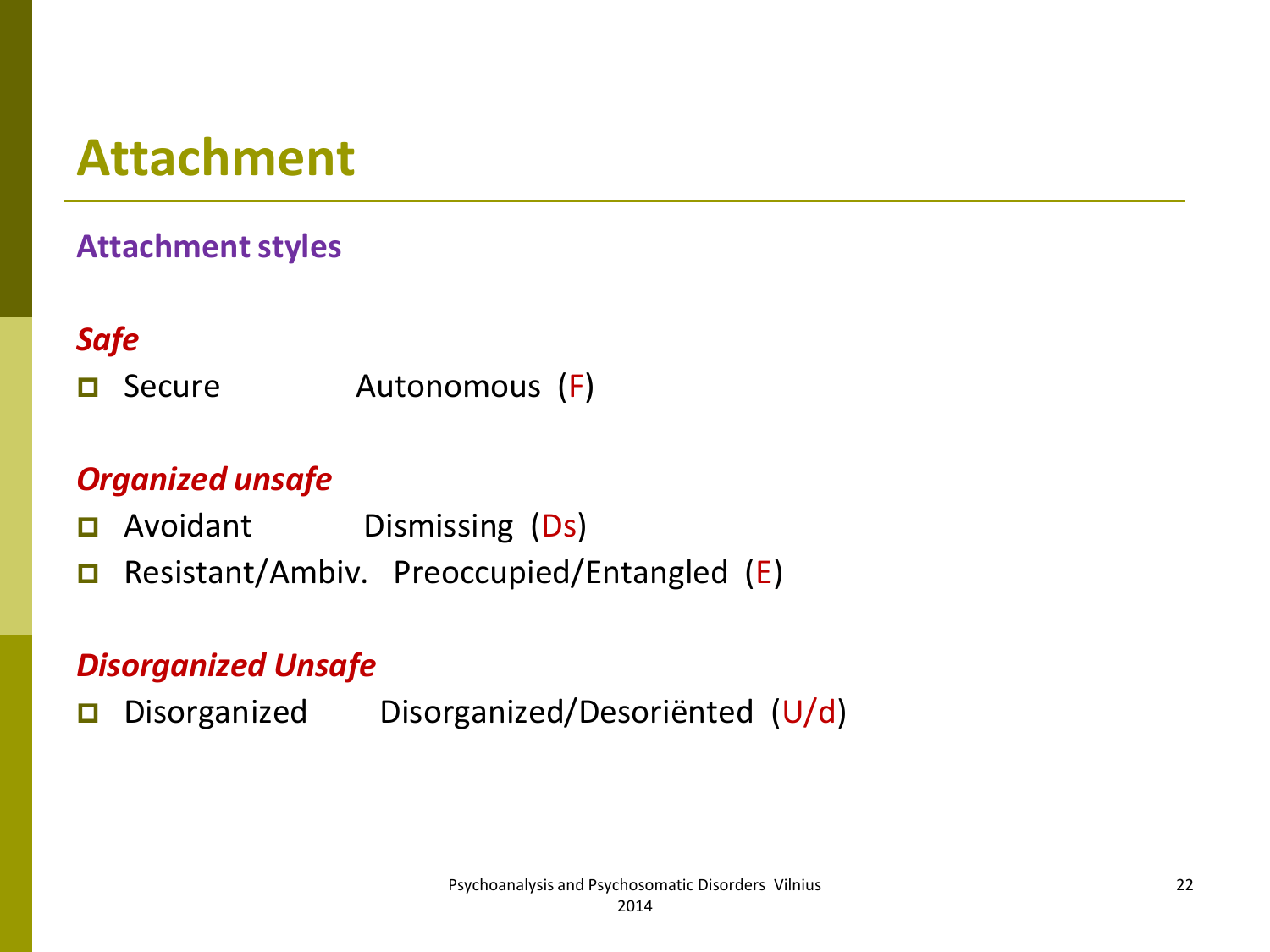### **Attachment styles**

|         |                   | High | avoidant           |         |
|---------|-------------------|------|--------------------|---------|
|         | <b>Dismissive</b> |      | Fear               |         |
| Low     |                   |      |                    | High    |
| anxiety |                   |      |                    | anxiety |
|         | <b>Safe</b>       |      | <b>Preoccupied</b> |         |
|         |                   | Low  | avoidant           |         |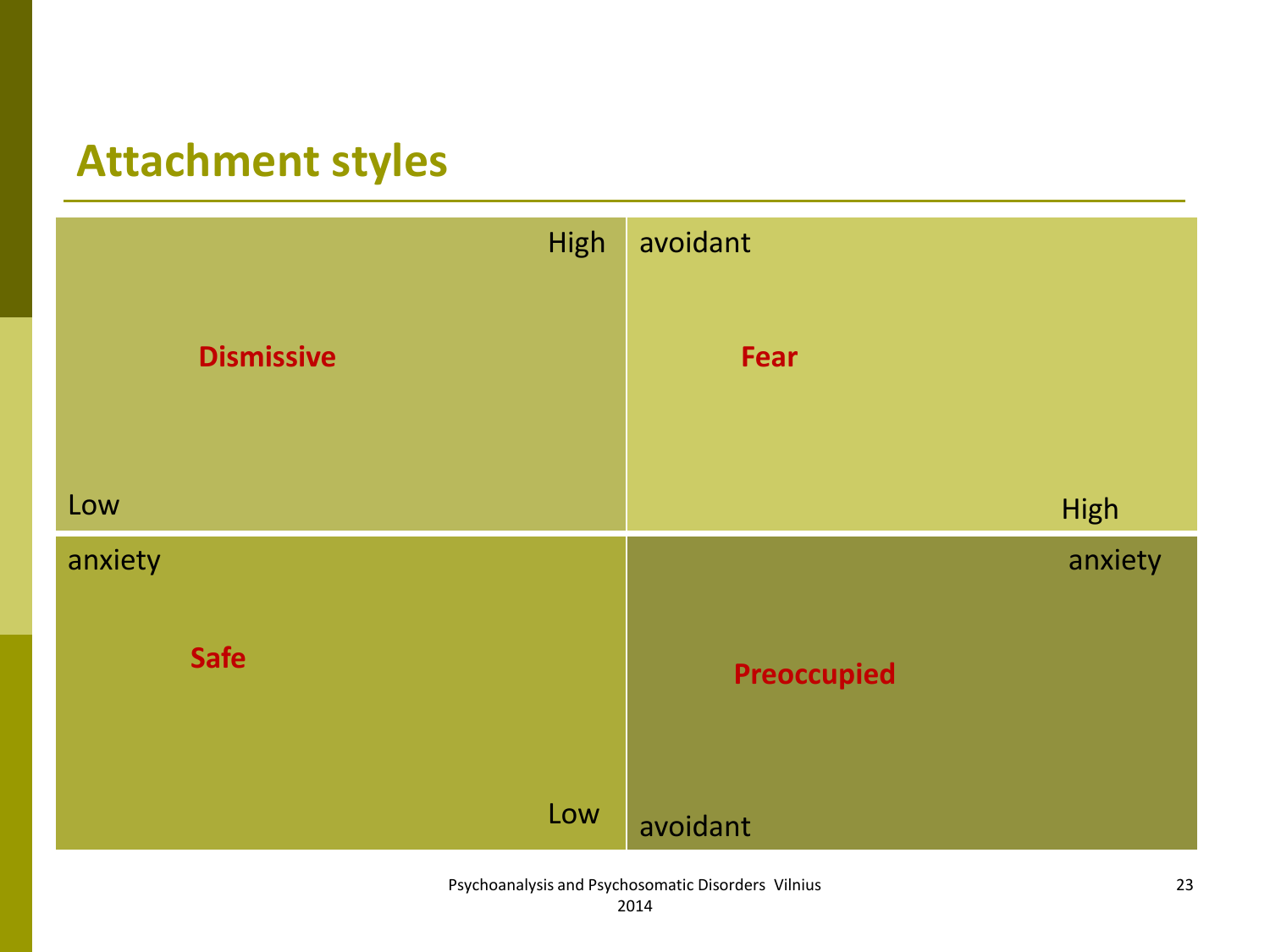From emotion to affect representation

### **AFFECT REGULATION**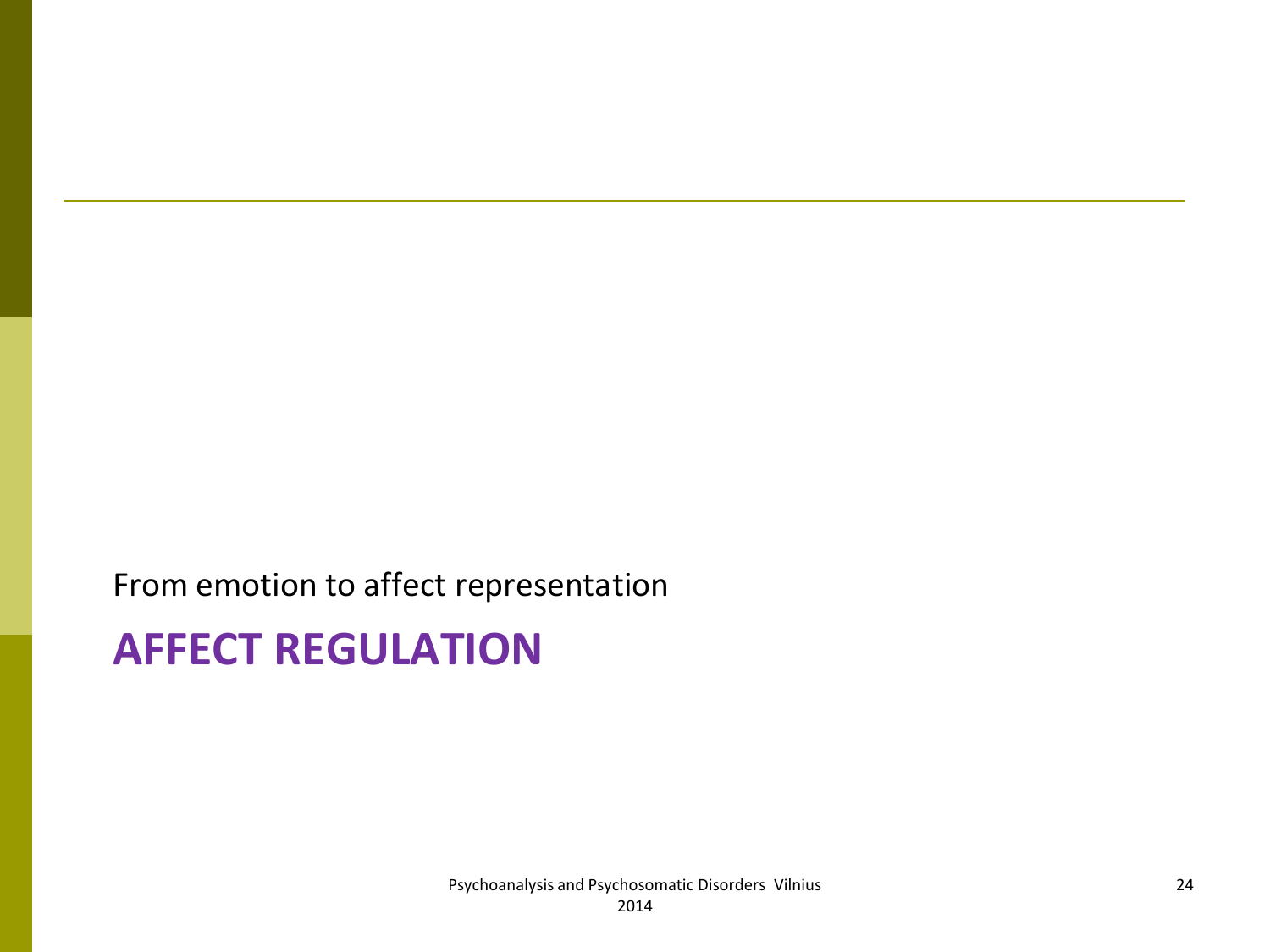# **Affectregulation**

- $\Box$  The development to affectregulation is caused by digestion and by that by adequate affect representation. The caregiver regulates the affect by facilitating affect representation:
- *1. Accurate and marked mirroring of the affect*
- *2. Giving meaning to the affect*
- *3. Looking to the baby as intentional*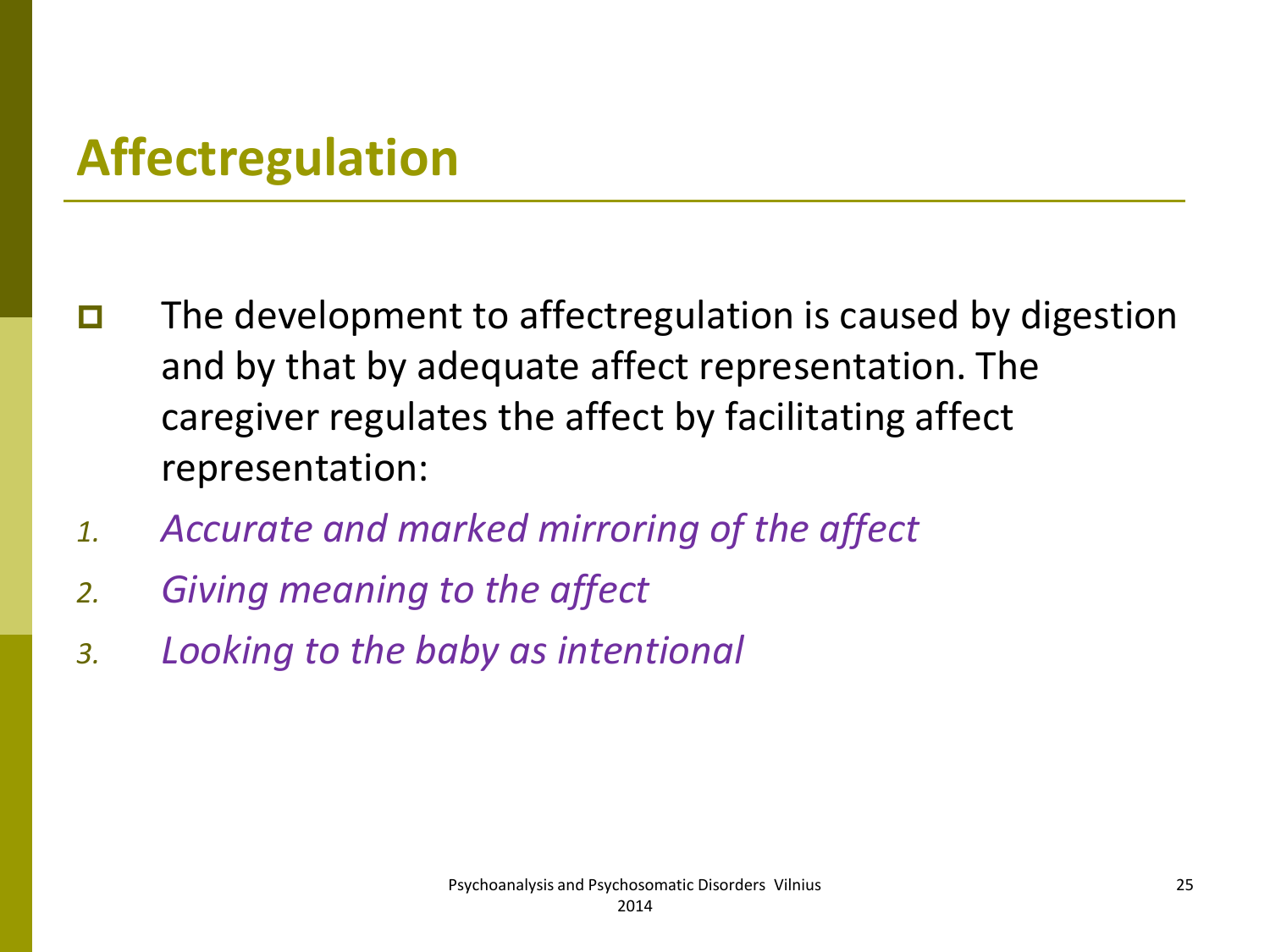# **Affectregulation**

**Psychosomatic Patients:**

- $\Box$  Impaired capacity in:
- 1. Containing and modulating affects
- 2. Tolerating frustration
- **D** Problems in the development and regulation of affects
- Dependent on external objects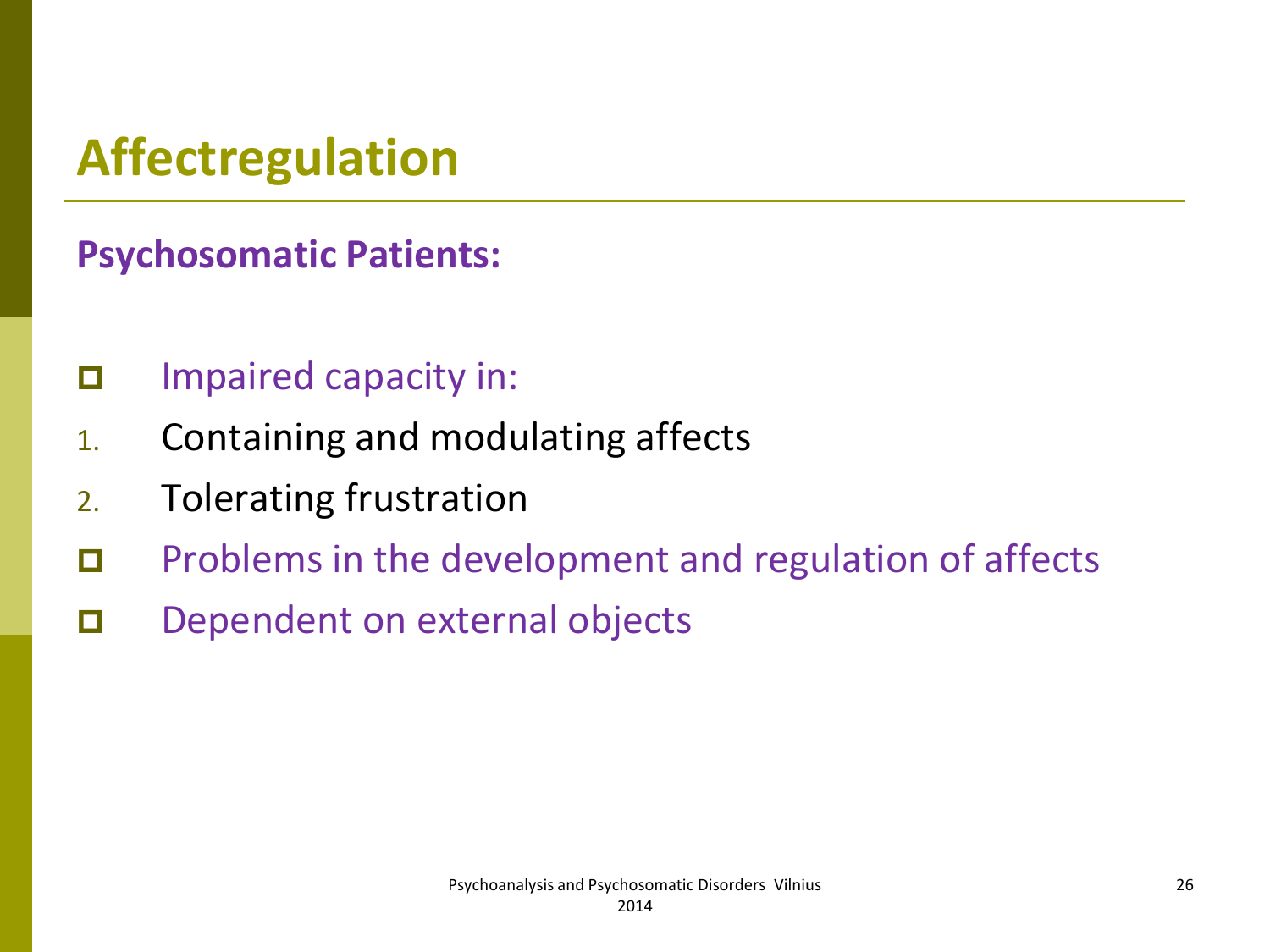# **Affects**

#### **From emotions to feelings**

- **Emotions:** biology and genetics are involved, it is about bodily sensations
- **Feelings/affects:** is about mental representations, a psychological dimension is added
- **D Mentalization** is in between
- 1. Symbolization is involved
- 2. It is about memories, phantasies and dreams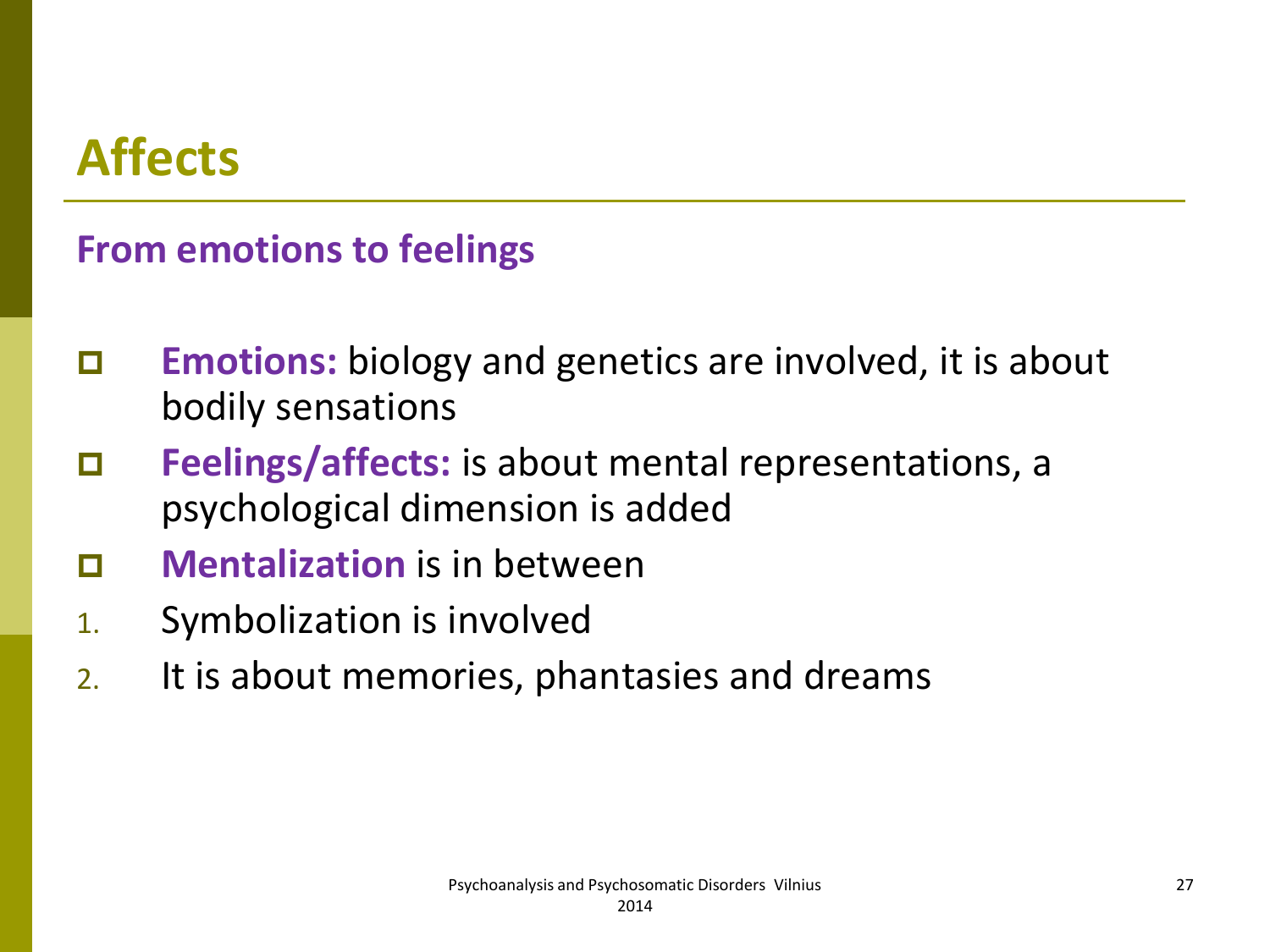# **Affectregulation**

### **Avoidant/dismissing**

#### **Ambiv./ Preoccupied**

#### **Autonomous/secure**

**Disorganized**

- $\Box$  Over-regulating of affect
- $\Box$  Relying on cognitions
- **Pretend mode**
- $\Box$  Under-regulating of affect
- $\Box$  Relying on emotions
- $\Box$  Equivalent mode
- $\Box$  Possibility to calm down affects
- Reflective mode
- □ Not able to regulate, modulate or calm down themselves
- $\Box$  Teleological mode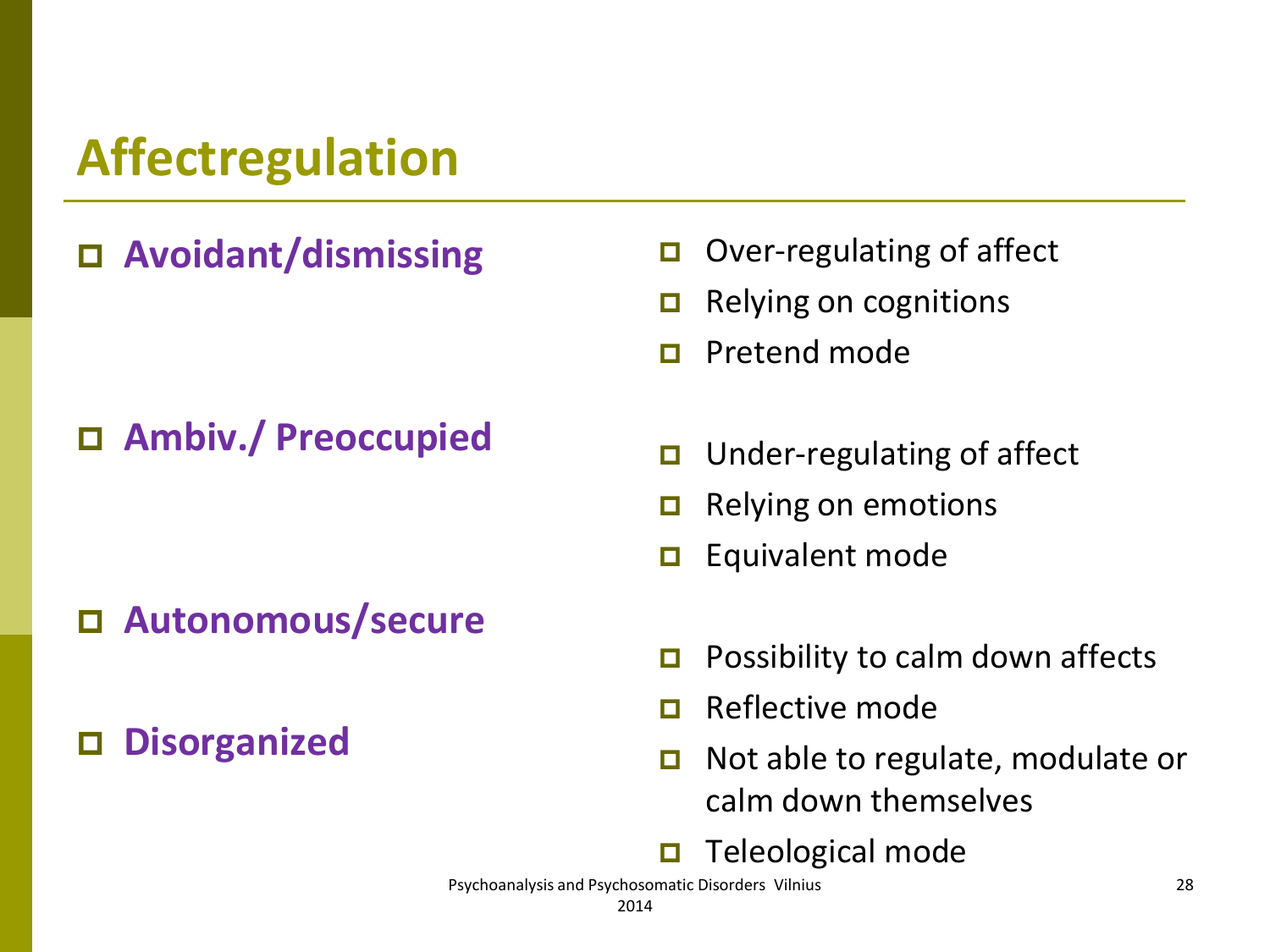Related to Alexythymia

### **PSYCHOSOMATIC DISORDERS**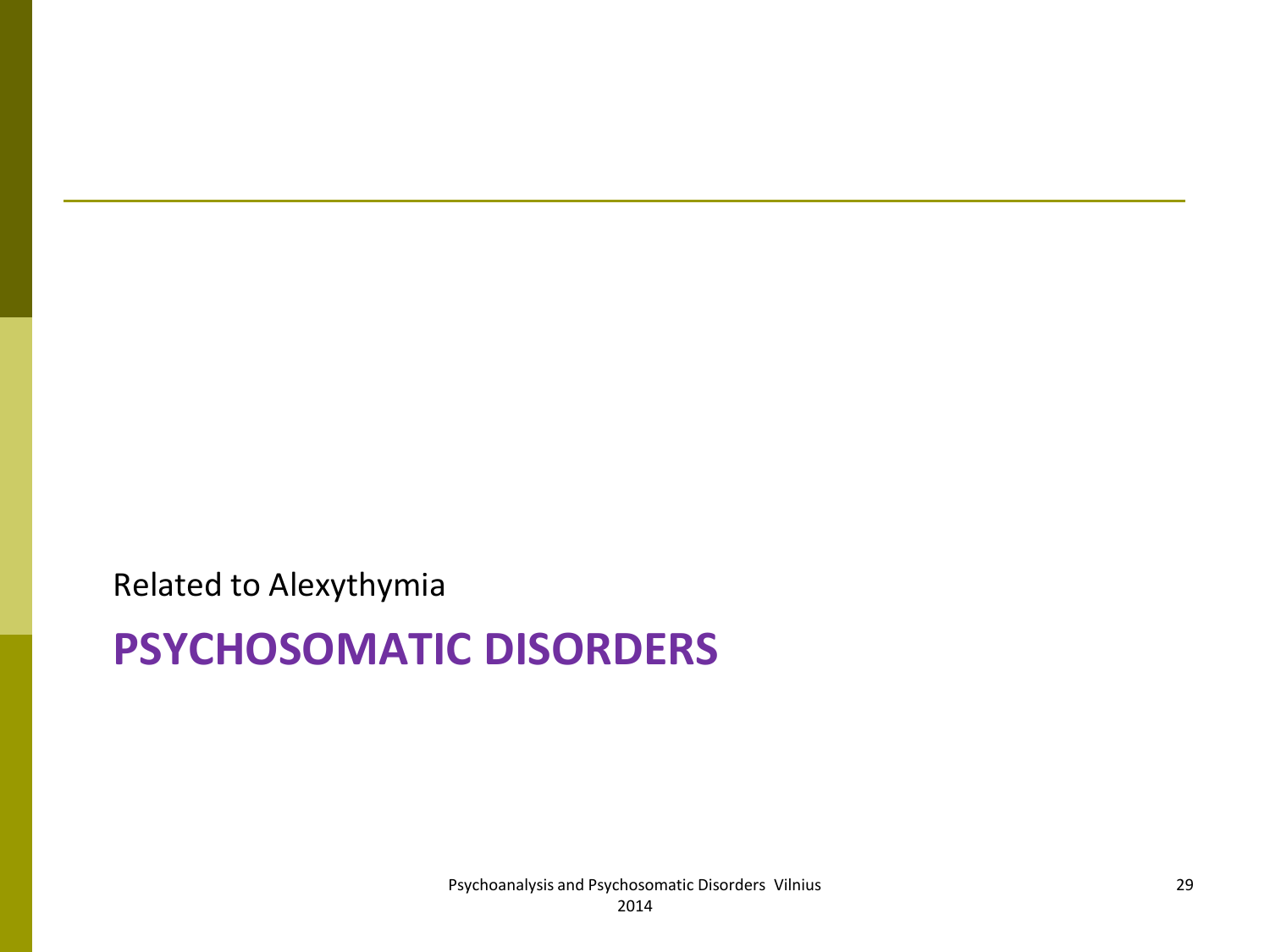# **Classical psychosomatic diseases**

- 1. Bronchial asthma
- 2. Essential hypertension
- 3. Peptic ulcer
- 4. Ulcerative colitis
- 5. Thyrotoxicosis
- 6. Rheumatoid arthritis
- 7. Neurodermatitis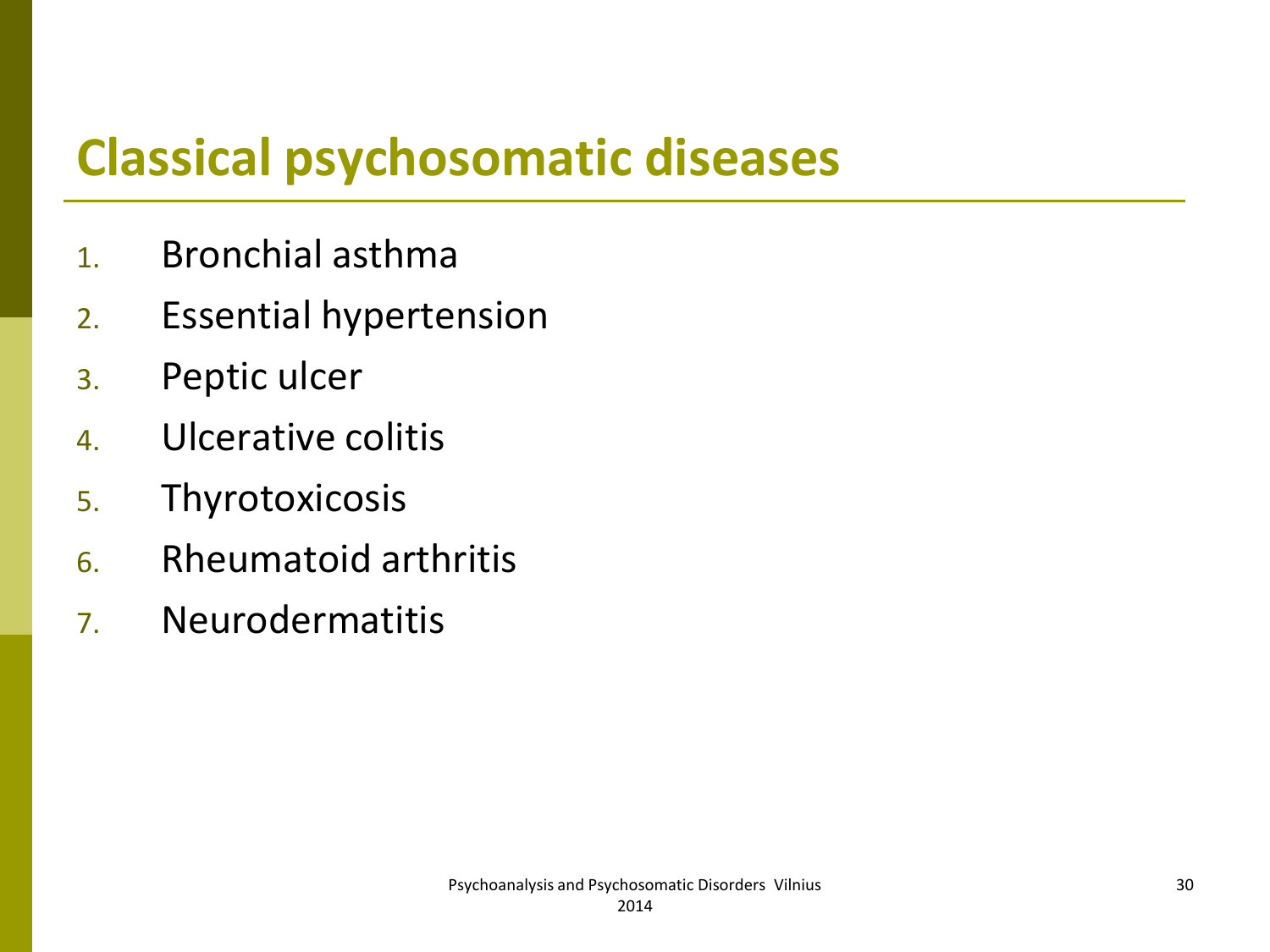## **Somatoform disorders**

- **□** Somatization disorder (1%)
- Undifferentiated somatoform disorder (12%)
- **O** Conversion disorder
- **D** Pain disorder
- $\blacksquare$  Hypochondriasis
- **□** Body dismorphic disorder
- **O** Somatoform disorder n.o.s.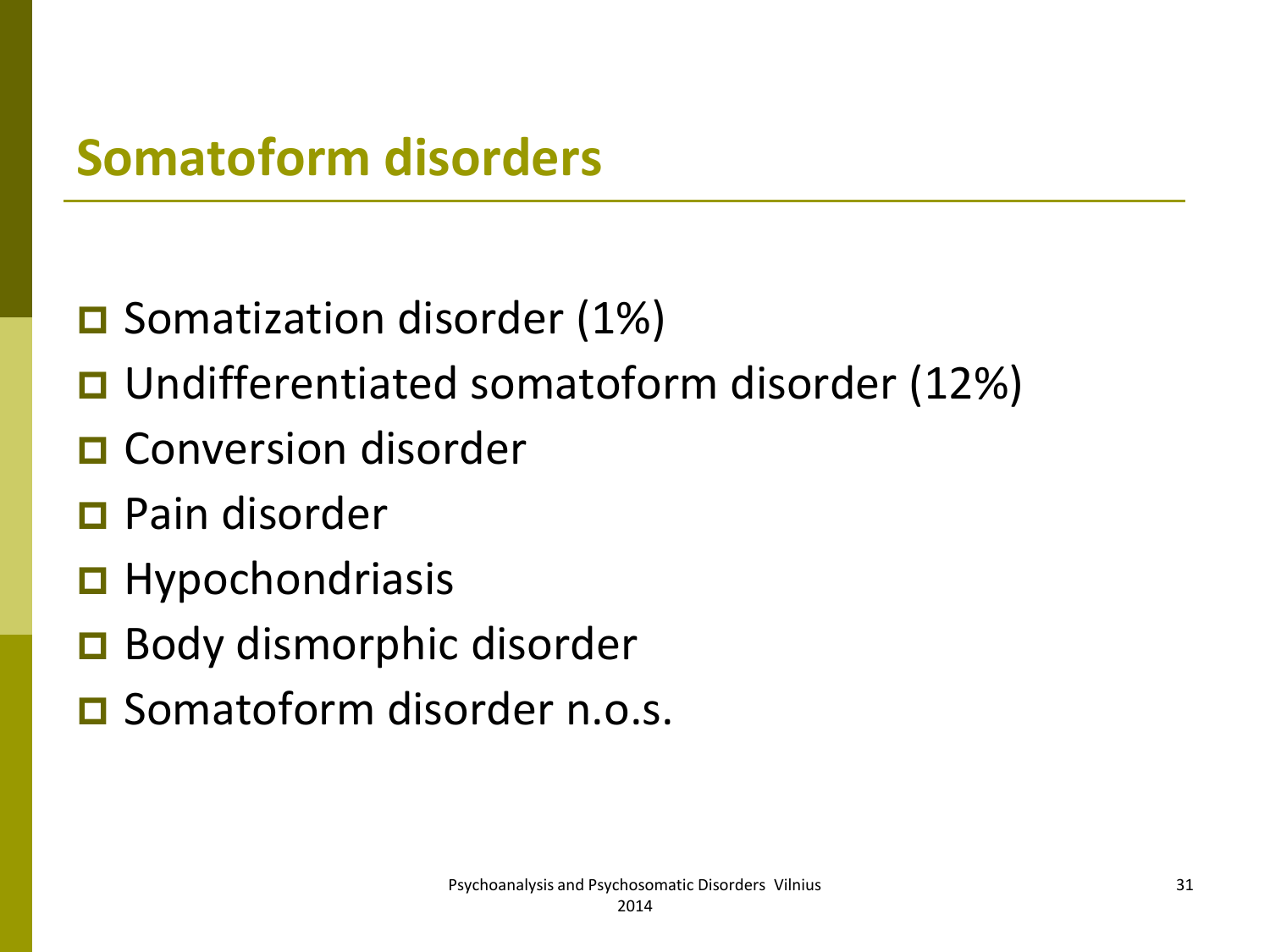## **Psychosomatic Disorders**

- **Ruesch** (1948): the disturbance of verbal and symbolic expression in psychosomatic patients and patients with post traumatic syndromes.
- **MacLean** (1949): inability to verbalize feelings in psychosomatic patients.
- **Horney** (1952): psychosomatic patients did poorly in psychoanalytic treatment because of a lack of emotional awareness, paucity of inner experience, minimal interests in dreams, concrete way of thinking and an externalized style of living.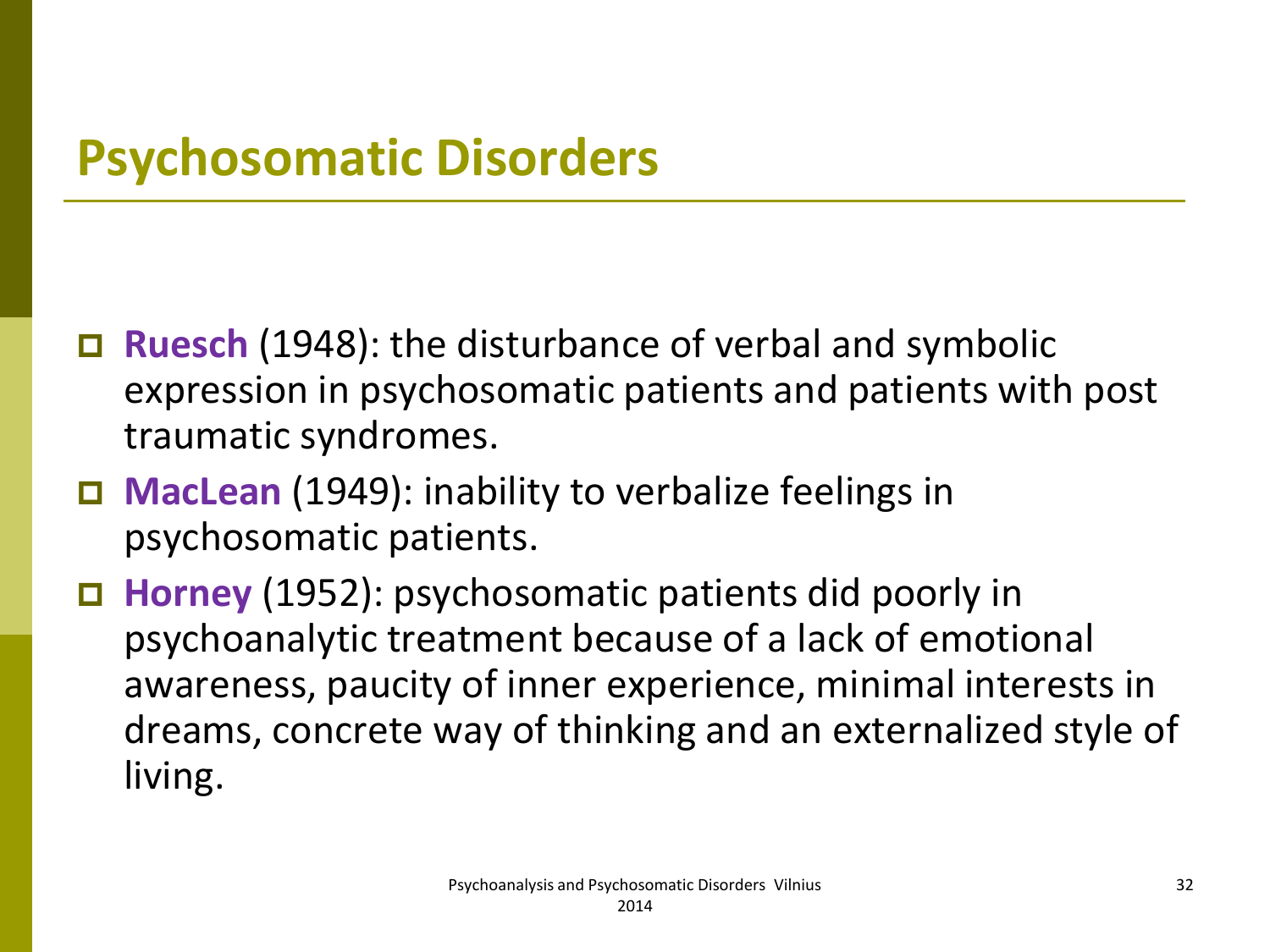## **Psychosomatic Disorders**

**□** Poorly differentiated and unregulated emotions

Related to deficits in the formation of early object relations.

#### **Alexythymia**

 $\Box$  Functional medical and psychiatric disorders as well as the 7 classical psychosomatic diseases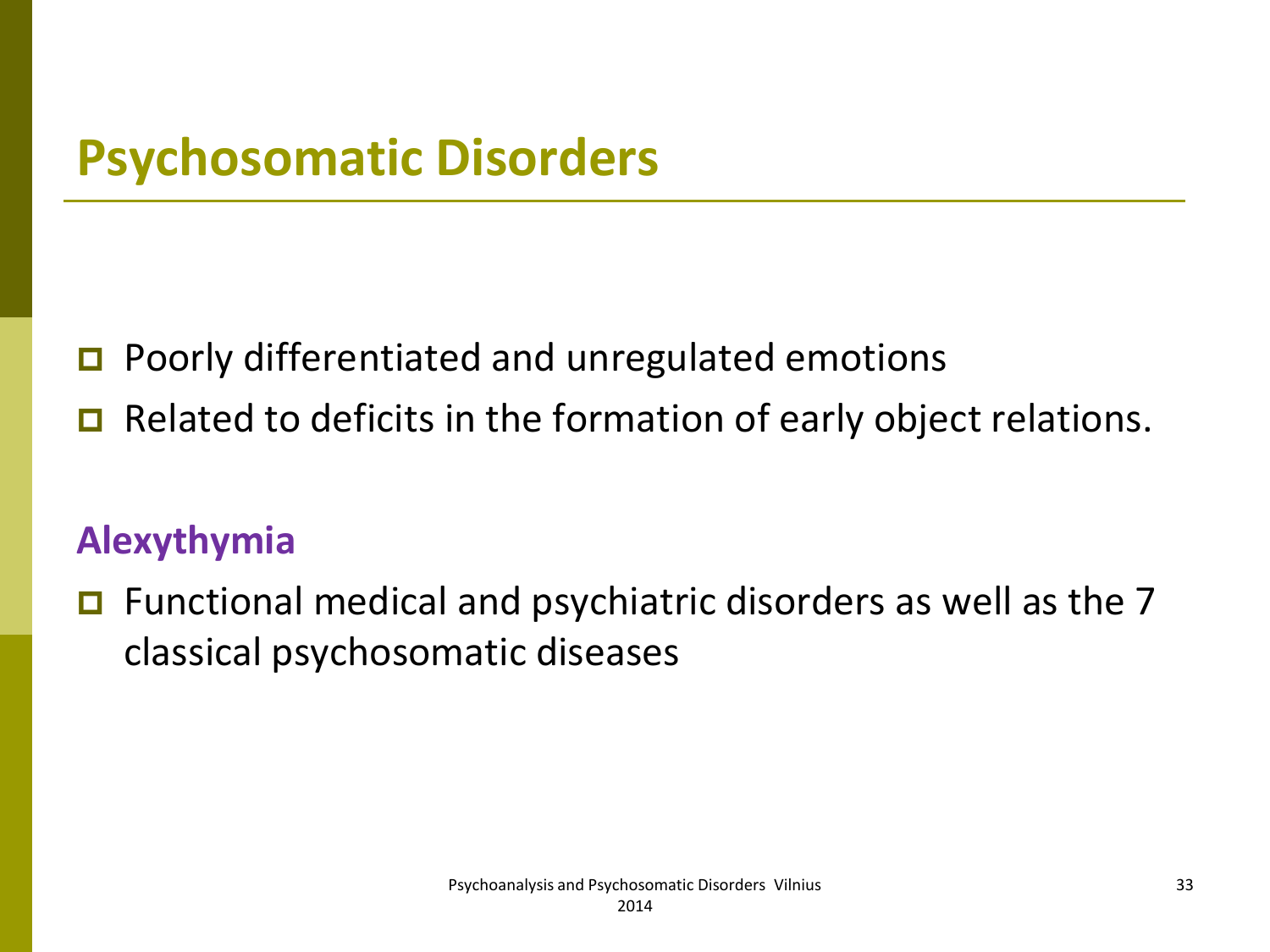# **Alexythymia**

- **□** Failures in experiencing and regulating affects in an adequate way
- **□** Normally those capacities are acquired during developmental years
- $\Box$  Failures results in a proneness to affect dysregulation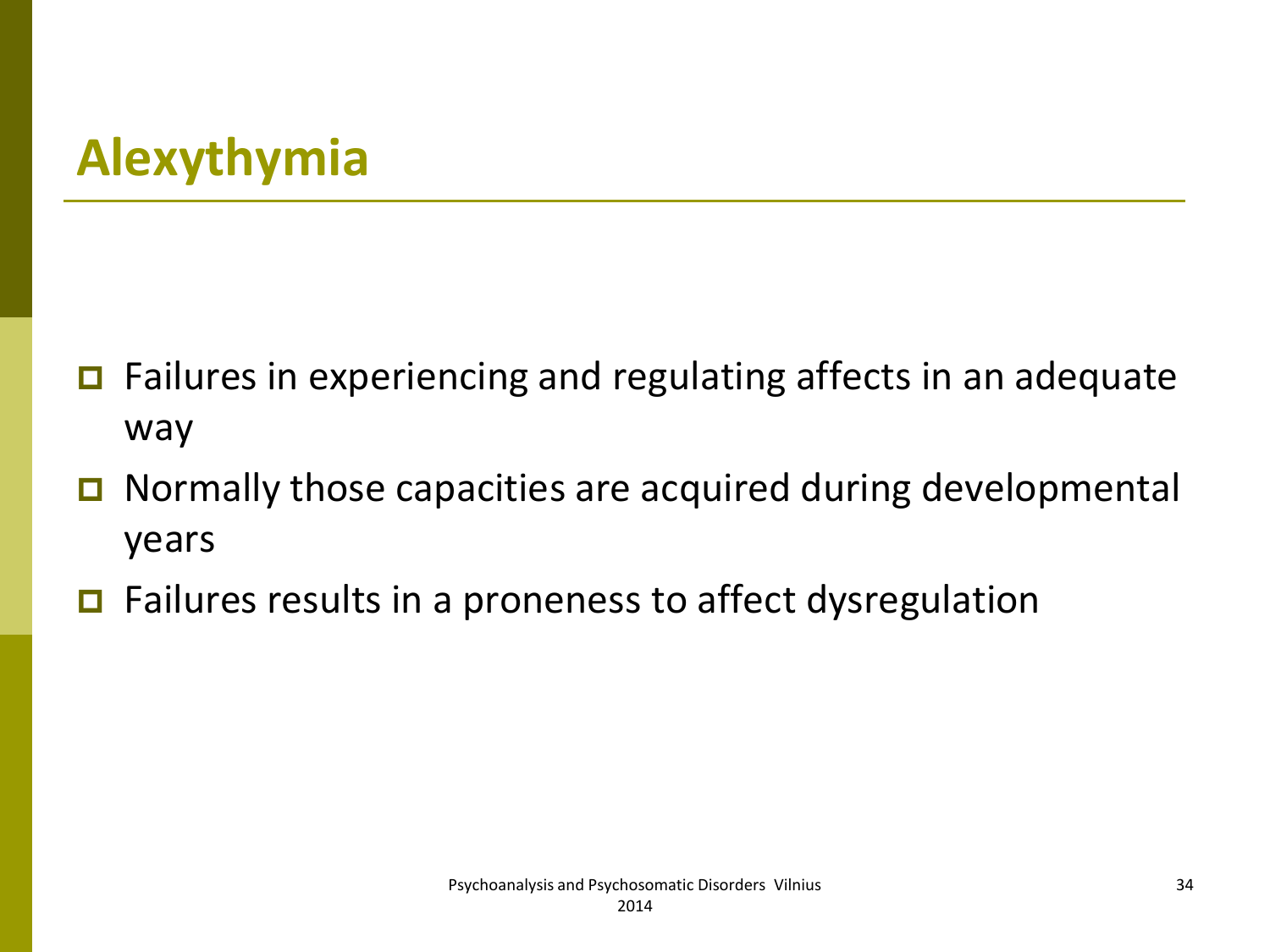# **Alexythymia**

#### **Related to:**

- Emotional intelligence
- 1. Effective regulation of emotions
- 2. Use feelings to guide behavior
- Mentalization
- Psychological Mindedness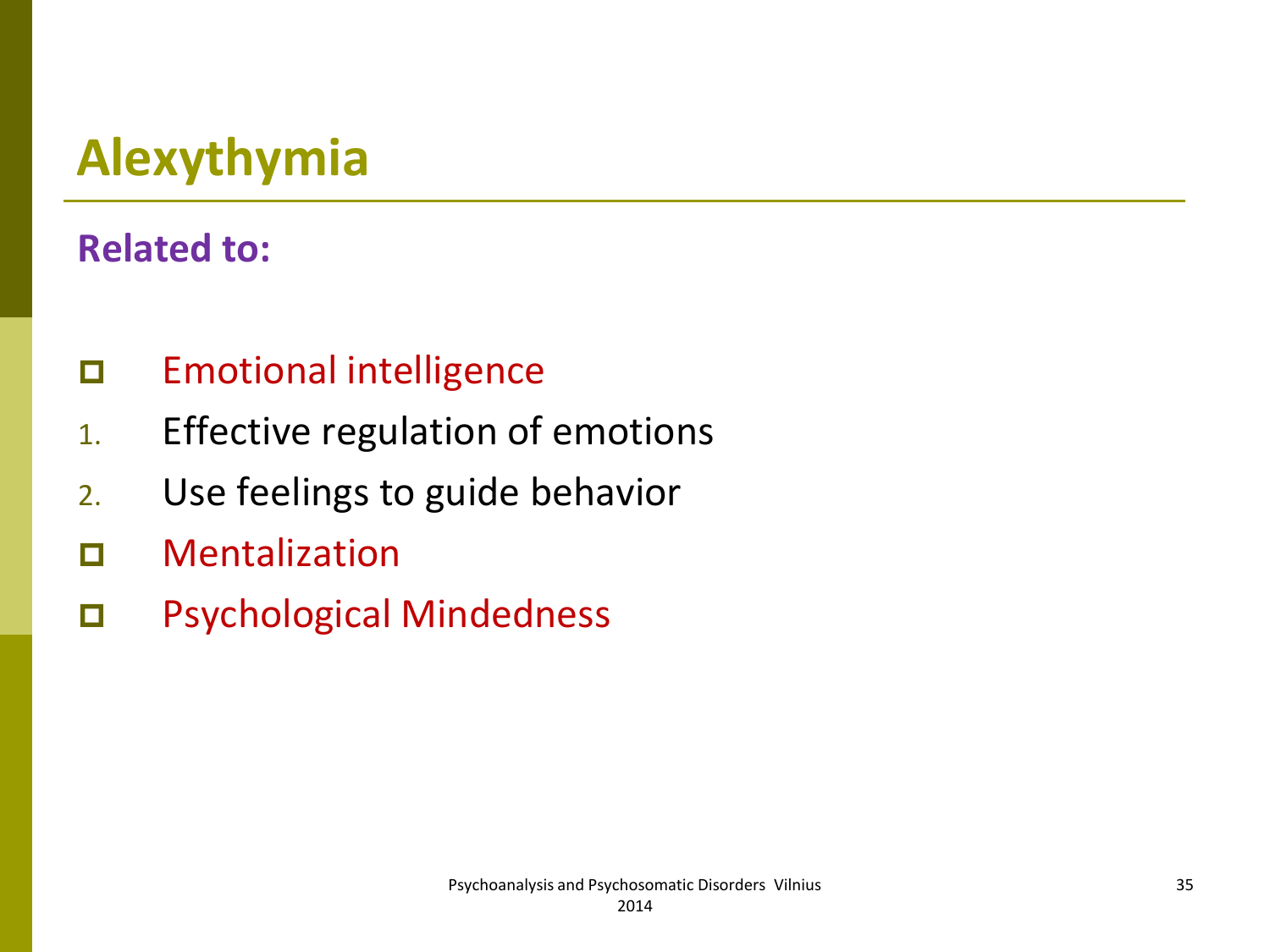# **Alexythymia**

- $\Box$  Those patients suffering from alexythymia insufficiently realize that physical sensations may be the somatic manifestation of affects
- $\Box$  No use of the symbolic function of language but direct expression: **no emotional awareness**
- $\Box$  They seek medical care for symptoms for which no medical explanation can be found
- In a way related to the concept of somatization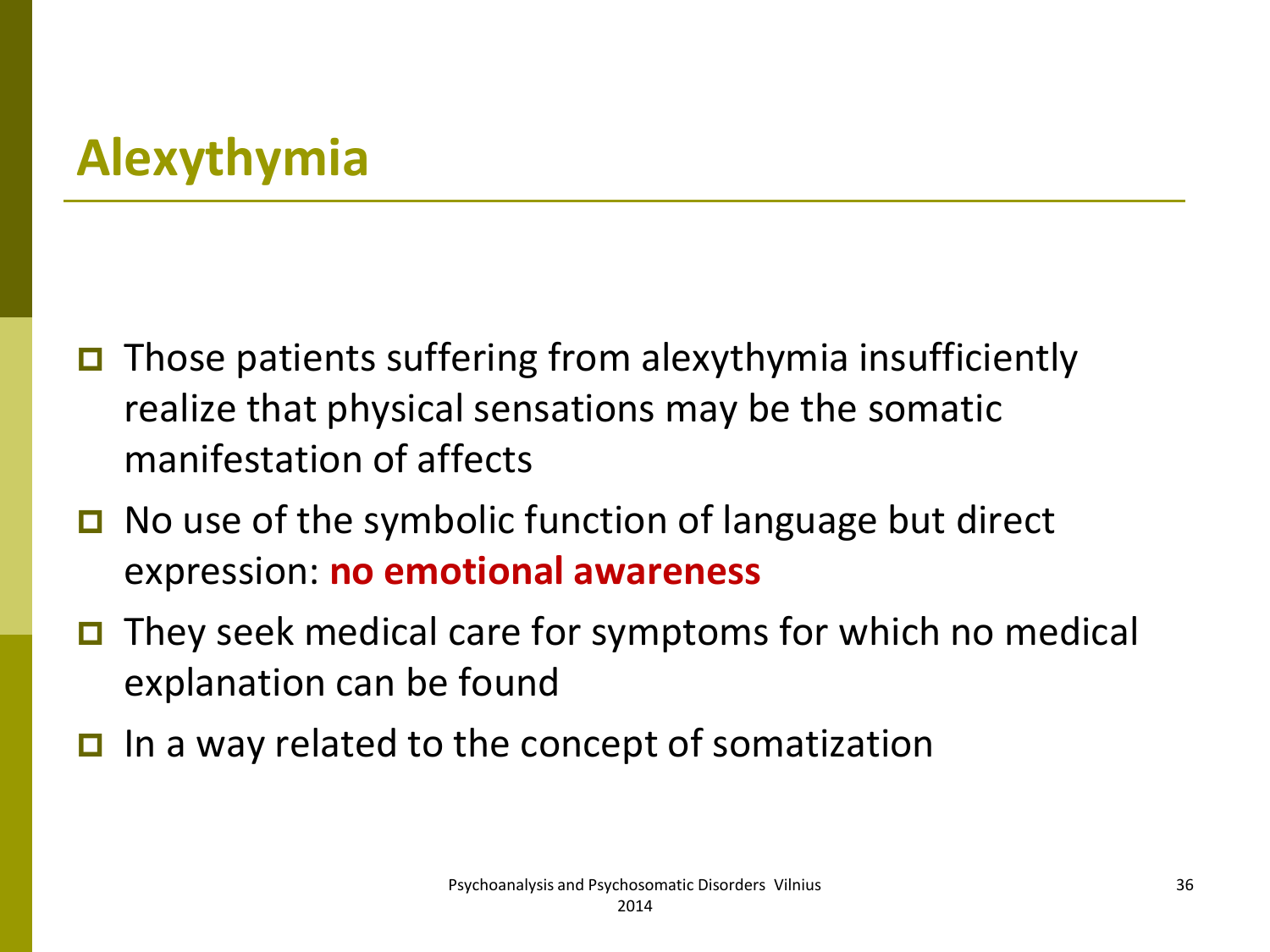**No words for feelings (Sifneos 1973)**

- $\Box$  Deficit in the cognitive processing and regulation of feelings
- $\Box$  High prevalence of alexythymia in patients with panic disorders and patients with medically unexplained symptoms
- $\Box$  Merely describes a mental state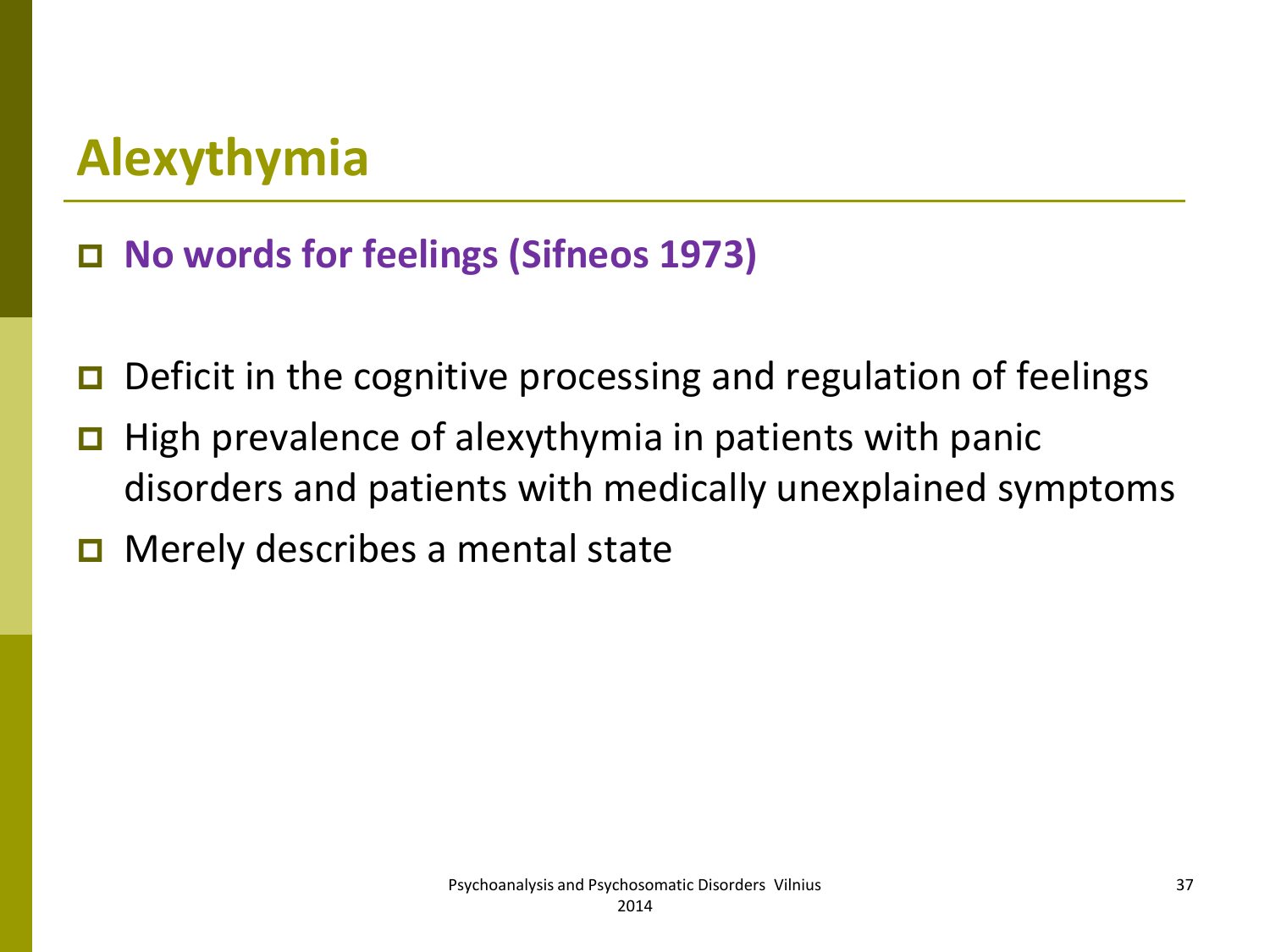- Difficulty in identifying and describing feelings
- Difficulty in differentiating between feelings and somatic concomitants of emotional arousal
- $\Box$  Problems with phantasizing and dreaming
- The dream is not mentalized: without dreamwork: symbolization, condensation and displacement
- $\Box$  Failing of the signal function that guides behavior
- Externally oriented cognitive style
- Dependent on external reality

#### **Failure to regulate, modulate and to form affect/self representations :** *deficit model*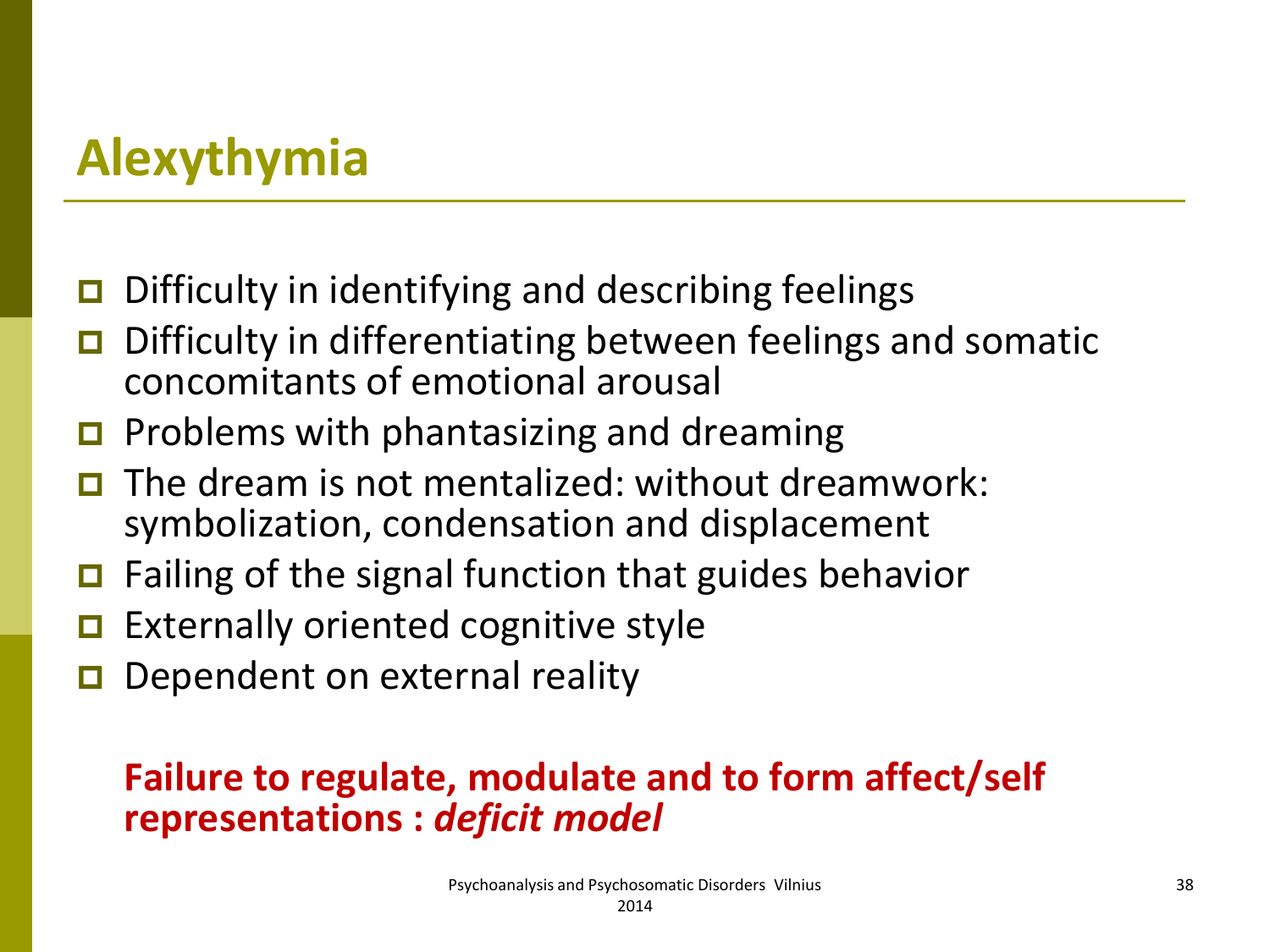### **Repression**: conflict

- Repressors score low on alexythymia (King 1992)
- Alexythymia is most similar to the sensitizing style of highanxious individuals who acknowledge negative emotional experiences but have difficulty in regulating them.
- Alexithymic individuals are distinguished from high-anxious individuals by their diminished fantasy life and externally oriented cognitive style

### **Dissociation**: deficit model

 Dissociation is positively related to alexythymia and both may be associated to trauma (Berenbaum and James 1994)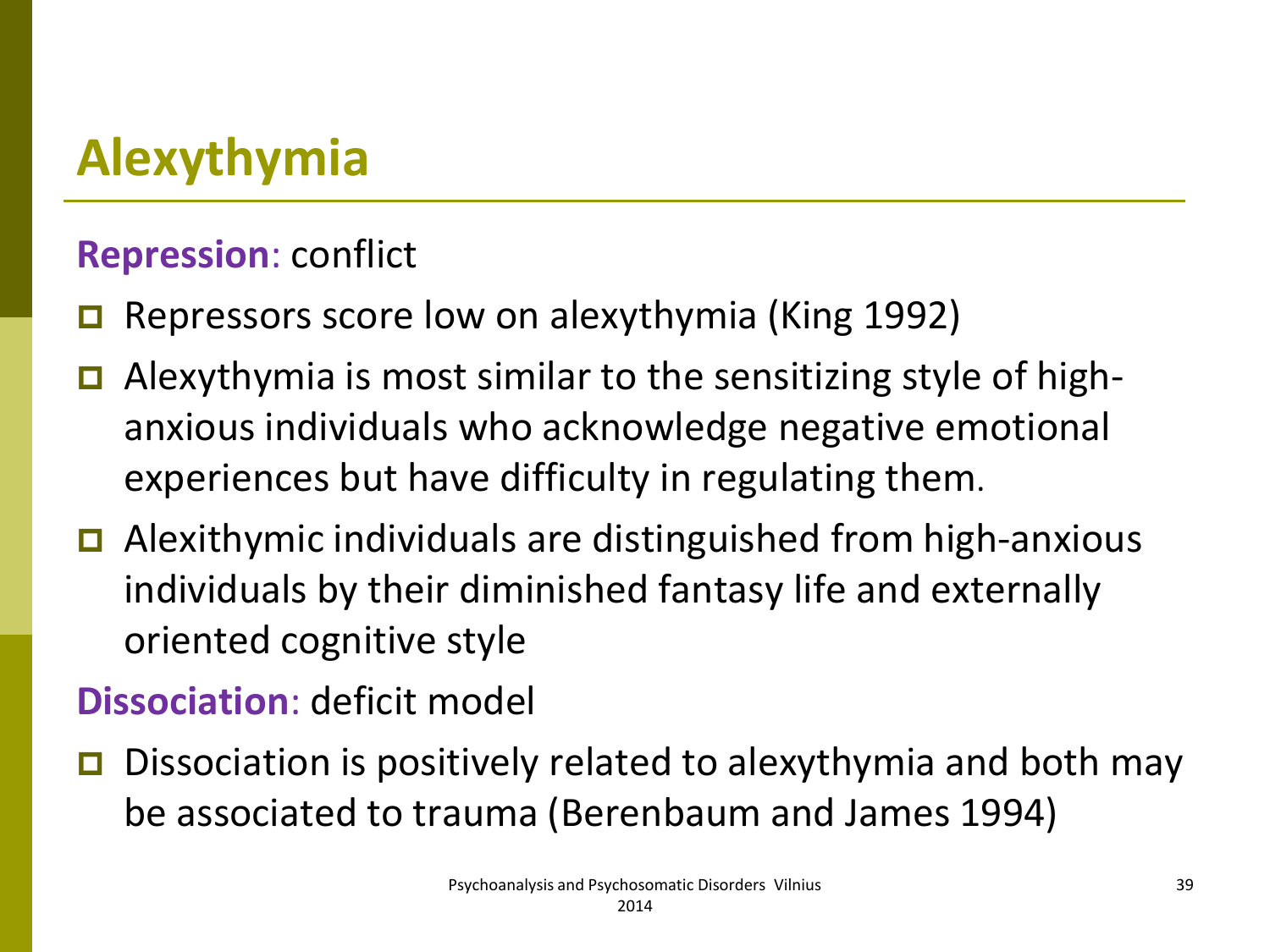- **The capacity to form affect/self representations:**
- 1. Acquired in the context of early attachment relations
- 2. Related to the quality of the relation with the primary care giver
- 3. Quality of the mirroring
- 4. Related to the genetic/biological vulnerabilities
- **After that what was outside will be inside: internalization**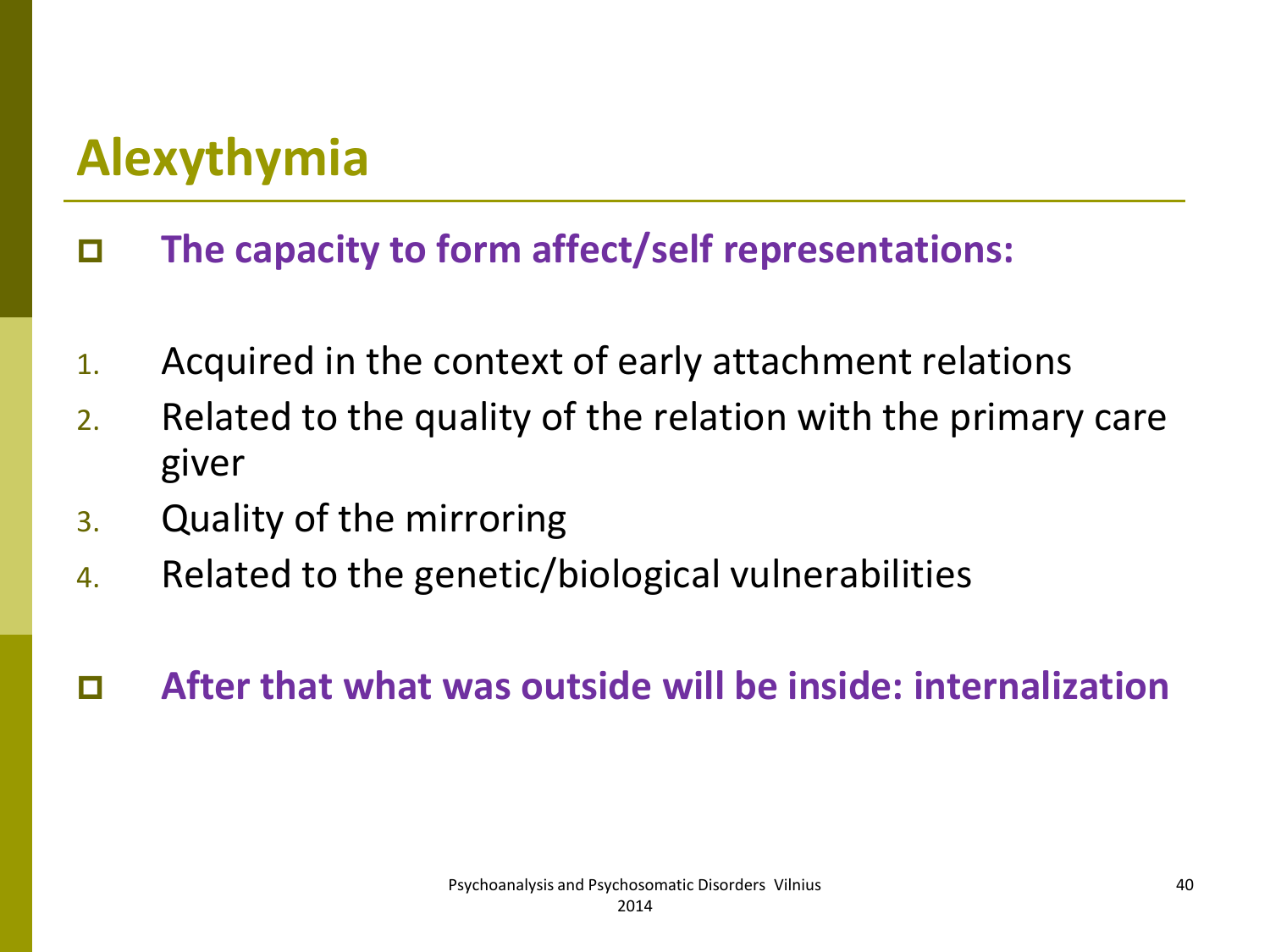- $\Box$  Inability to modulate emotions through cognitive processing
- Proneness to undifferentiated negative affective states
- $\Box$  Limited capacity to experience positive emotions as joy, happiness and love
- Social anhedonia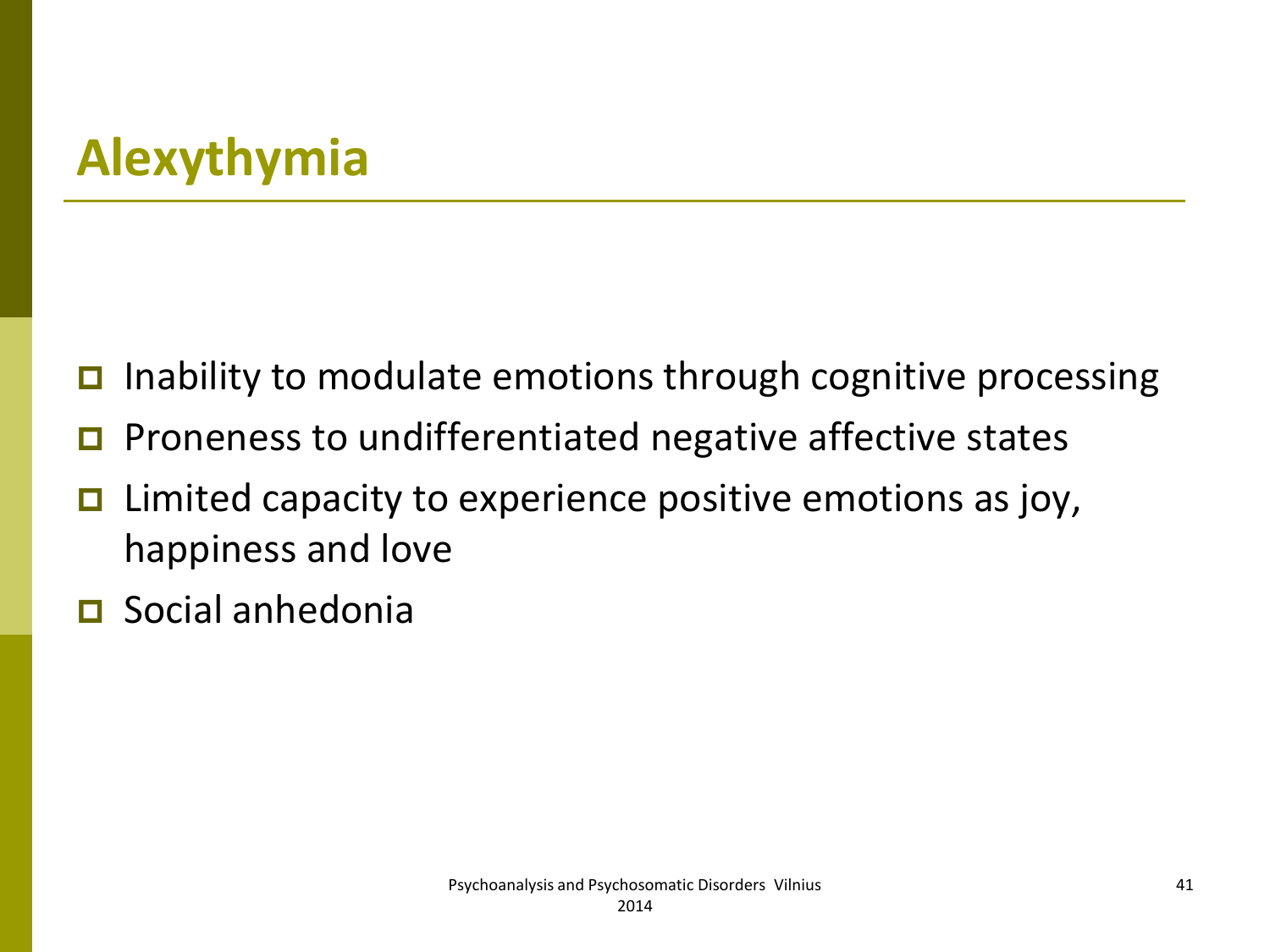- Not only related to failures in the developmental pathway
- Severe traumatic experiences in adult life can lead to such a constraint of affective functioning later on that it results in the clinical picture of alexythymia
- Overlap with the concept of inhibition and connected to the concept of mental process disorders: *mentalizing ability*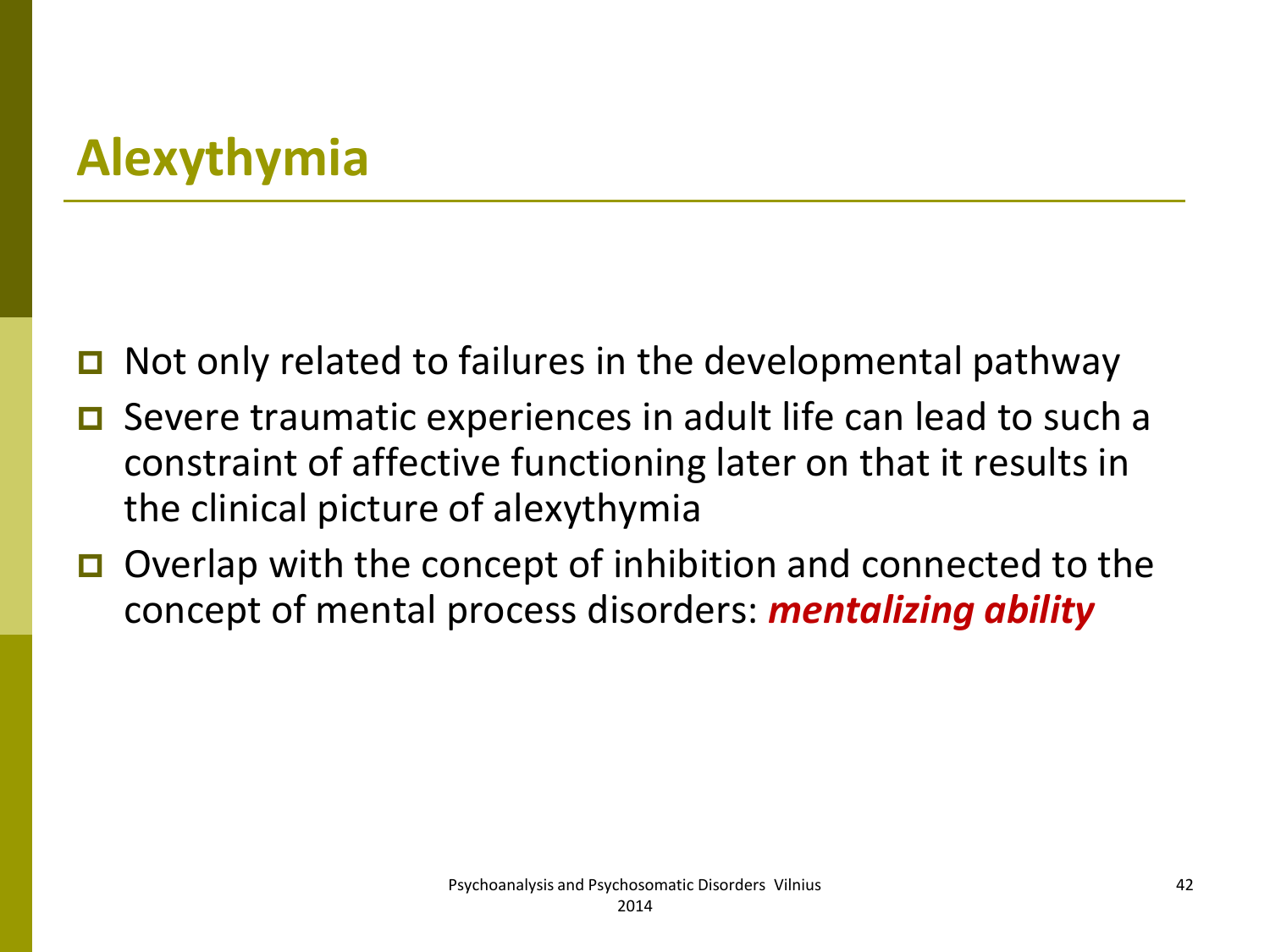### When the childs affective cues are **consistently rejected:**

- **avoidant** attachment style and less emotional expressive, fails to learn the meaning and signal function of affects. Learns to rely on cognitions
- When the child experiences **inconsistent** responses to its affective communications:
	- **ambivalent** attachment style, difficulties in regulating emotional distress. Fails to use cognition to regulate its affects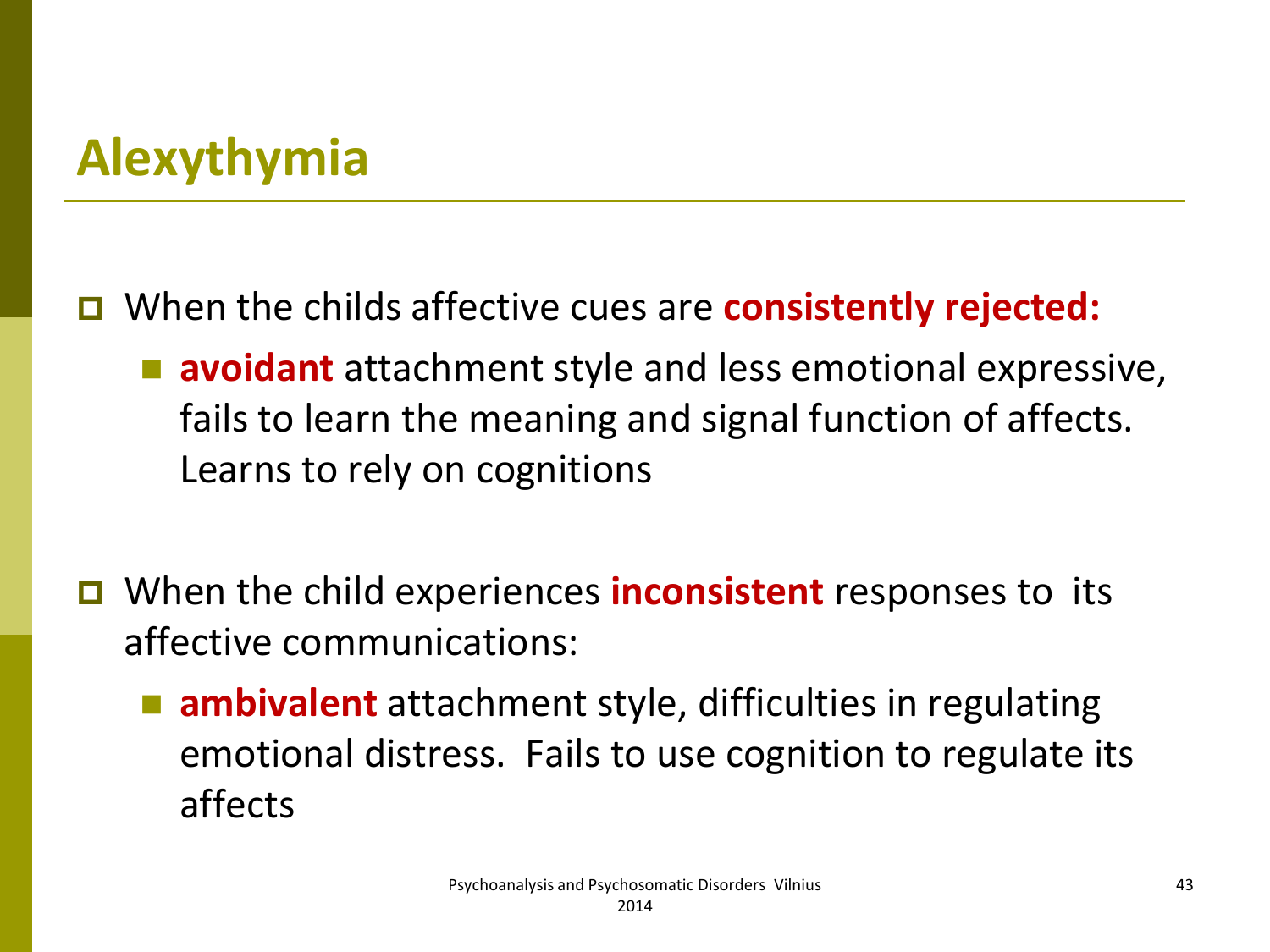- $\Box$  They develop dependent relationships, alternating between wanting to be alone or to be related to others
- Associated with a compulsive care seeking style of **insecure attachment**
- 1. Ambivalent
- 2. Avoidant
- **Securely attached** people showed low level of alexythymia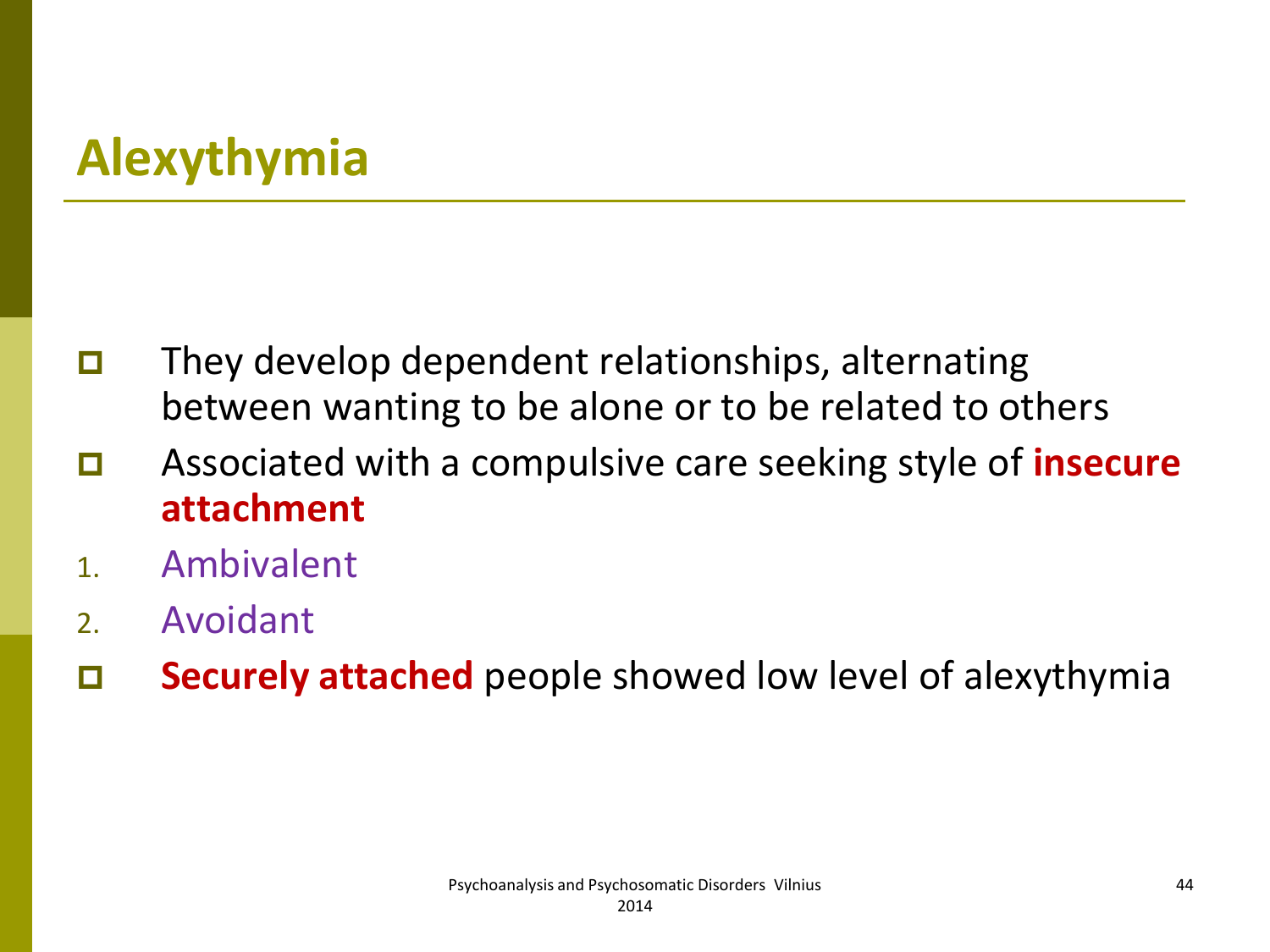From Somatic to Psychological Self

## **MENTALIZATION**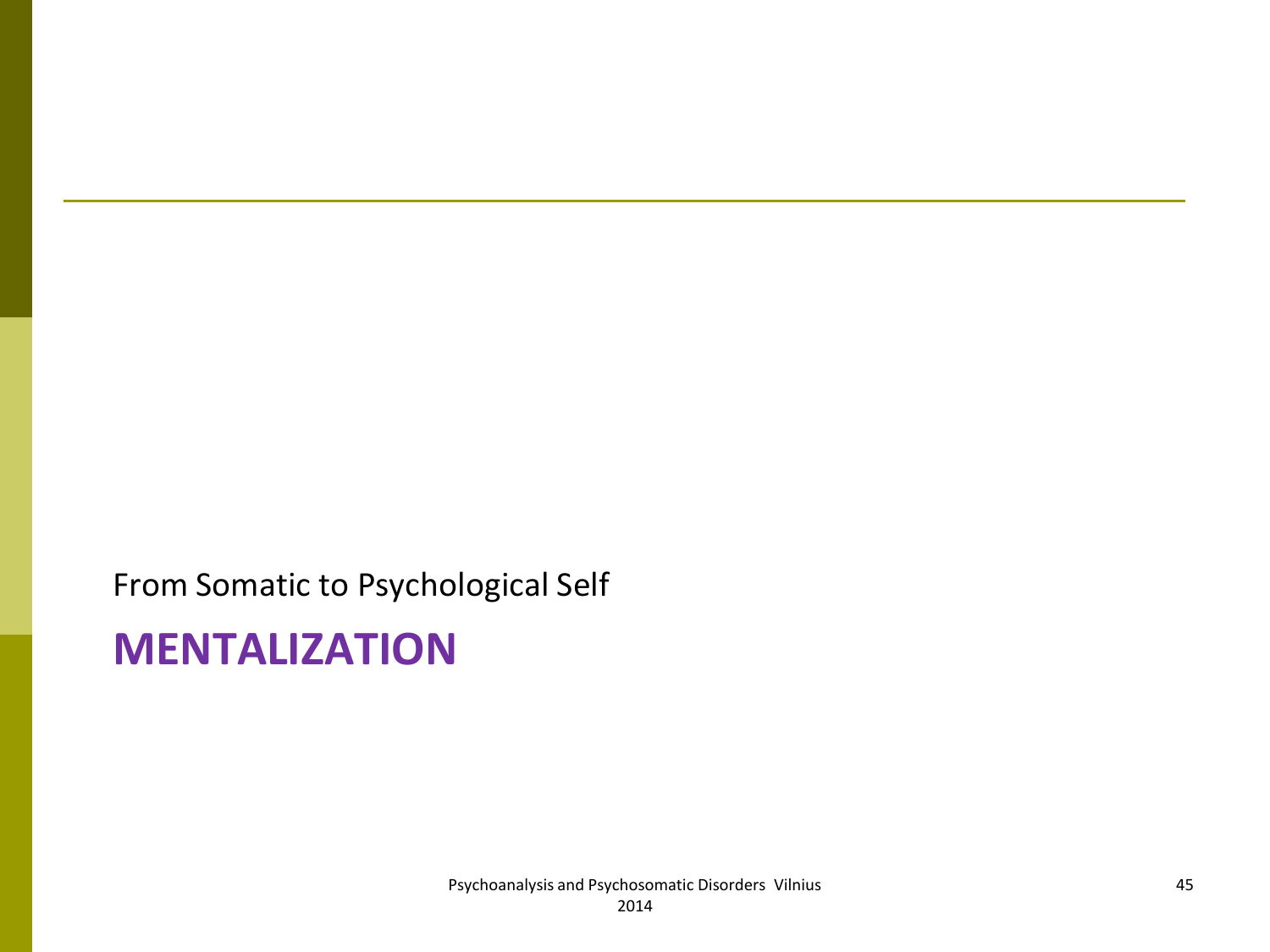- $\Box$  Represent inside what was outside
- **1. Mentalized:** No longer dependent on the being there of the affect or caregiver
- **2. Unmentalized:** Still dependent on the availability of the affect or caregiver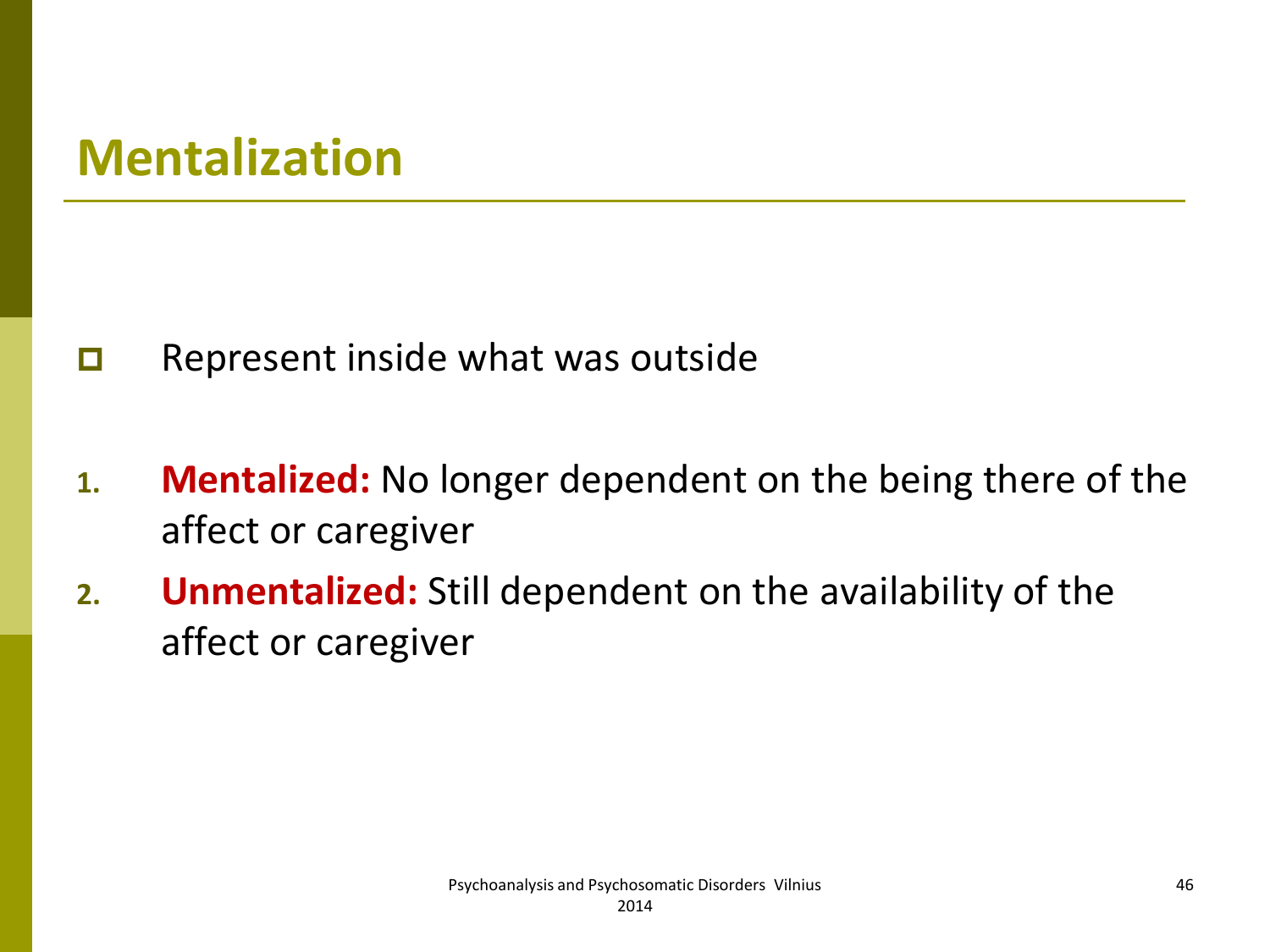#### **Social biofeedbacktheory: parental mirroring**

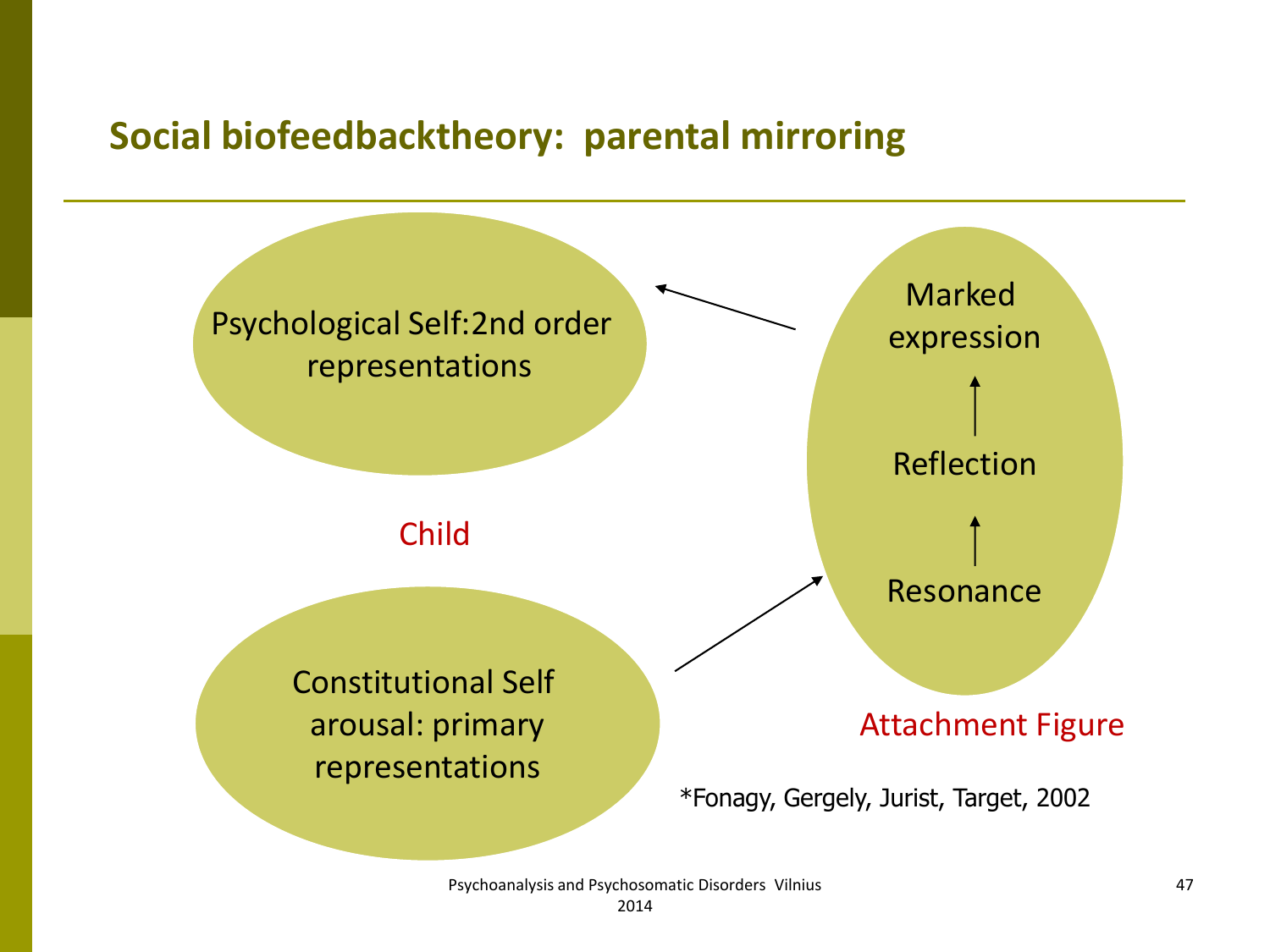# **In the beginning**

- $\Box$  The body is the Self
- Doing instead of reflecting
- No psychological intentions, no psychic conflicts
- Only momentaneous and concrete behaviour, no containment
- $\Box$  Behaviour as the only possible way of communication
- No interpretation of underlying conflicts but connecting behaviour to intentions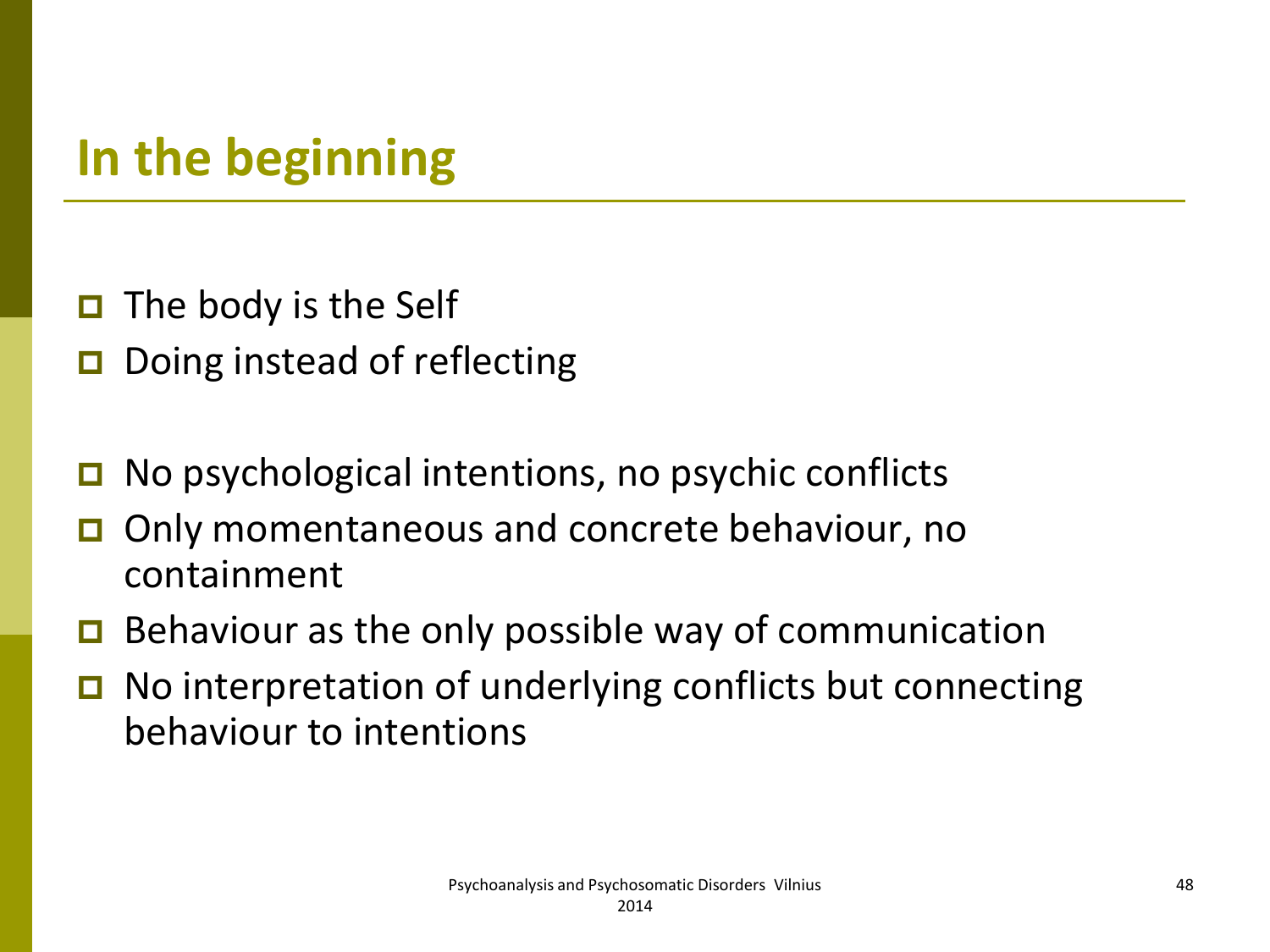# **Developmental proces by mirroring**

*Mental processing: (conflicting) mental representations*

The parental object/**therapist** tries to understand the affective state and intentions of the child, is mirroring it to the child. He feels recognized and seen by the parental object and learns to understand himself and put himself into words

#### *Result:*

The birth in the child/**patiënt** of a mental representation of the self and other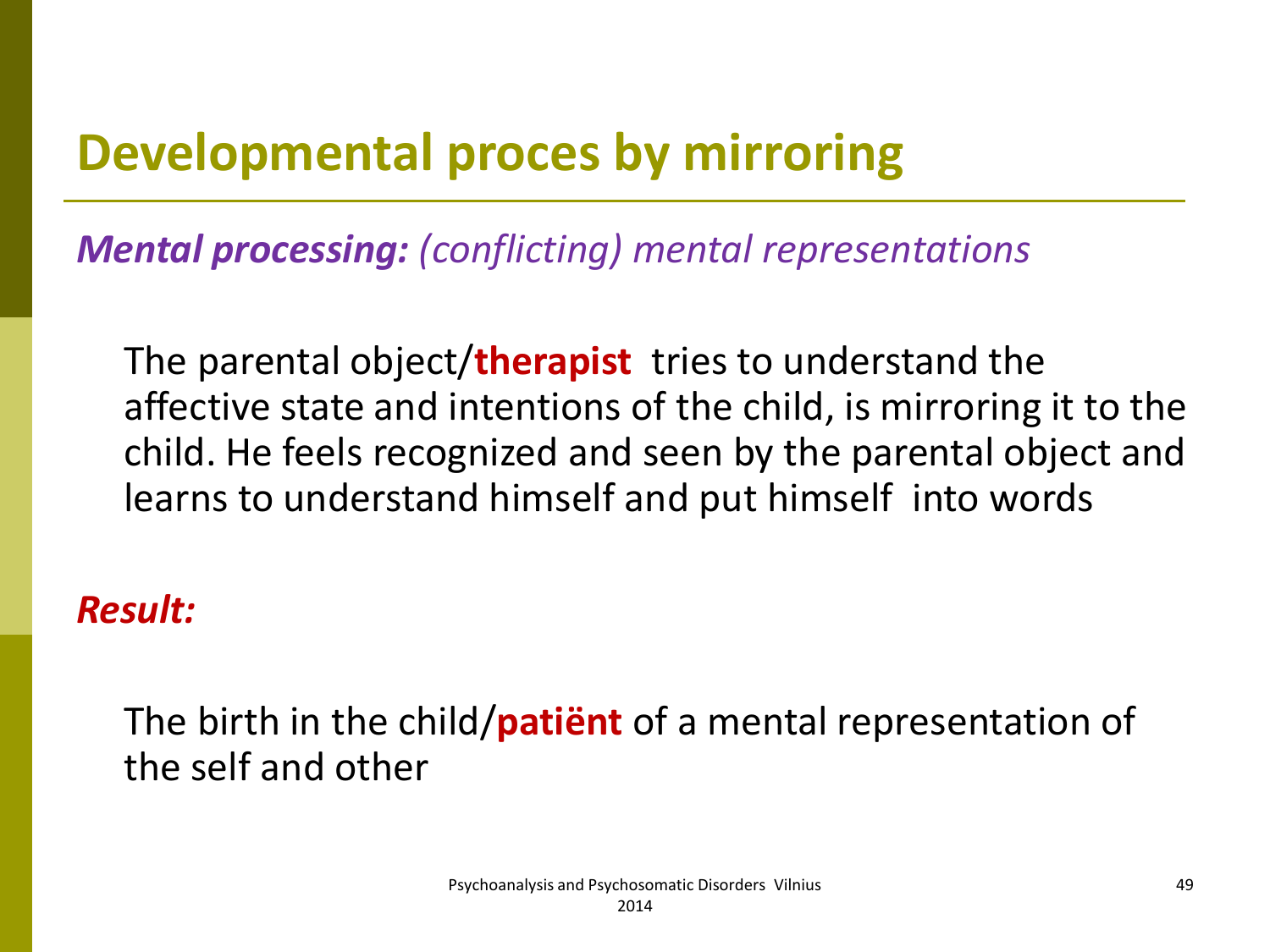# **Developmental proces by mirroring**

*Mental processing disorder: Mentalizing deficit*

The parental object is reacting from his/her own affective state so the child is unable to recognize himself in the eyes of the parental object and will not learn to understand himself or to put himself into words

#### *Result :*

Developing in the self an introjected self of the parental object (alien self), this means there is no development of an inner representation of the self and the other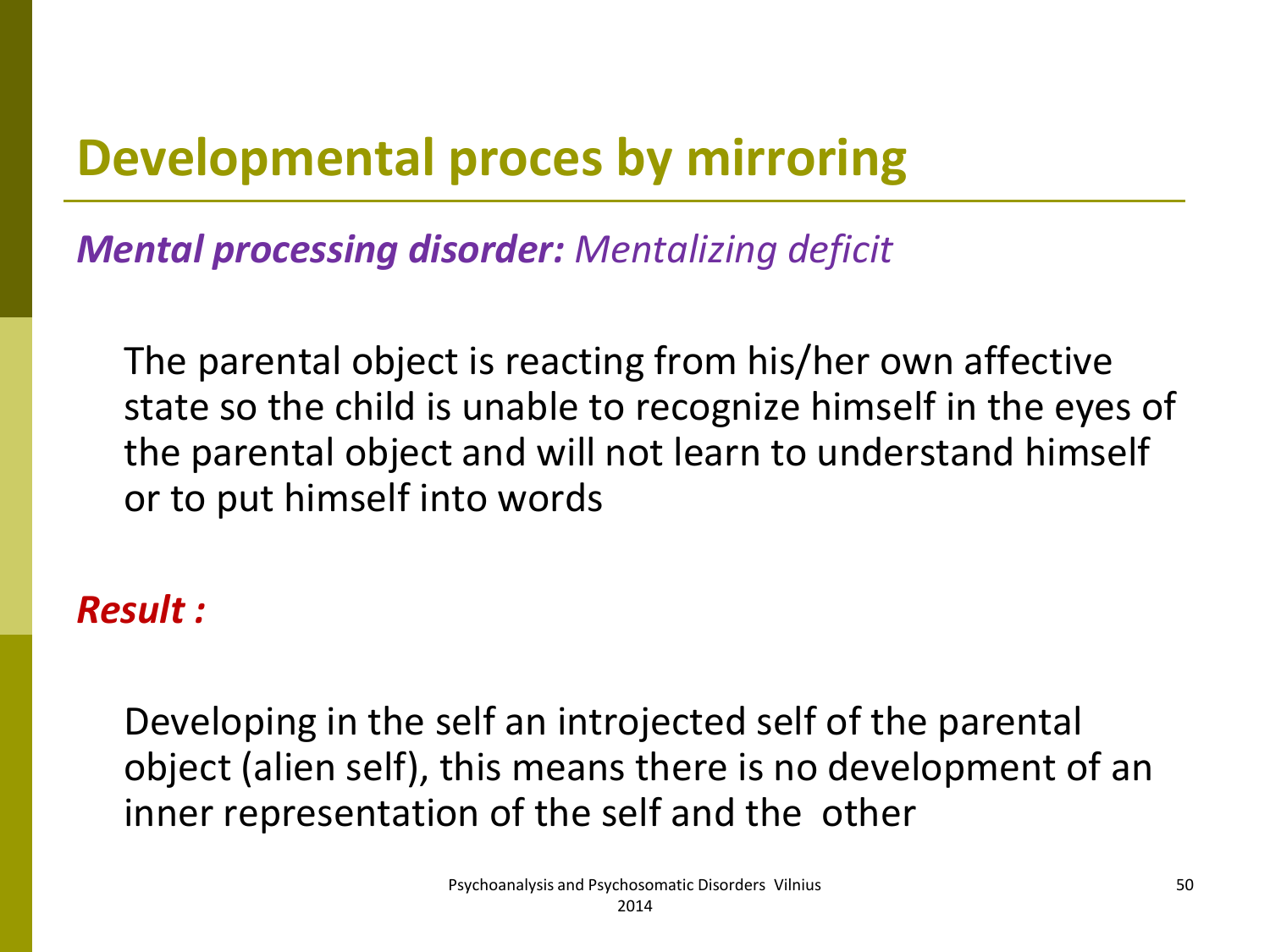**The psychic reality of the child consists of different modes:**

### **1. Teleological mode**

- Primacy of the physical
- Experience is only felt valid when its consequencies are apparent to all
- **Affection is only real when accompanied by physical** expression
- Automutilation or suicidality as the only route to the patient experiencing a sense of being cared for
- **May lead to manipulating and controlling the other**
- Making misuse of mentalization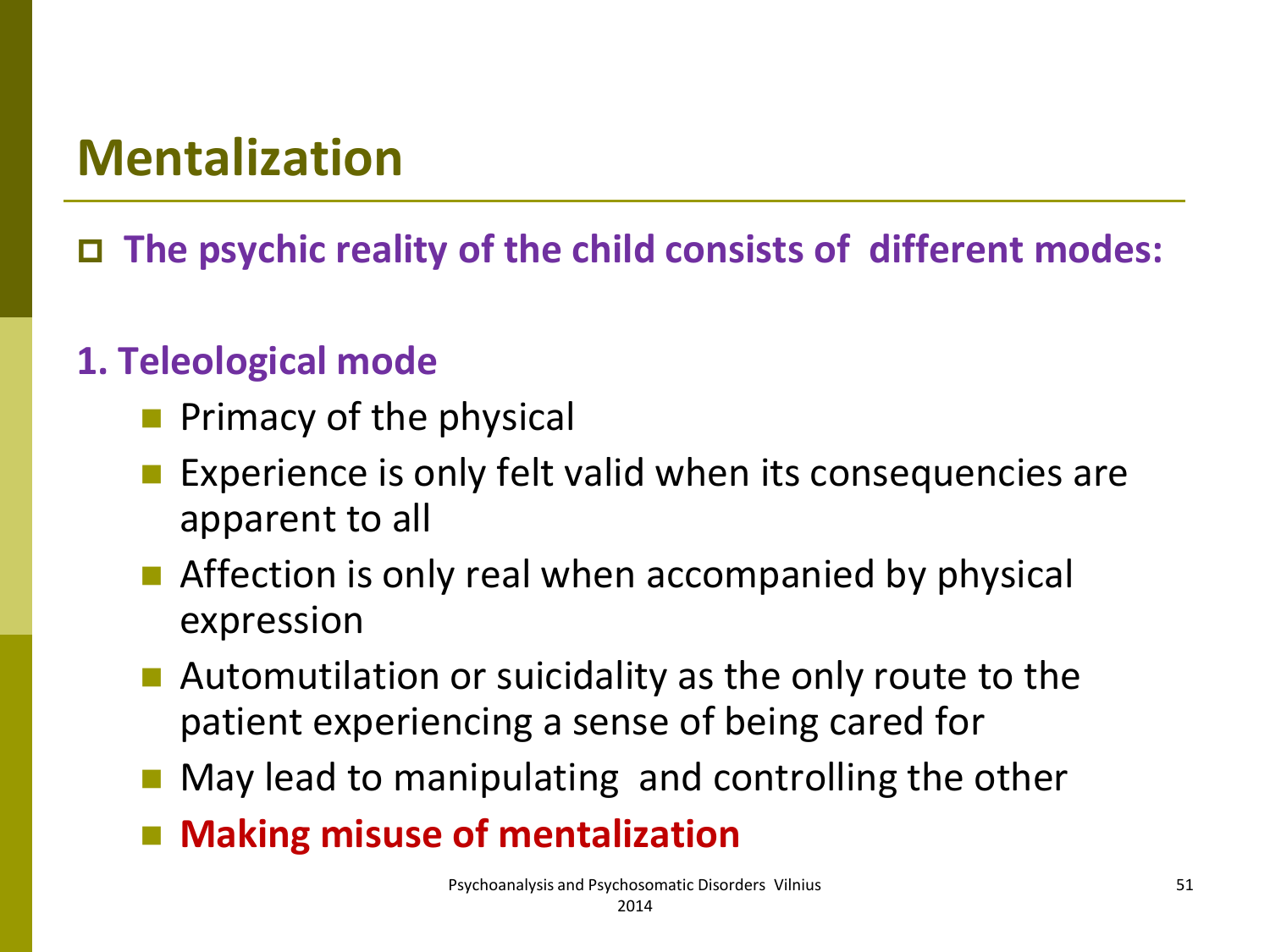# **2. Equivalent mode**: internal = external; too realistic, concreteness fusion **concretistic/magic thinking 3. Pretend mode**: internal separated from the external; too unrealistic, meaninglessness, dissociation **pseudo mentalization**

Development/Therapeutic proces in MBT goes from teleological to equivalent / pretend to reflective mode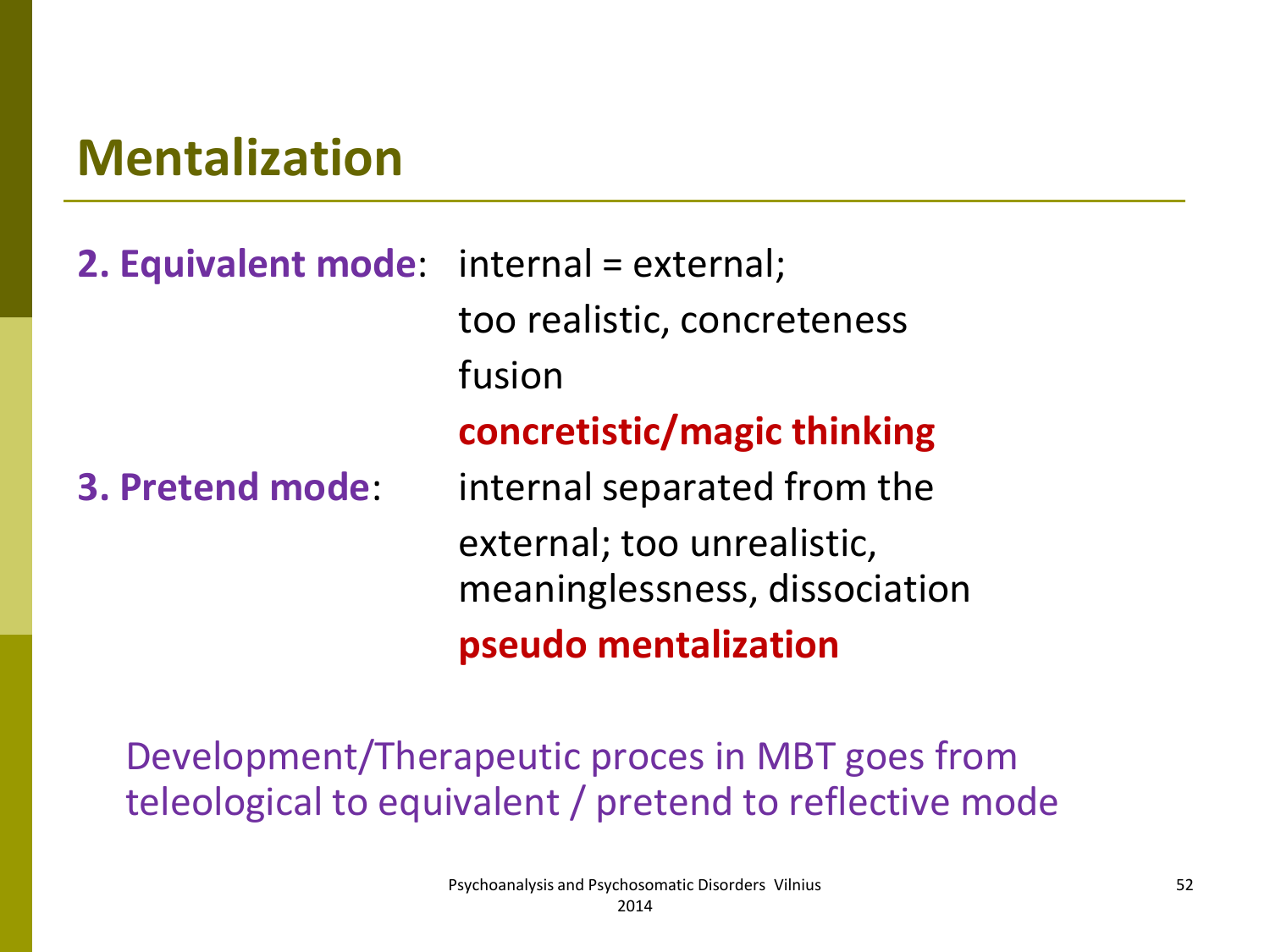### **Reflective Mode**

- 1. Capacity to mentalize
- 2. Integration of equivalent and pretend mode
- 3. Internal and External reality are connected, not dissociated but differentiated
- 4. Different perspectives

### **Adequate mentalizing ability**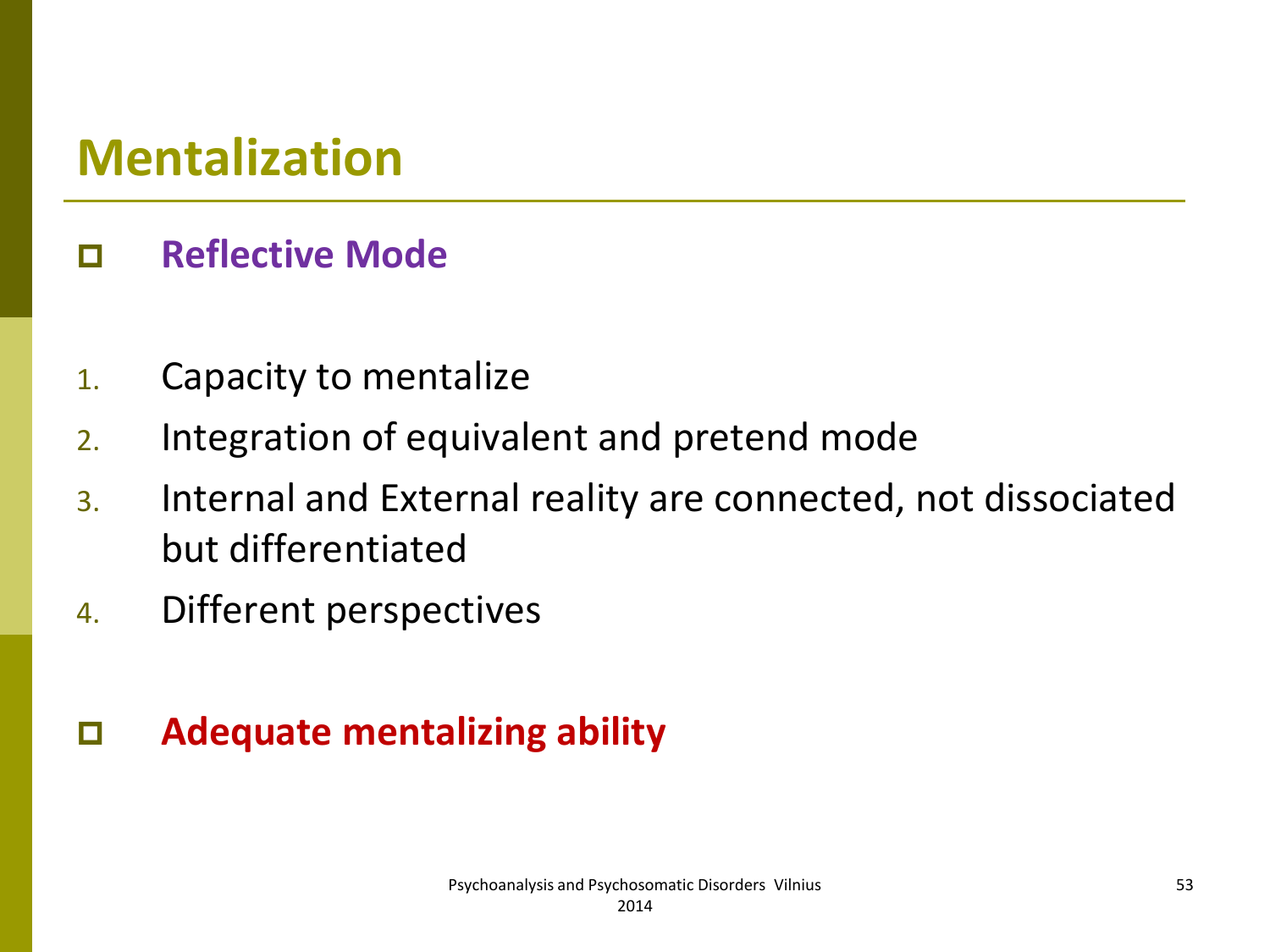### **Mentalization: Reflective Functioning**

- 1. The ability to experience thoughts and feelings as representations
- 2. Inner and outer world are connected but differentiated and no longer equalized or dissociated
- 3. To take different perspectives
- 4. Behavior becomes predictable, the experience of conflict enters the scene

#### From **Somatic** to **Psychological** Self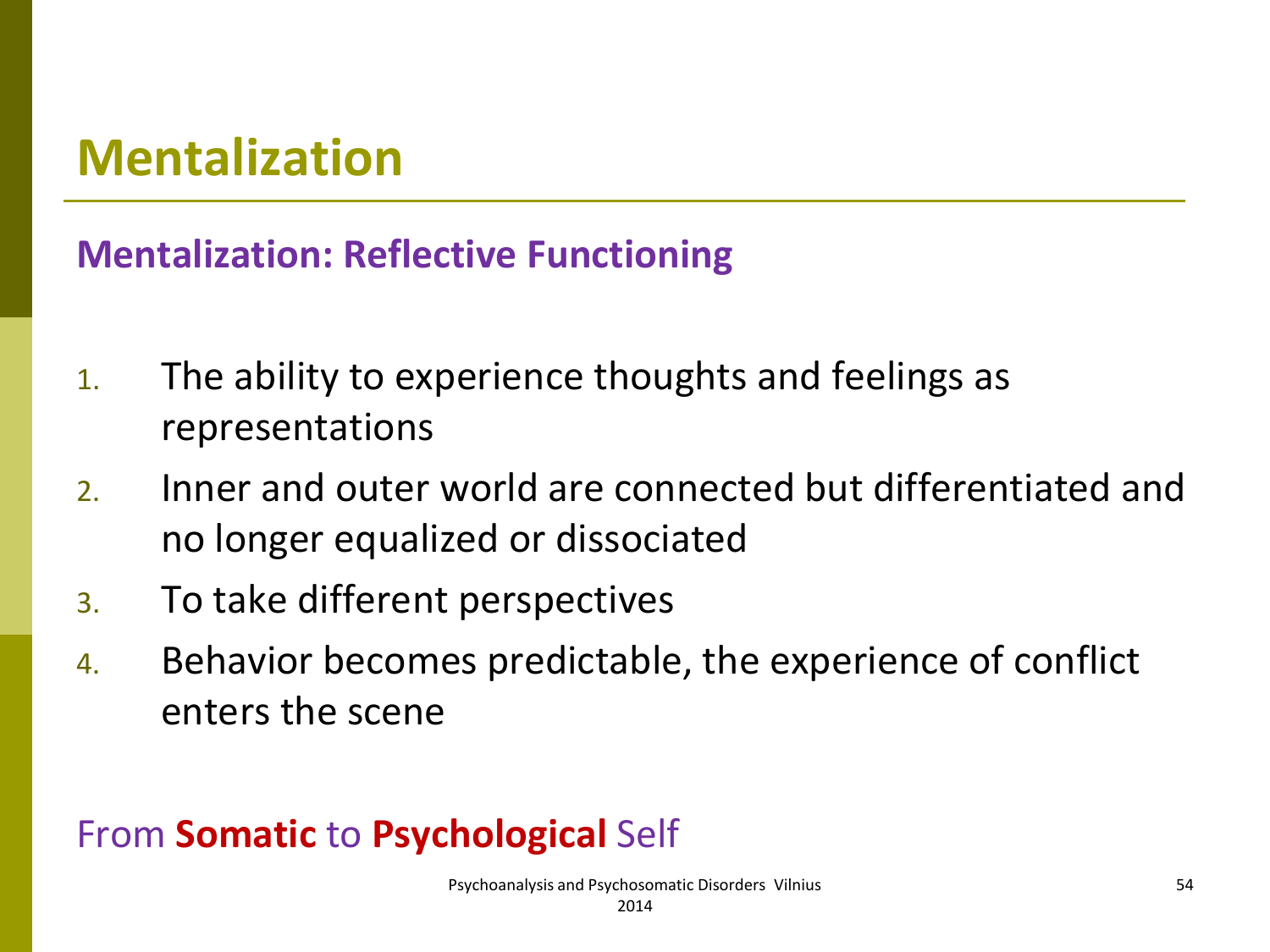### **Result**

- 1. The person is able to understand himself and the other in psychological terms
- 2. He is able to look upon things from different angles
- 3. He is able to put emotions into words or to give words to feelings
- 4. He develops an Inner Working Model or Interpersonal Interpretive Mechanisms by which he organizes, anticipates and is selecting his world.
- 5. He becomes intentional
- 6. He functions in an autonomous way: on his own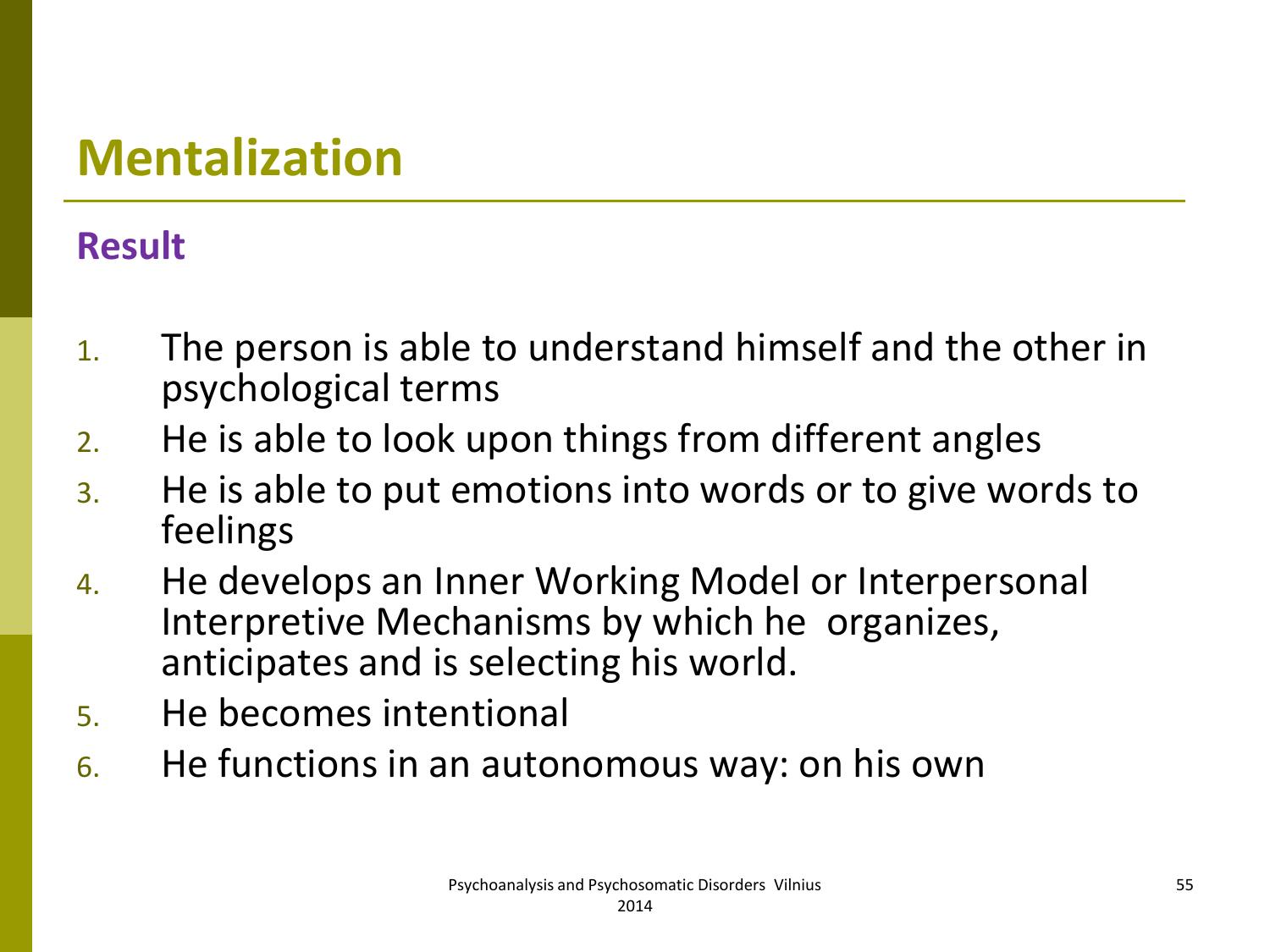### **A. Disturbances in the Mentalizing Process**

- 1. Effect of non adequate mirroring
- 2. Effect of Trauma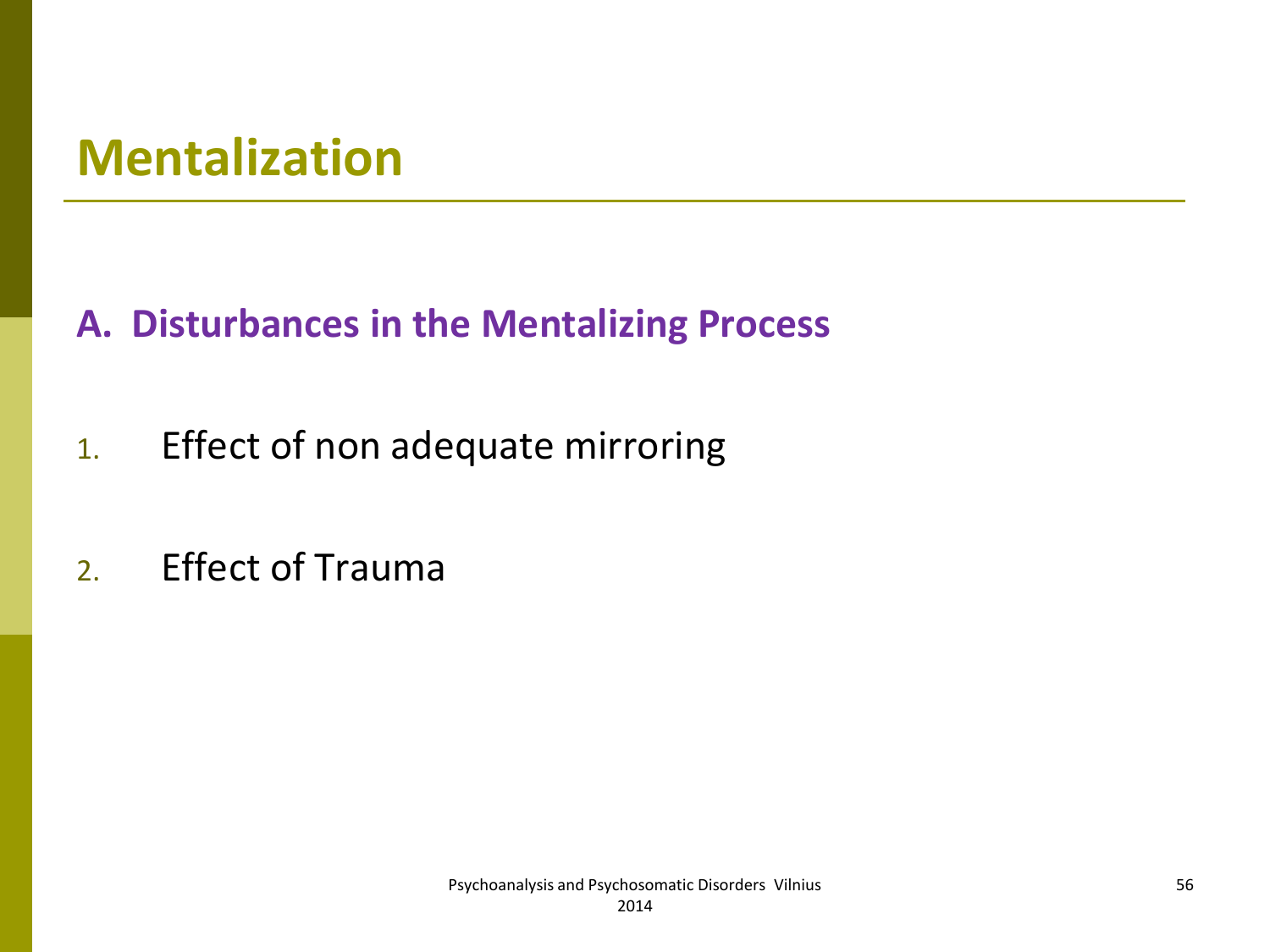# **Non adequate mirroring**

**Accurate resonance but not marked**

- $\Box$  Not clear what is from the child and what from the other
- No containment
- $\Box$  Projective identification as a defense
- **D** Predisposition to equivalent mode; controlling, manipulation
- $\Box$  Externalizing pathology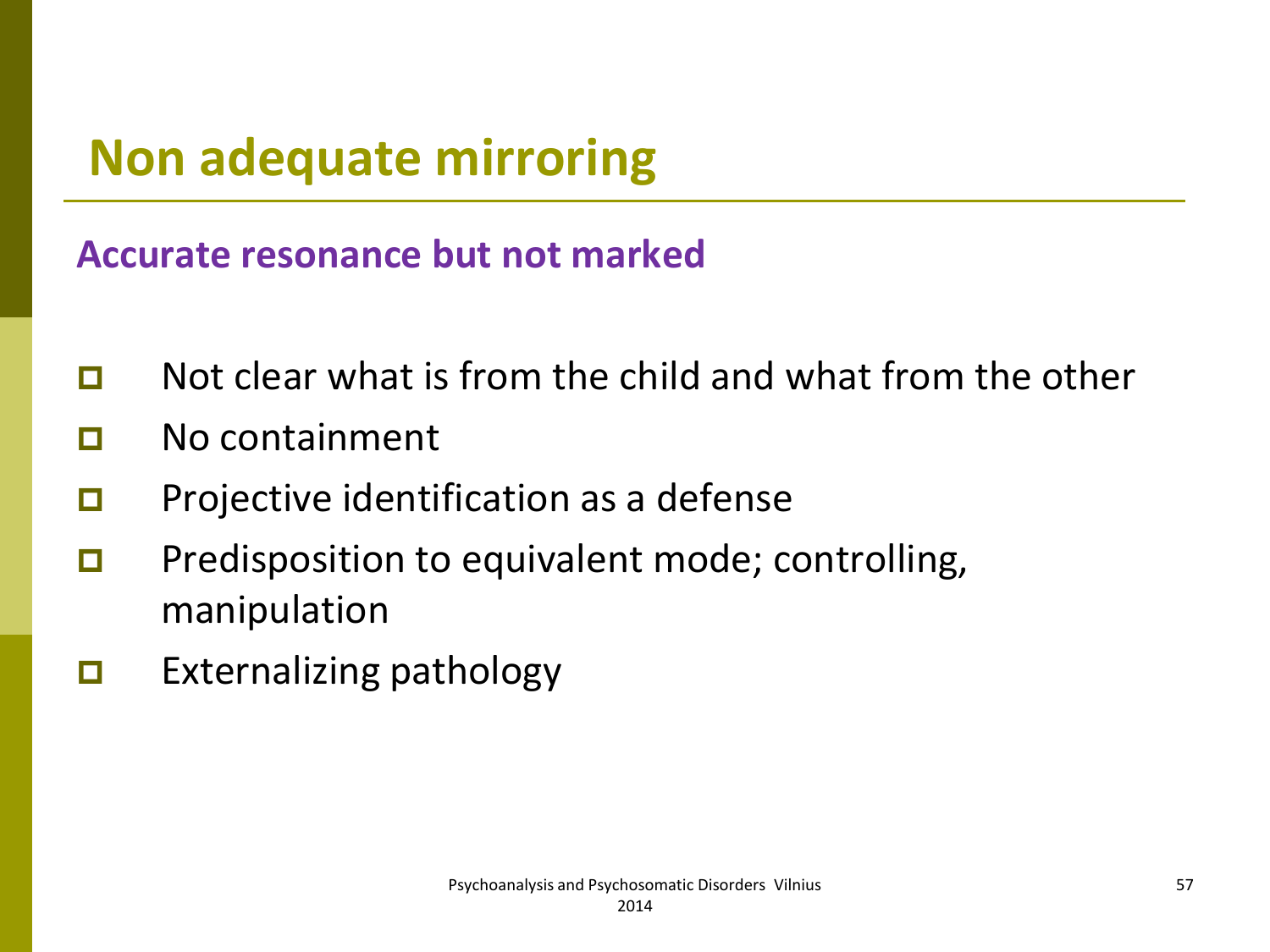# **Non adequate mirroring**

**Resonance is not congruent**

- $\Box$  Not related to the primary experience of the child
- □ Creation of False Self/ Alien Self
- **D** Predisposition to pretend mode; no contact, disconnecting himself.
- $\Box$  Internalizing pathology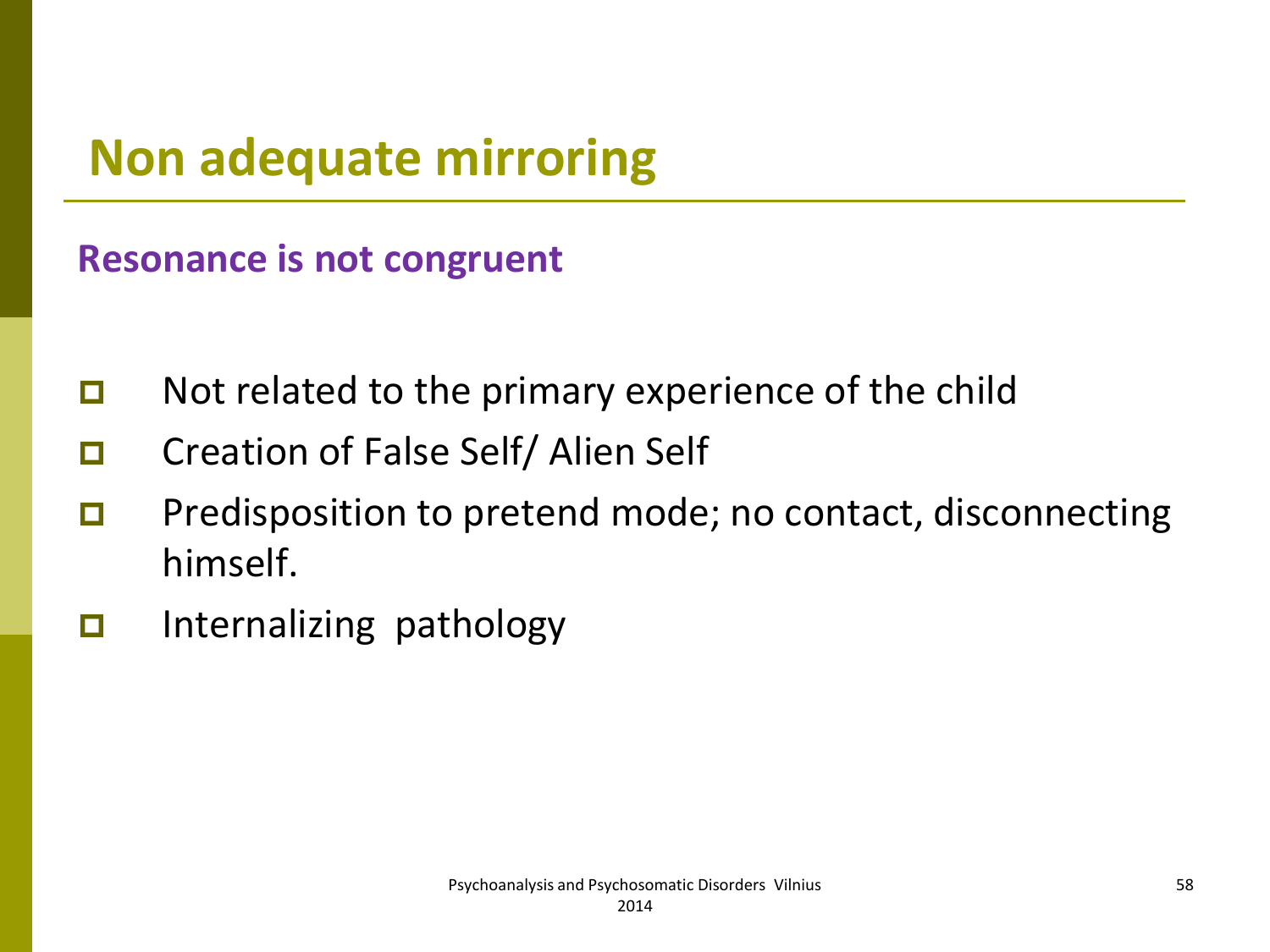# **Alien Self**

- When a child cannot develop a representation of his own experience through mirroring (the self) he internalizes the image of the caregiver as a part of his self-representation
- Discontinuity within the self called: "alien self".
- Internal but foreign body
- No interpreting underlying conflicts but connecting behaviour to intentions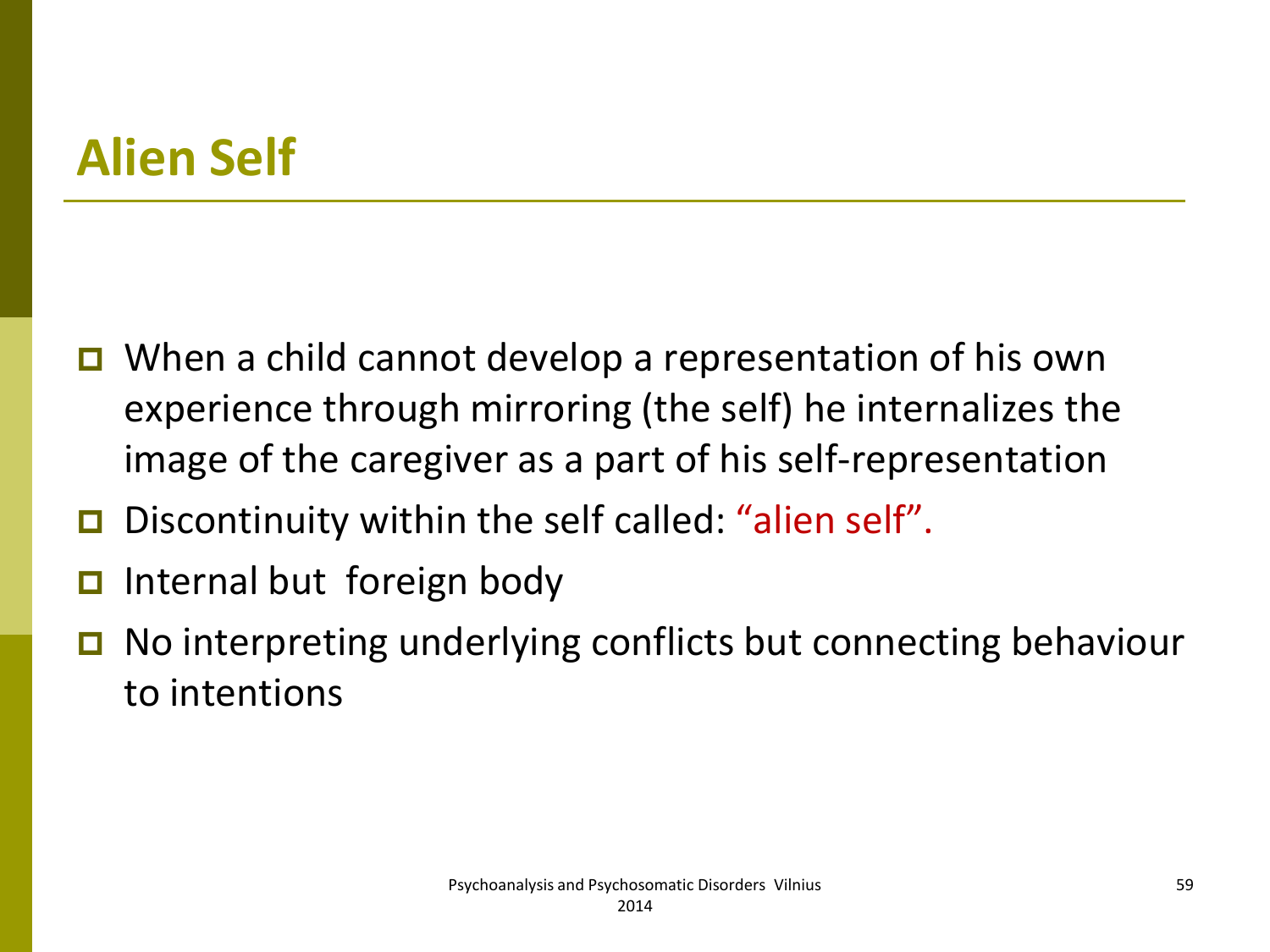## **Trauma**

- $\Box$  A weak mentalizing capacity increases the influence of later trauma
- $\Box$  The existence of trauma influences the mentalizing capacity
- $\Box$  Regression to equivalent mode (not willing to think) or to pretend mode (dissociation) or to oscillation between both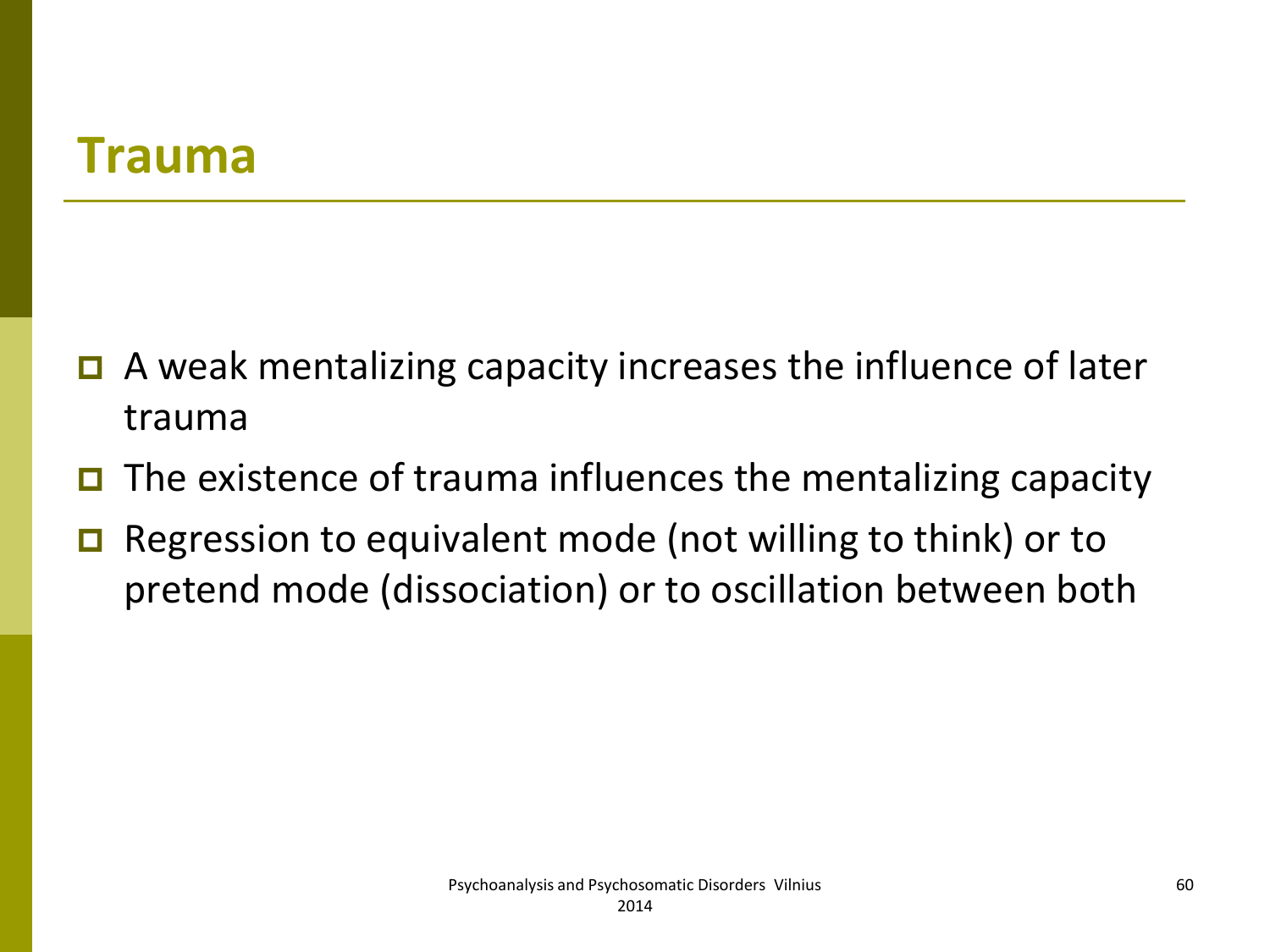#### **Two types of pathology**

#### *1. Mental Process Disorders*

- **E** Structuring
- **Facilitating development**
- **Inter personal functioning, focusing on relation**
- **Not inducing regression**
- $\blacksquare$  Focusing on the relation

#### *2. Conflicting mental representations*

- Creating insight, focusing on interpretation
- **Intra psychic functioning**
- **Naking use of regression**
- $\blacksquare$  Focusing on interprettion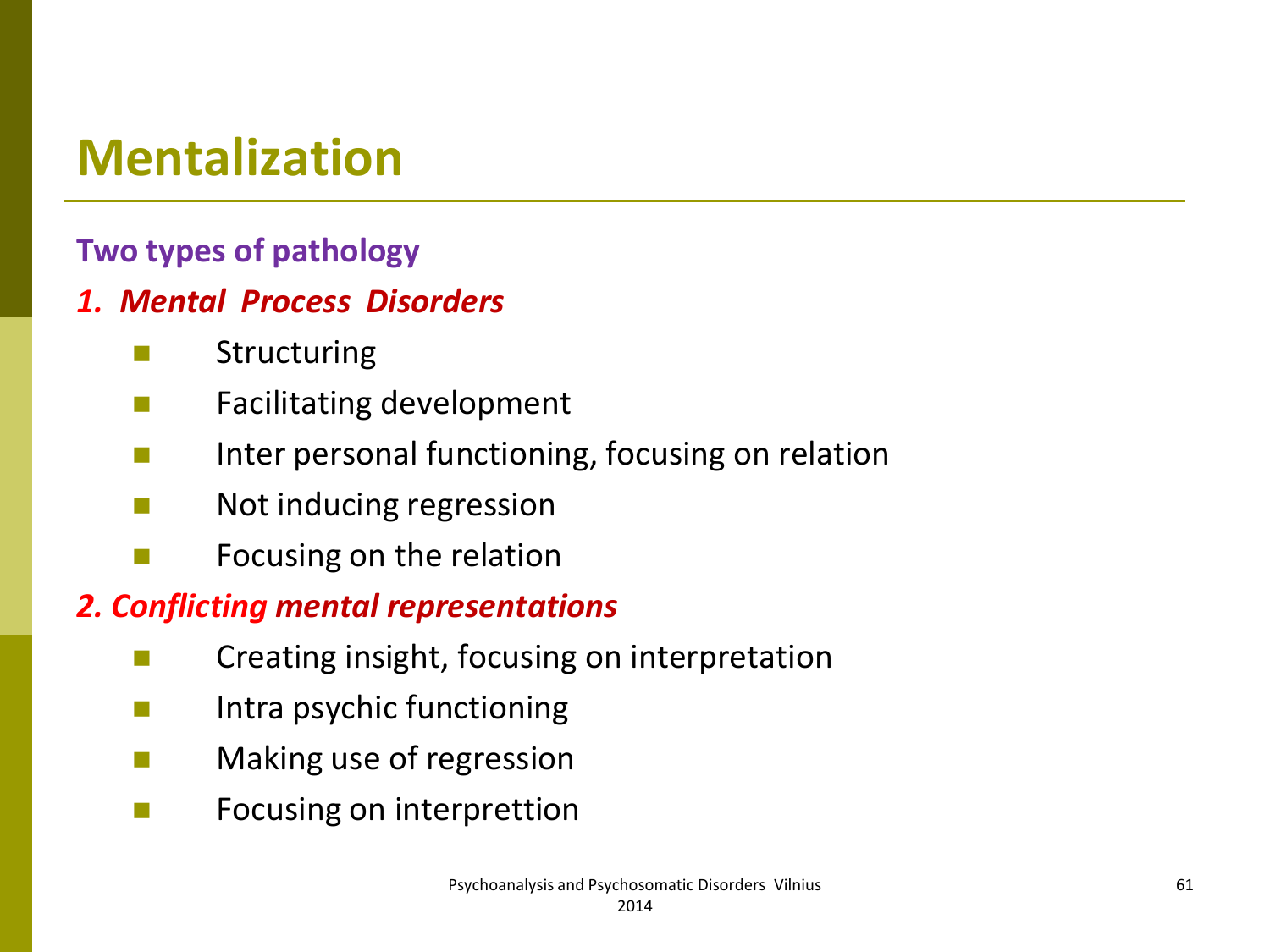### **Mental Process Disorders**

- No psychological Self but the body is the self
- No Somatization as a defense but Soma
- Somatization as the only channel of communication
- Alexithymia: medically unexplained physical symptoms/ conversions
- They live in a frightened world instead of a world they are experiencing as frightening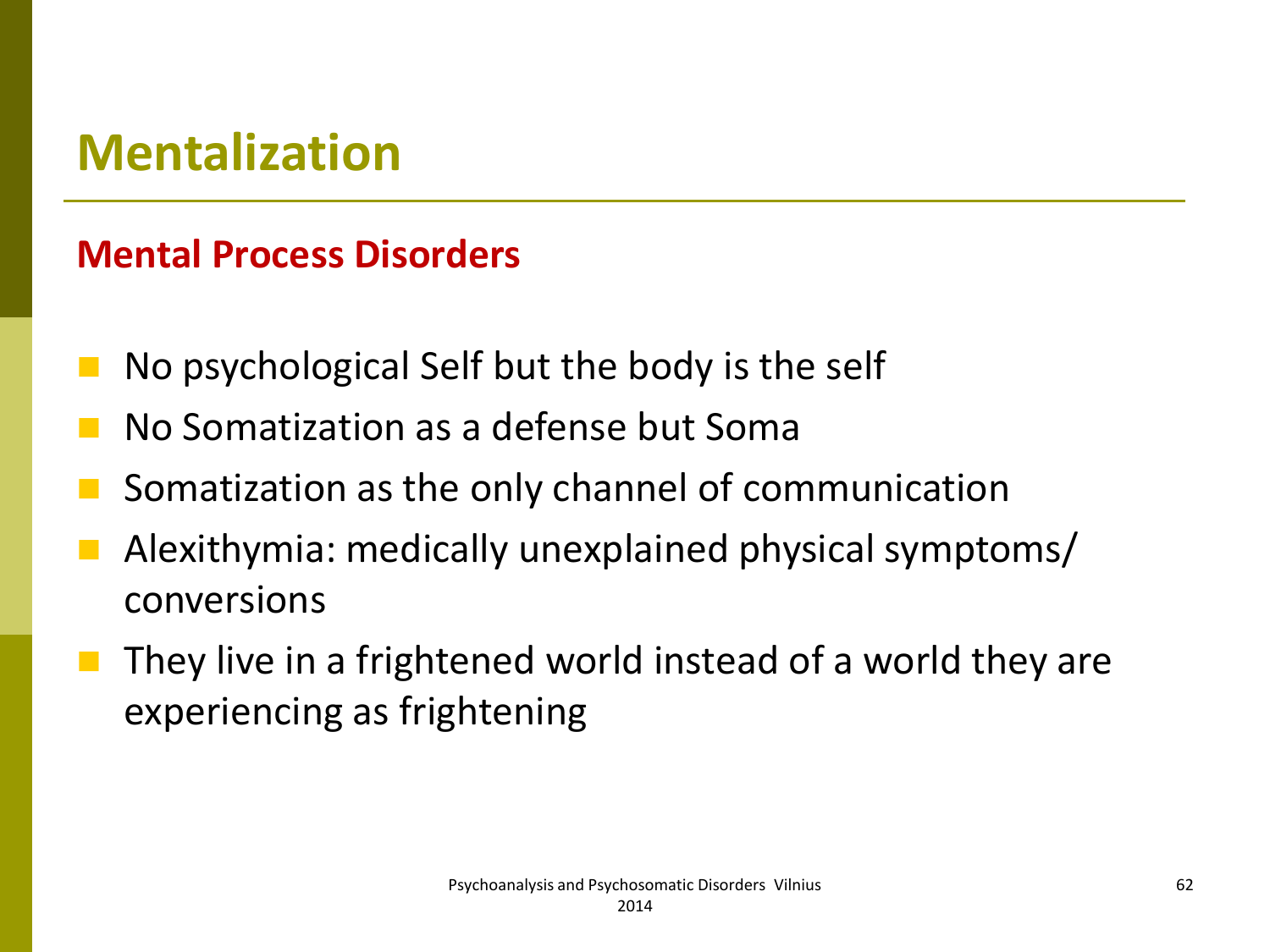**Mental Process Disorders**

#### **Anxiety neurosis**

Creating new inner structures Cooling down Instead of inducing regression

• **Somatization, Somatoform disorder, Panic disorder, DIS, PTSD and Alexythymia**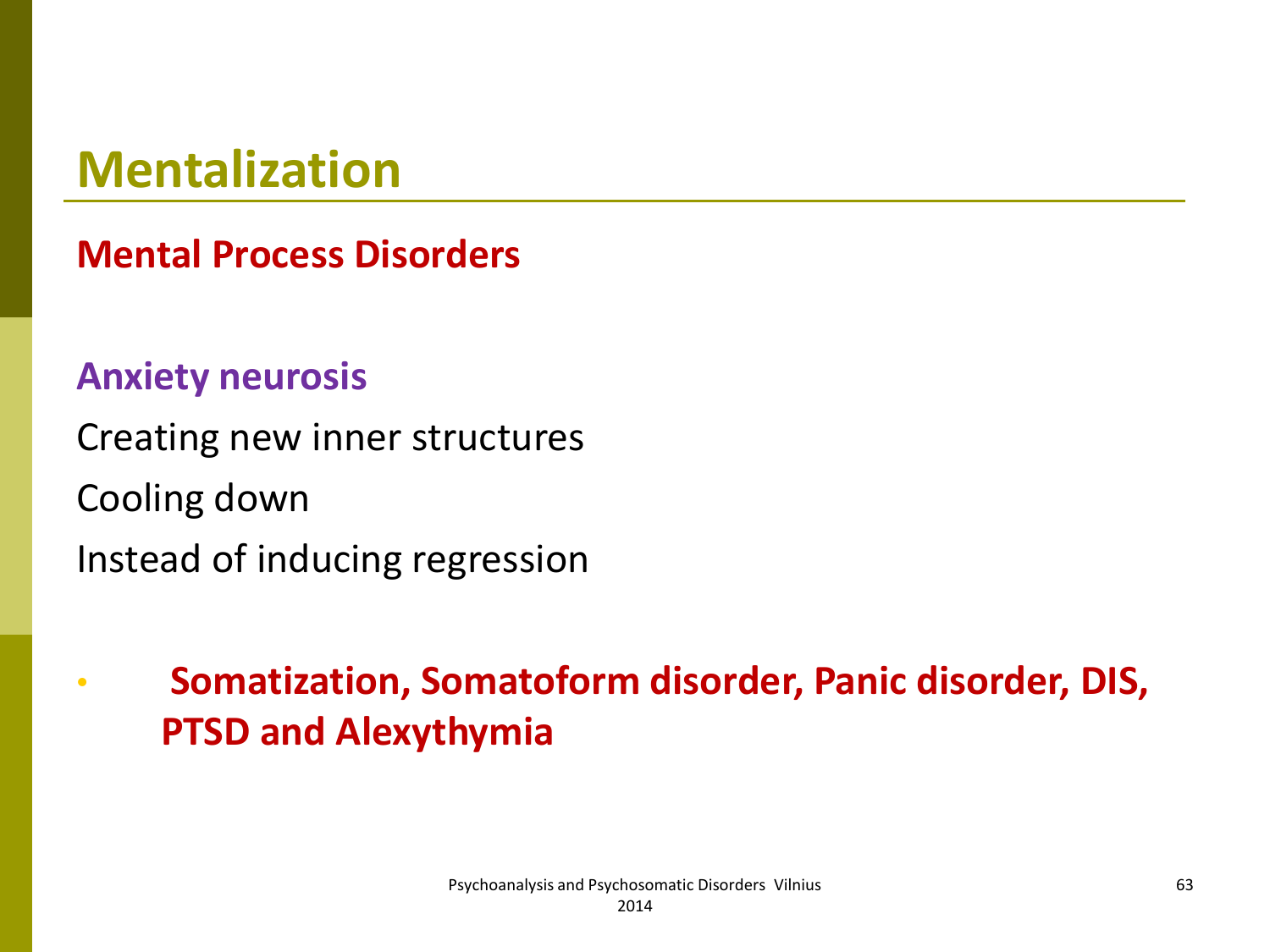## **Treatment**

#### **Creating an Internal Structure:**

*By facilitating Mentalization: giving names*

- Mental Process Disorders
- Actual/anxiety Neuroses
- Cluster A and B personality disorders
- **Somatization , somatoform disorders, panic disorders,DIS, PTSD and Alexythymia**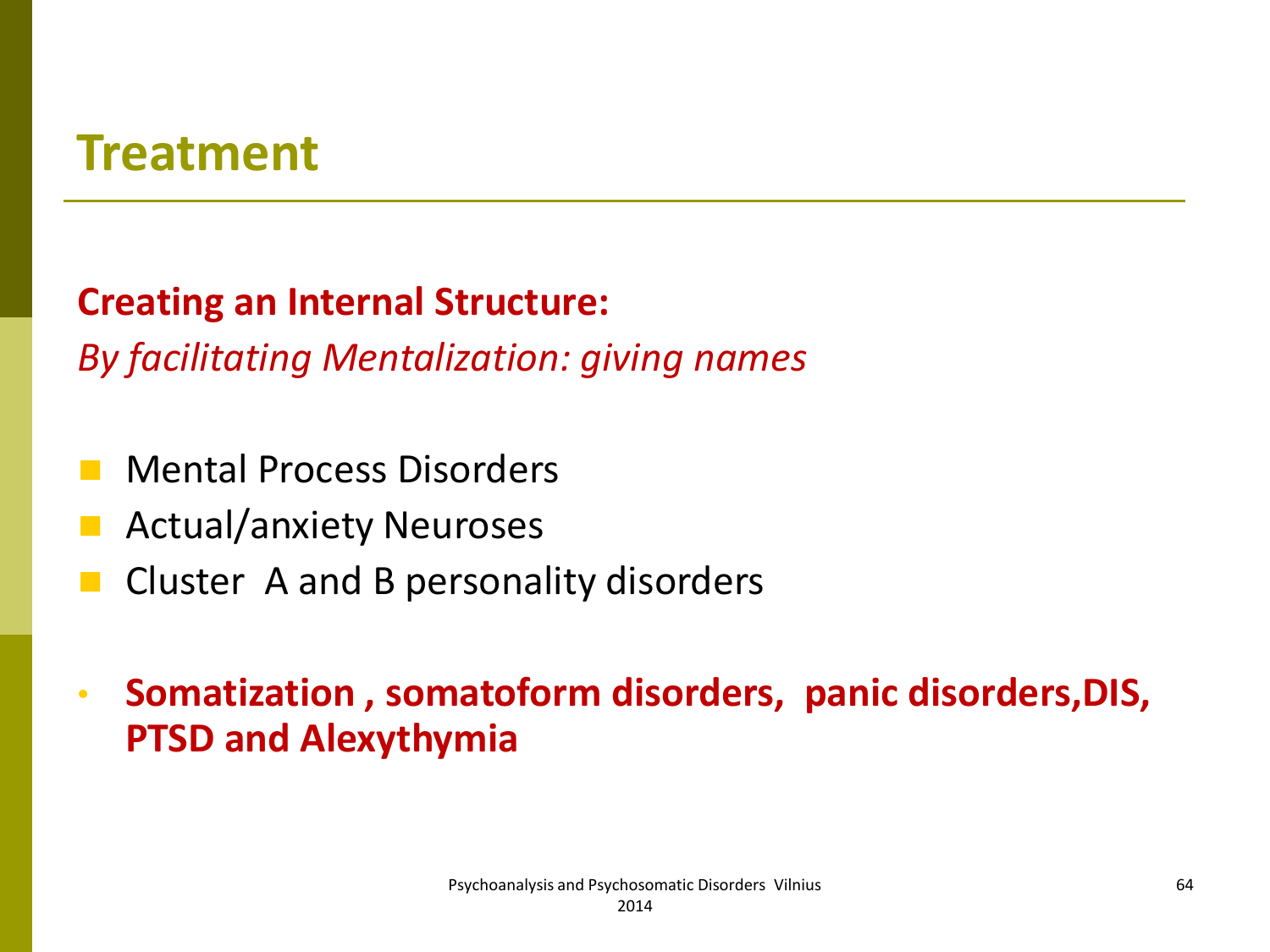### **Conflicting mental representations**

- There is a Psychological Self
- Somatization is a defens against having feelings
- Somatization is **not** the only channel of communication

### **Psychoneurosis**

- Restructuring the inner world: interpreting
- $\Box$  Heatening up: inducing regression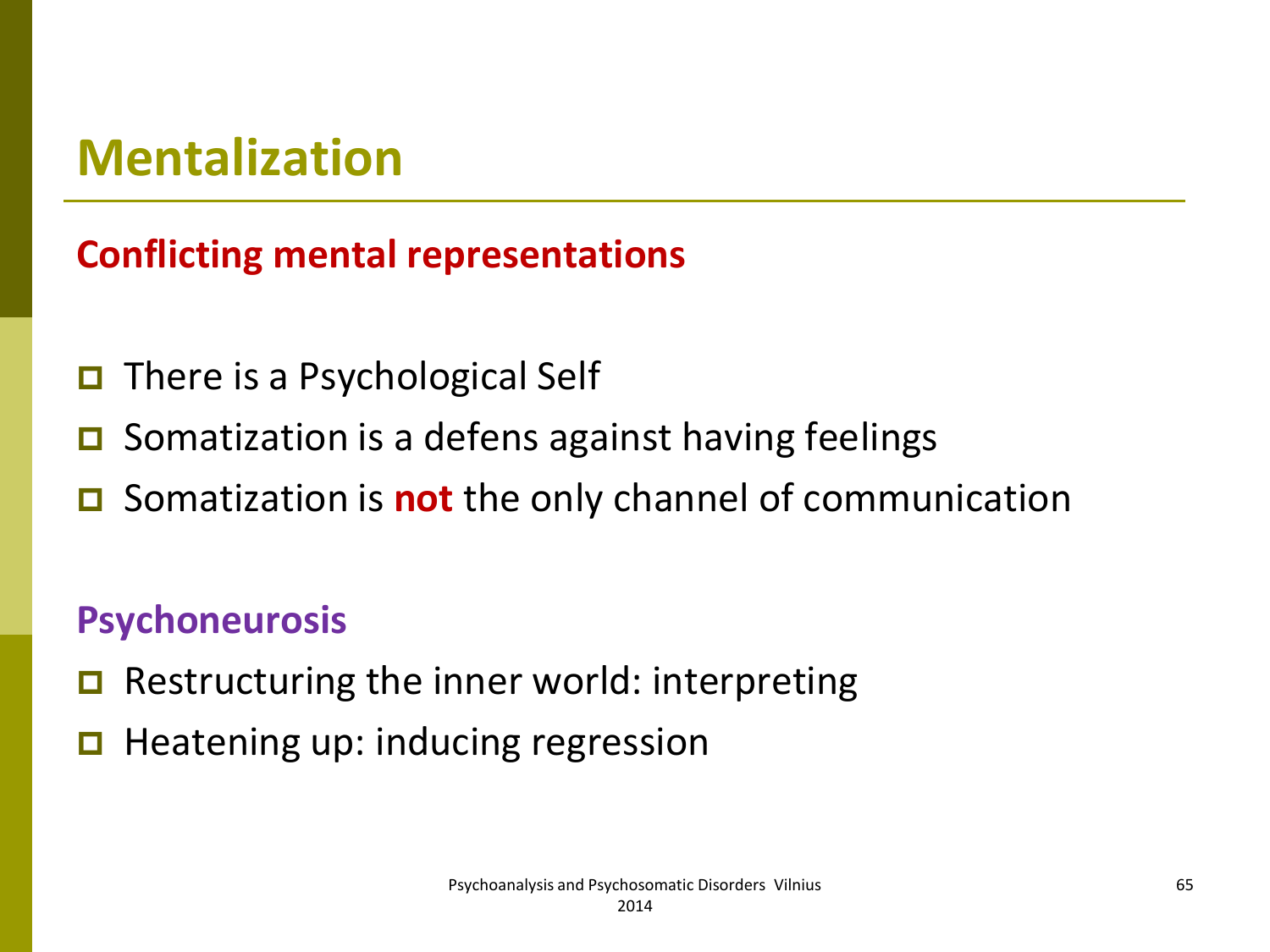## **Treatment**

### **Restructuring the internal world:**

*By Interpreting and working through*

- Conflicting Mental Representations
- Psychoneuroses
- Cluster C personality disorders
- Neurotic pathology
- Somatization, somatoform disorders, panic disorders, DIS,PTSD and Alexythymia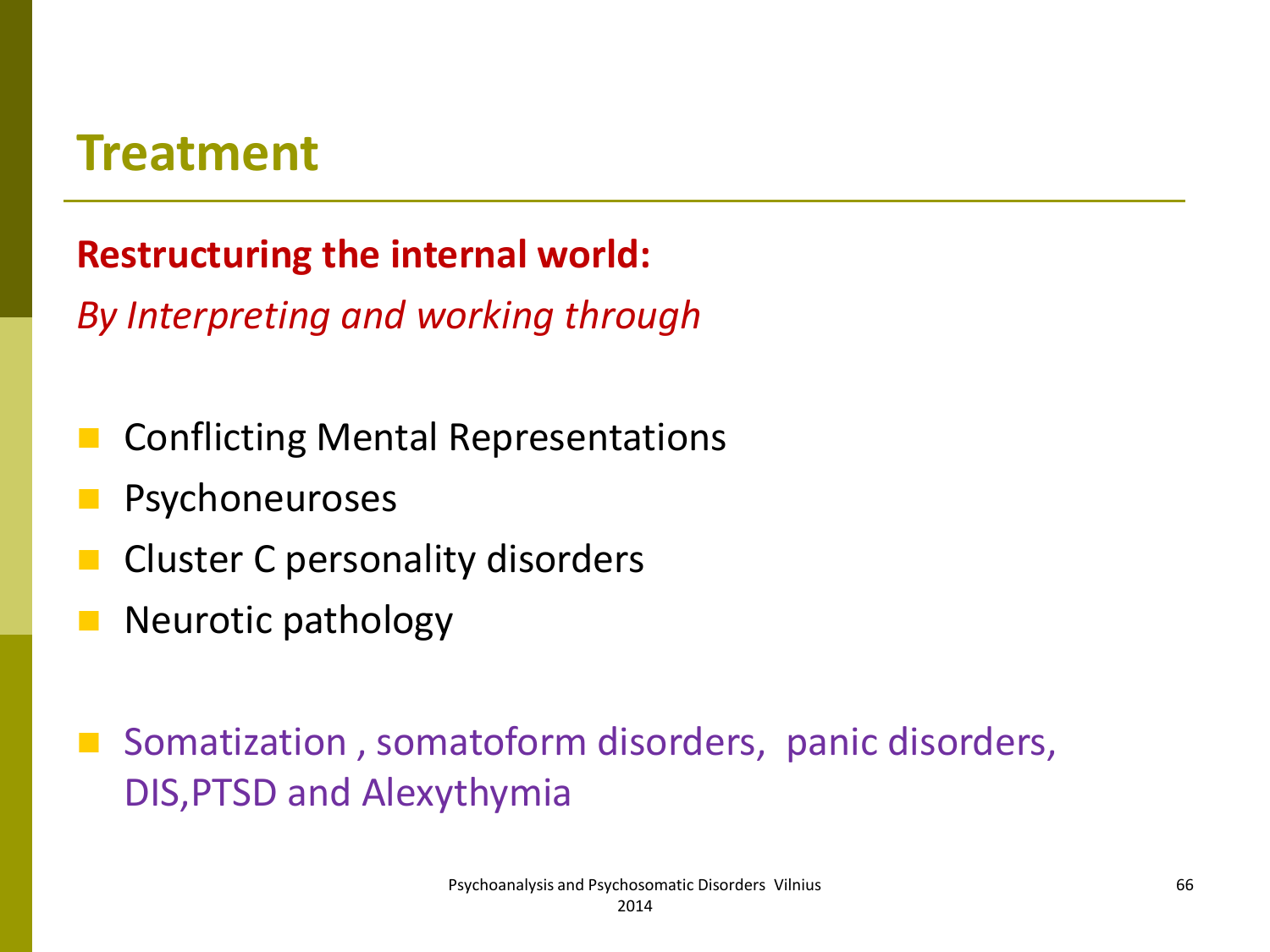## **interventions**

#### **Spectrum**

- $\Box$  Reassurance, support and empathy:
	- **I can imagine that you felt hurt**
- **□** Clarification, challenge and elaboration
	- I realize that you felt hurt and I am wondering how that **happens**
- Basic mentalizing
- Interpretive mentalizing
	- You are feeling hurt and I realize that you always react in **such a way when people are not doing what you want them to do**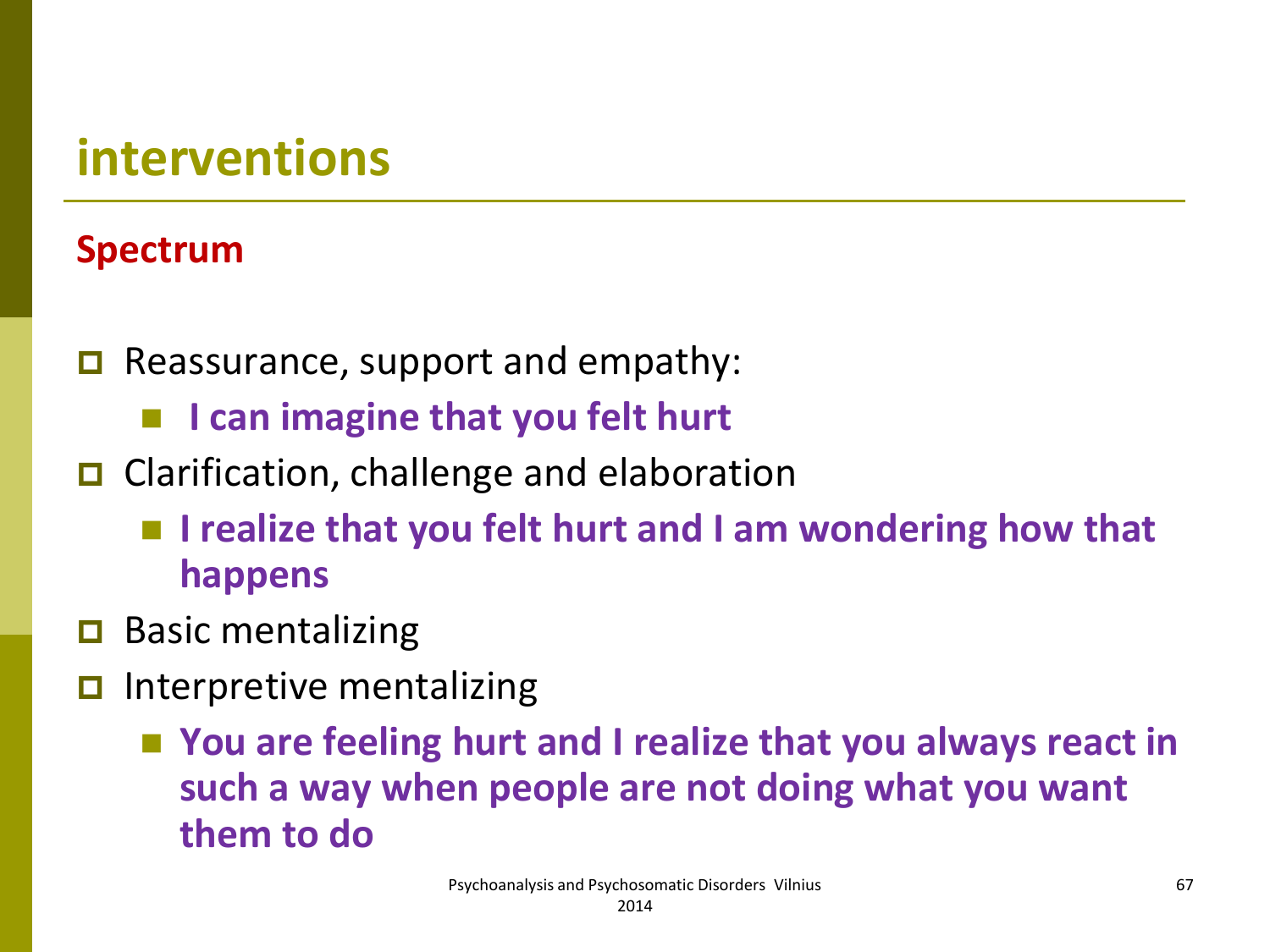## **interventions**

#### $\Box$  Mentalizing the transference:

**I** is see that you felt hurt by what is happening here and **that you don't know if you want to be here with me. I think that only by feeling yourself as an hurted victim you can feel that you deserves my attentive care**

### $\Box$  Non-mentalizing interpretations (use with care)

■ You have to create a situation in which you can feel **yourself the victim of someone else who has to be the purpetrator**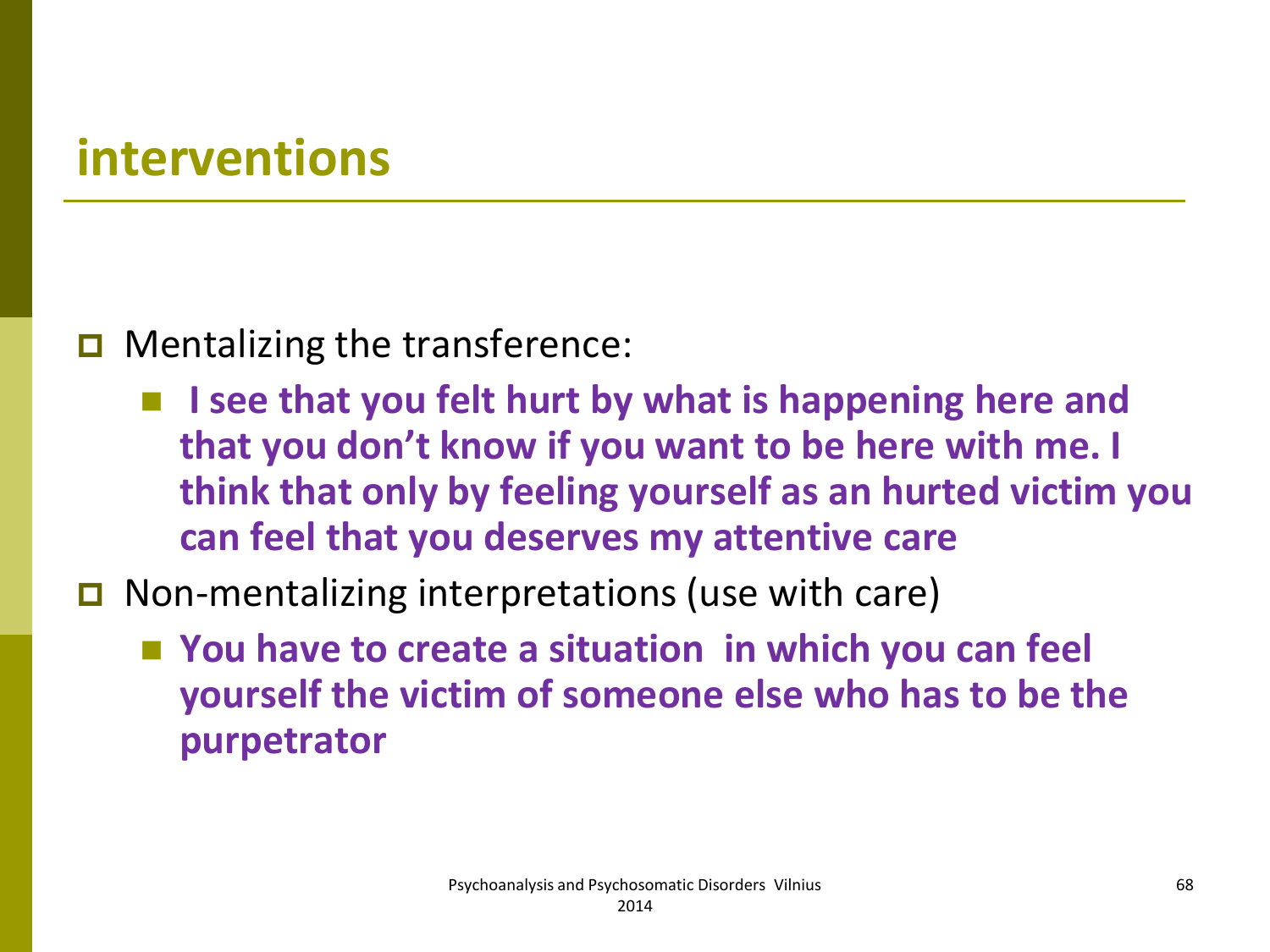## **Cave**

- So sometimes Somatization; Alexithymia; Medically unexplained physical symptoms; Somatoform disorders and Conversions are what they are:
	- **The only form of communication** and
	- Sometimes they are **forms of defensive behaviour**

**The same behaviour can have two different meanings.**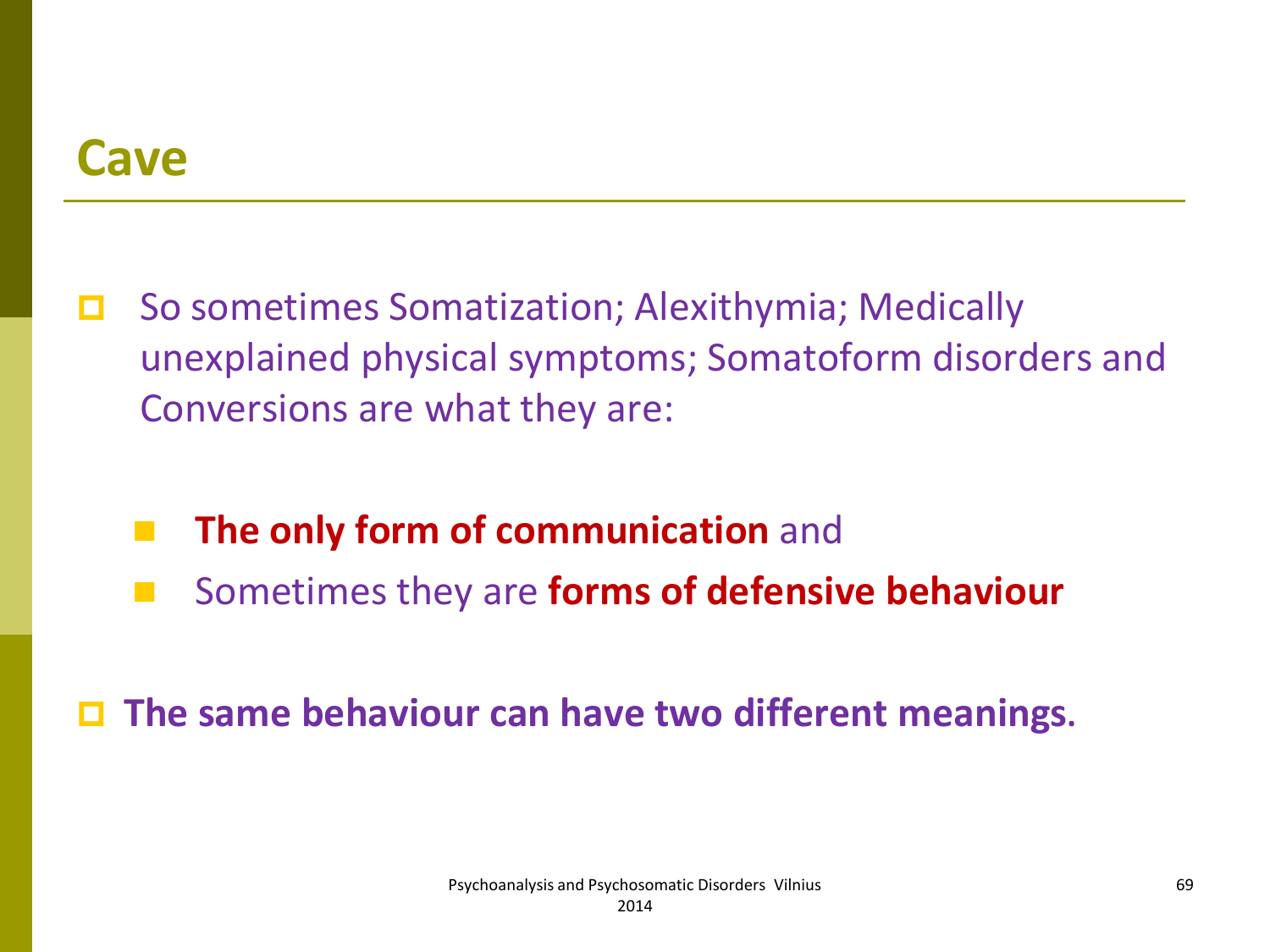## **SUMMARIZING REMARKS**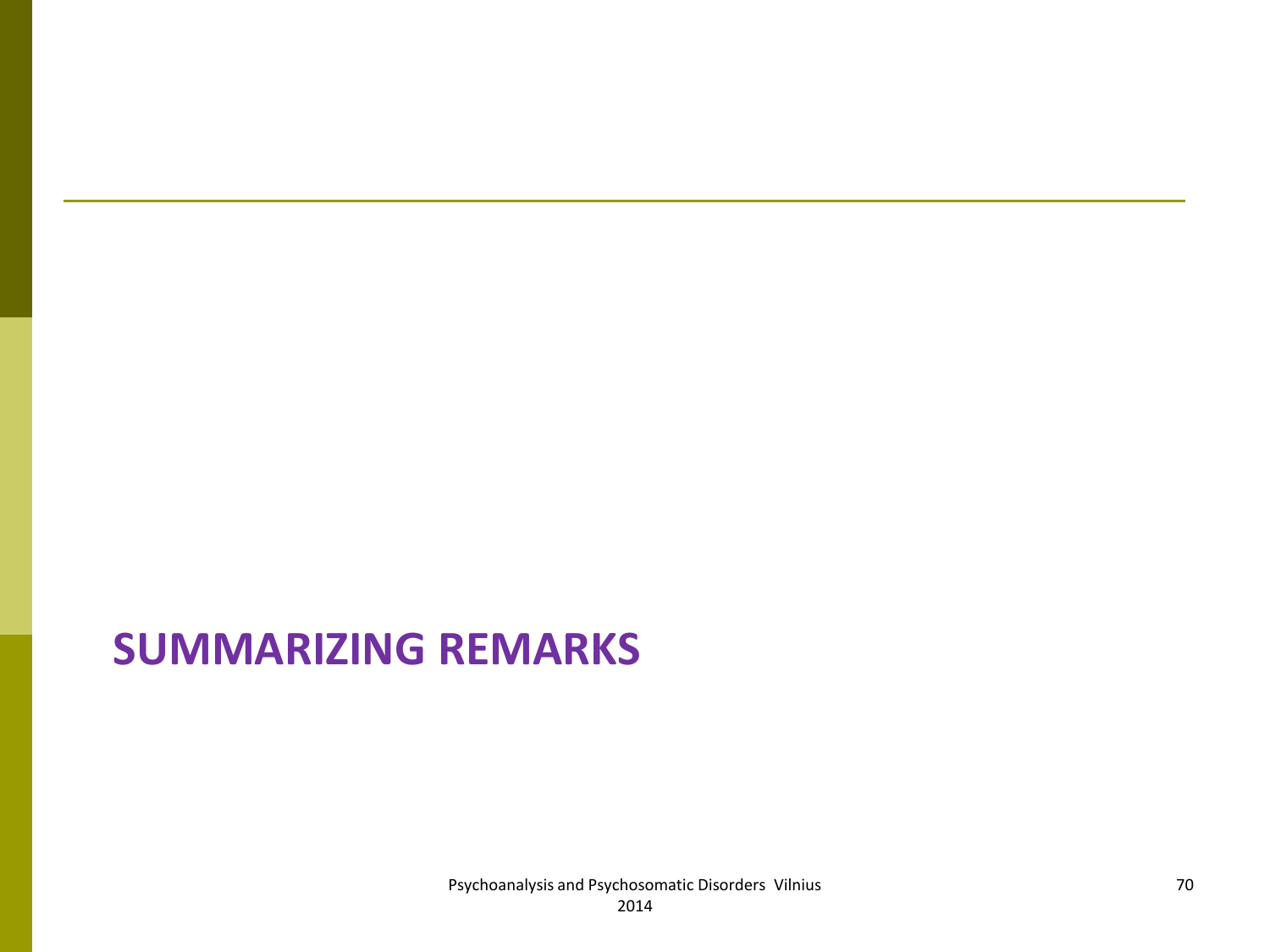## **Anxiety**

- **Anxiety neurosis: no mind**
- $\Box$  Toxic Theory: no anticipation
- **D** Mental Process Disorders
- **D** Paranoid/Schizoid Position
- **D** Basic Fault
- Disorganized
- $\Box$  When mentalizing is failing there is panic/traumatic anxiety.
- $\Box$  The body is the origin of anxiety
- $\Box$  The level of meaning is not available
- **Psychoneurosis: a mind**
- $\Box$  Signal Theory: anticipation
- $\Box$  Conflicting mental representations
- $\Box$  Depressive Position
- **D** Primary Love
- **□** Organized
- **D** When mentalizing ability is inhibited there still is signal anxiety
- $\Box$  Anxiety is in the Mind
- $\Box$  The signal function is not adequate, but there is meaning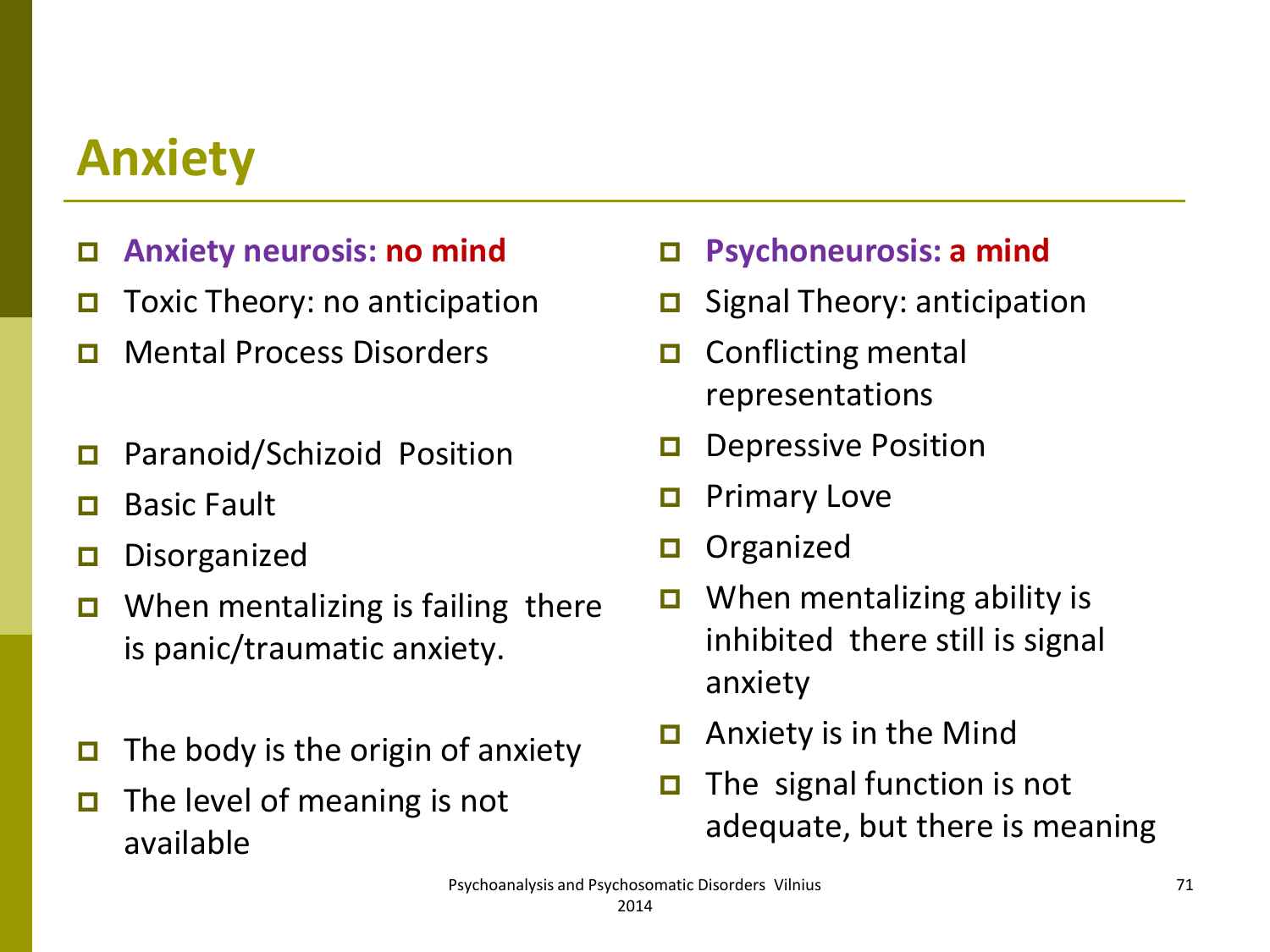## **Psychosomatic Disorders 1**

- $\Box$  Deficit of the mentalizing ability
- Impaired capacity to regulate affects/self
- **D** Poor S/O differentiation
- Developmental arrest
- $\Box$  Deficiencies in early object relations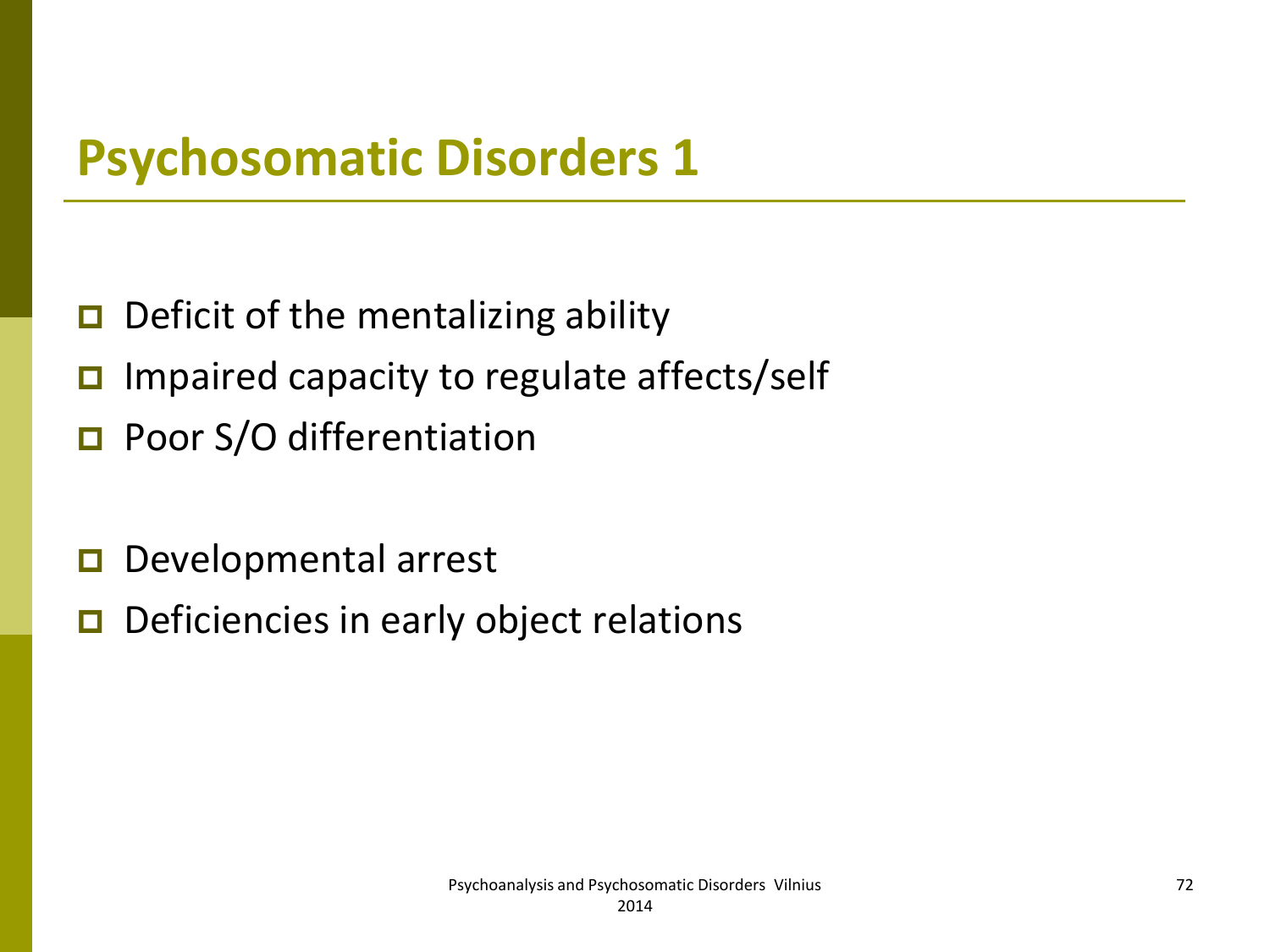- $\Box$  Quality of the primary atachment relation is modifying the expression of genetic vulnerabilities in the behaviour
- $\Box$  Entrance of regulating capacities:
- 1. From mental process disorders to conflicting mental representations
- 2. Working through the separation individuation process
- 3. From paranoid-schizoid to depressive position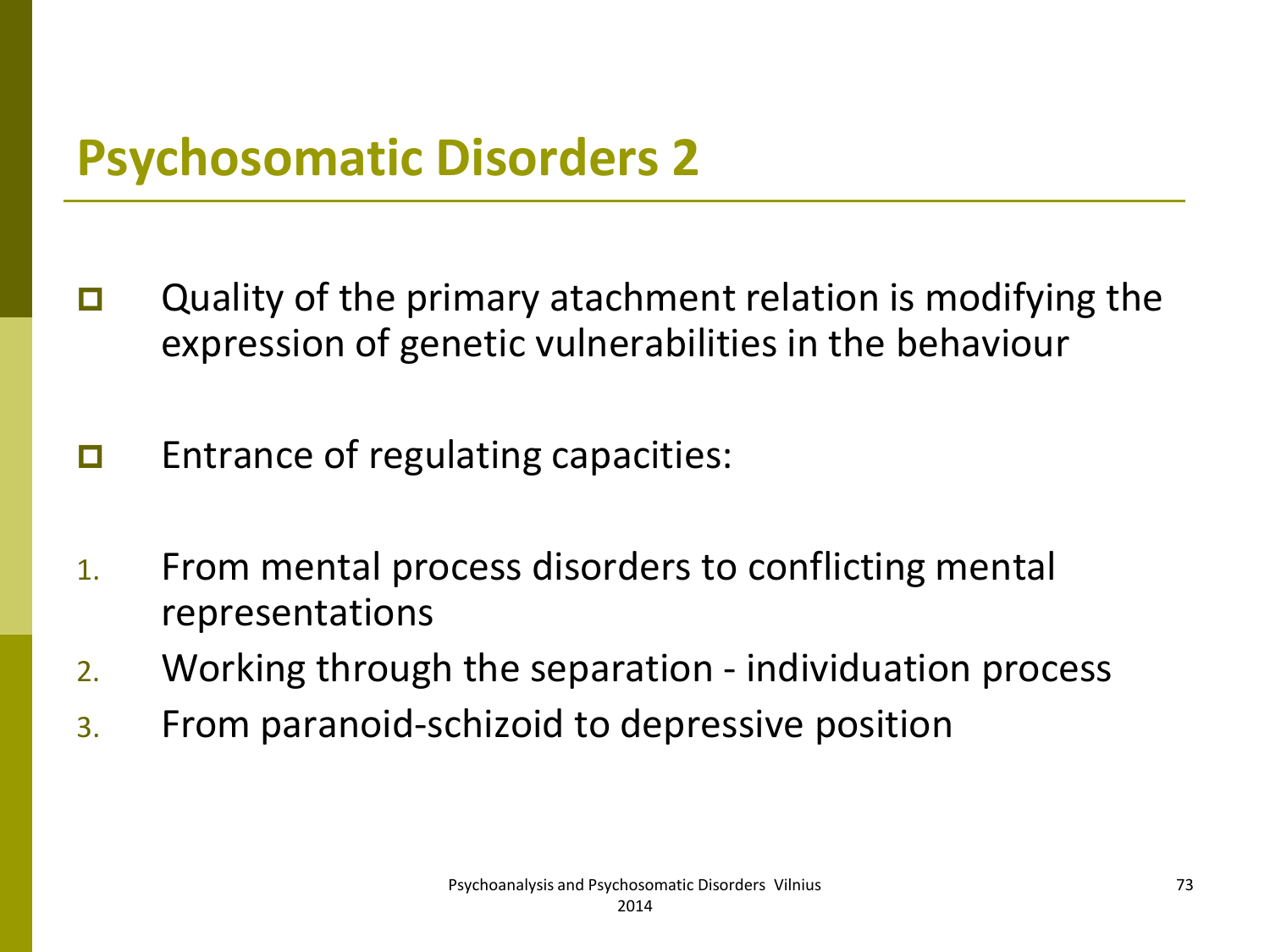**Insecure attachment styles are related to inner working models that reflect failures in the integration of affective and cognitive information**

- *Insecure avoidant* children develop problems with the recognition and expression of affect, they learn to rely on cognition
- *Insecure ambivalent* children fail to use cognition to regulate affect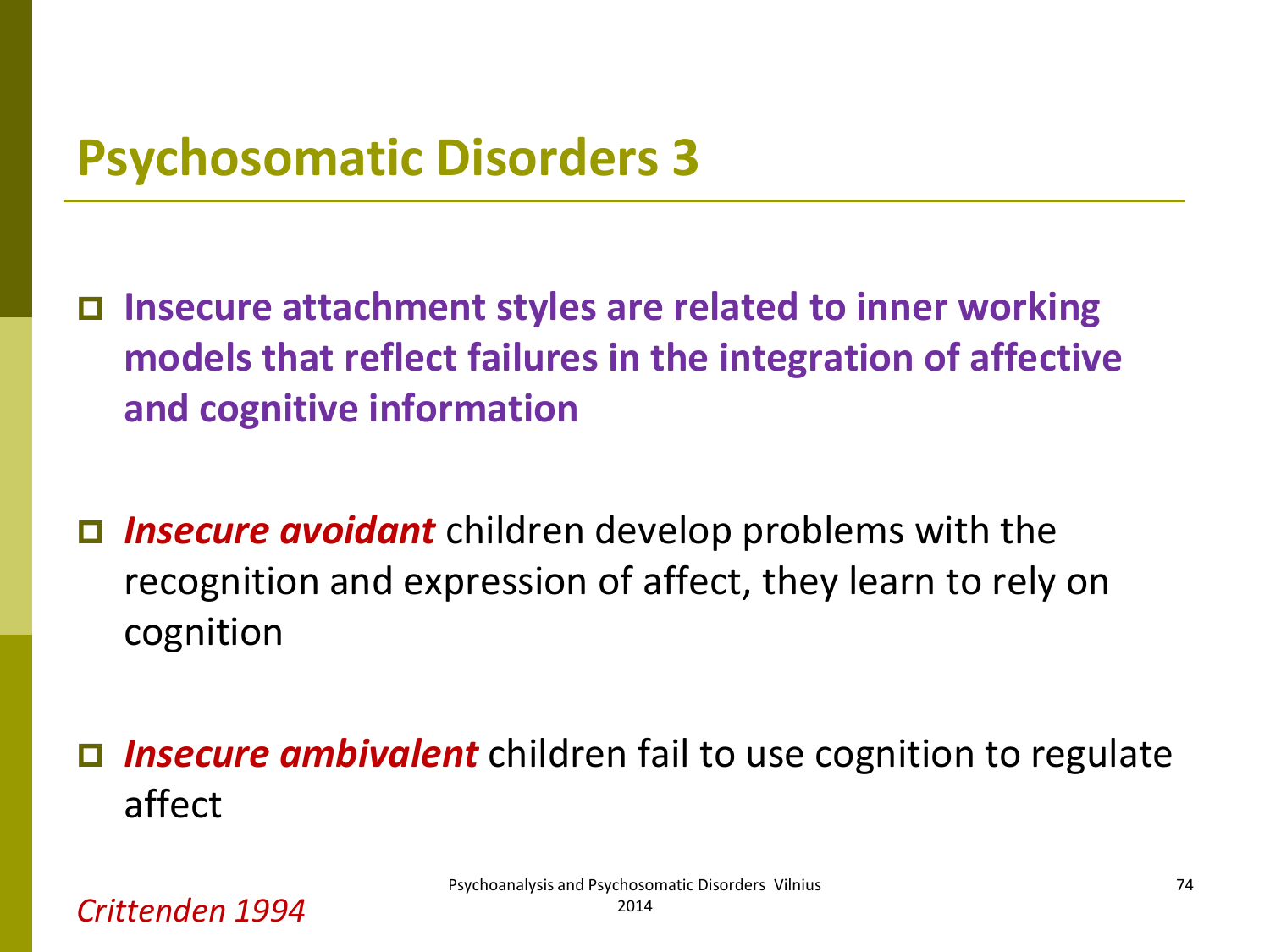### **Insecure attached: avoidant/ambivalent**

- Develop dependent relationships
- $\Box$  These relationships are highly interchangeable

#### **Secure attached**

 $\Box$  Low level of alexythymia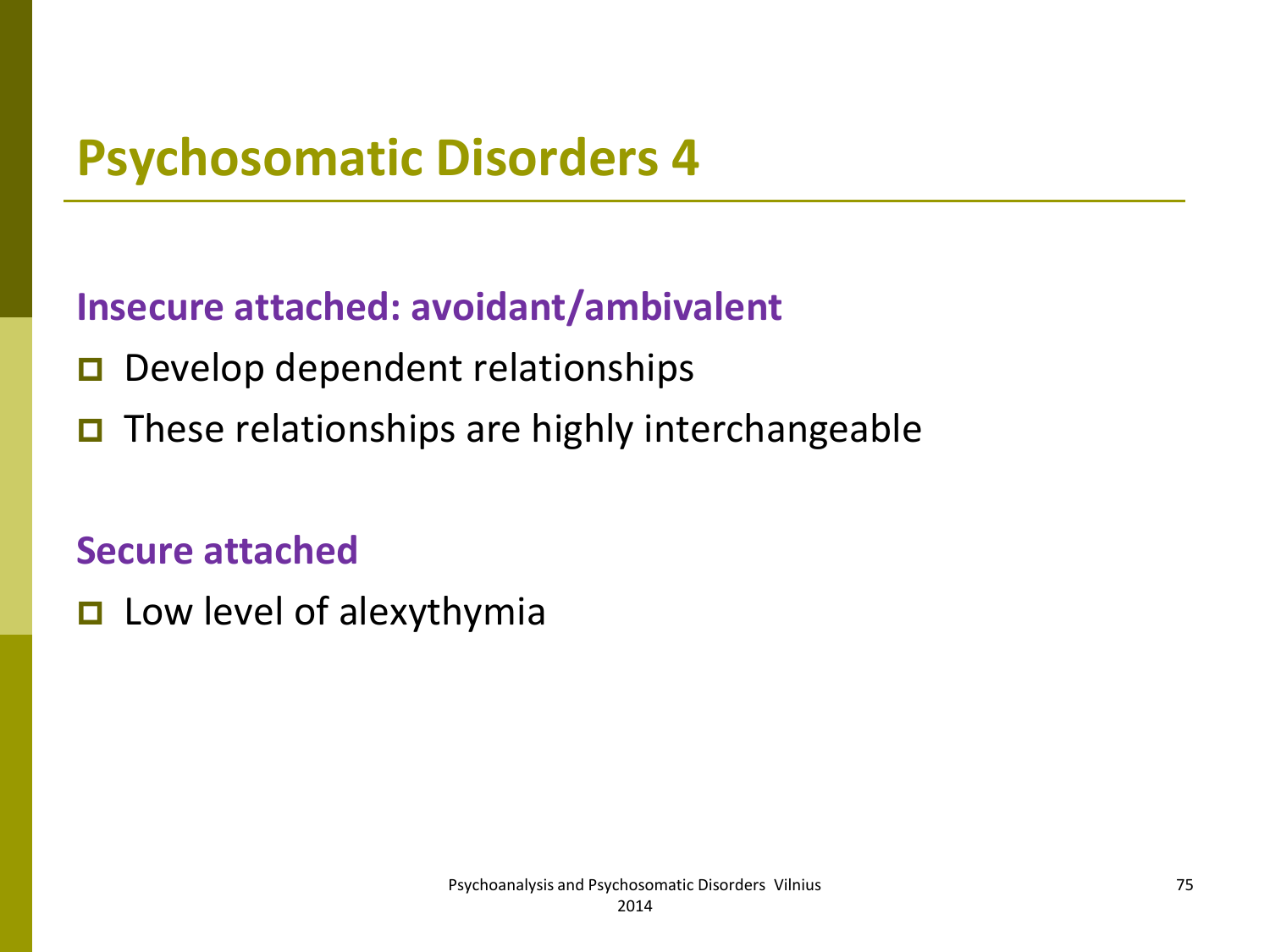**Sometimes a developmental arrest: to contain**

**Sometimes a form of resistance: to interpret**